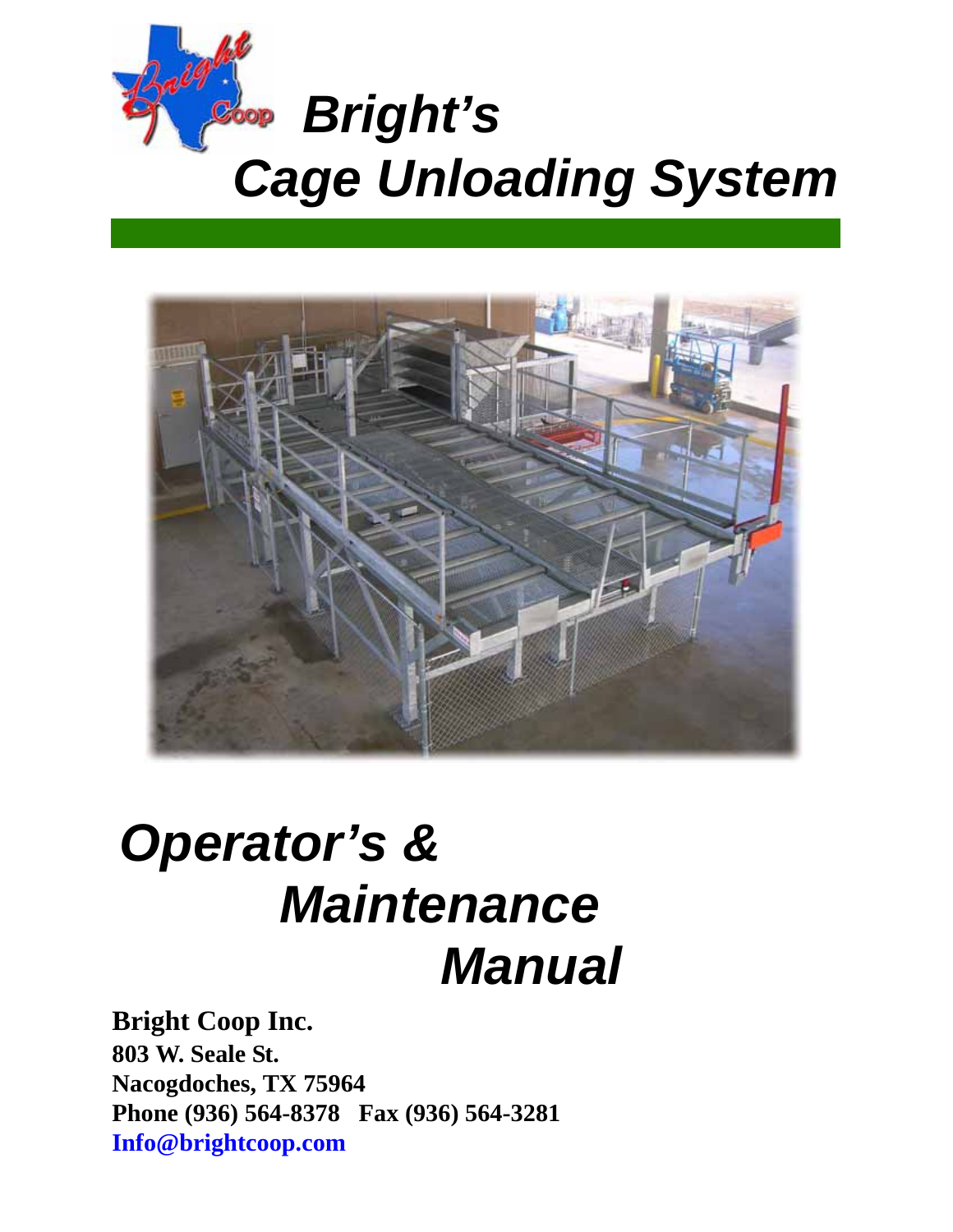





**Bright Coop Inc. 803 W. Seale St. Nacogdoches, TX 75964 Phone (936) 564-8378 Fax (936) 564-3281 Info@brightcoop.com**

> Printed in the **U.S.A.** 11/01/2011 BC#091-20350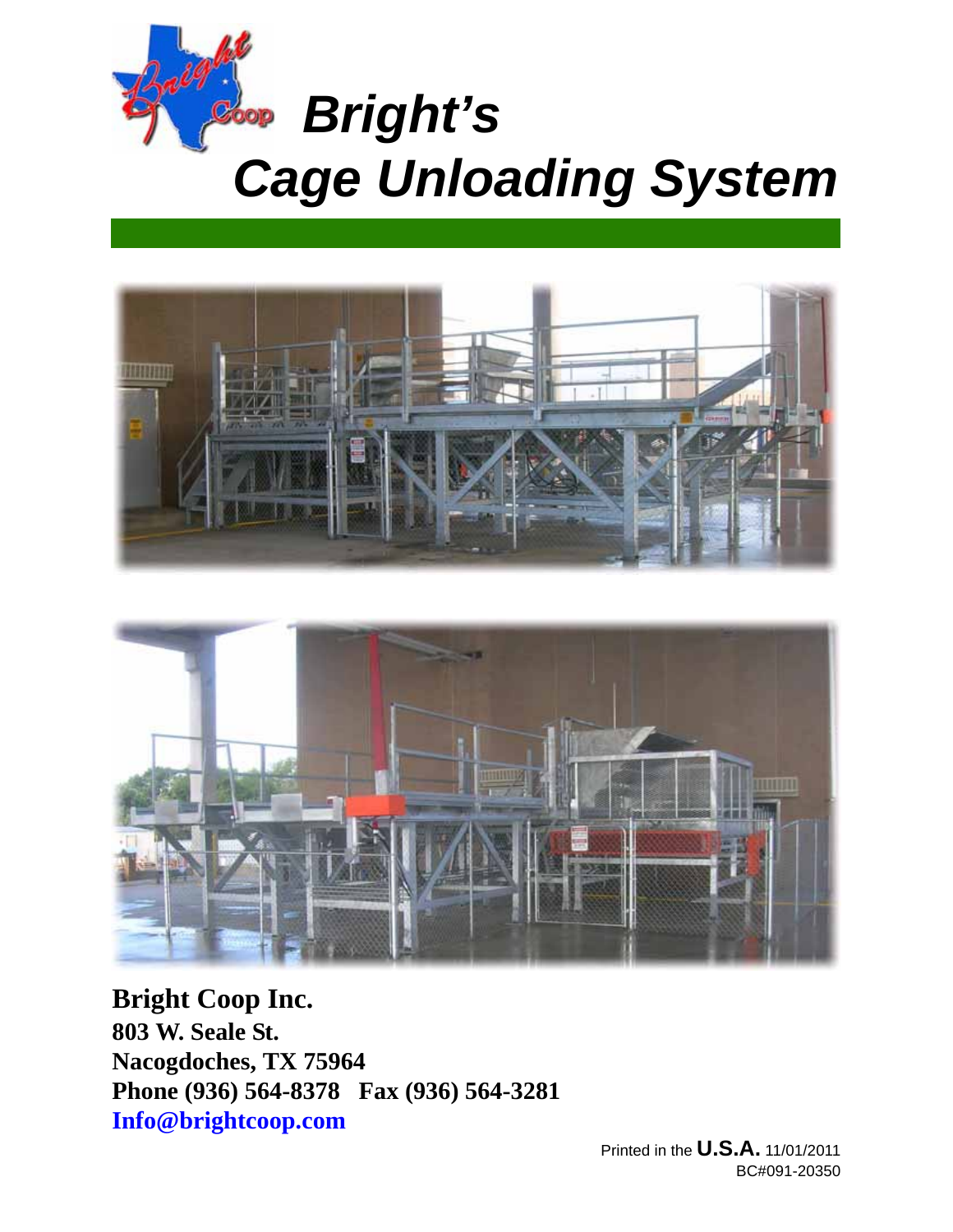

# *Table of Content*

| <b>IMPORTANT NOTICE FOR SYSTEMS BUILT AND INSTALLED</b>                     |
|-----------------------------------------------------------------------------|
| BEFORE NOVEMBER 2011 ------------------------------5                        |
|                                                                             |
| NOMENCLATURE -----------------------------------7                           |
| <b>IMPORTANT! PRECAUTIONS &amp; DANGERS ----------------9</b>               |
| FOR THE OPERATOR -------------------------------9                           |
| FOR MAINTENANCE PERSONNEL -------------------10                             |
| OPERATOR CONSOLE FUNCTIONS & CONTROL ----------11                           |
| OPERATING PROCEDURES---------------------------21                           |
| VISUAL INSPECTION PRIOR TO OPERATION - - - - - - - - - - - - 21             |
| <b>UNLOADING SYSTEM WITHOUT CAGE WASHING SYSTEM - 22</b>                    |
| UNLOADING SYSTEM WITH CAGE WASHING SYSTEM ---- 30                           |
|                                                                             |
| MAINTENANCE SCHEDULE QUICK REFERENCE -----------46                          |
|                                                                             |
| <b>WARRANTY AND LIMITATIONS OF LIABILITY - - - - - - - - - - - - - - 48</b> |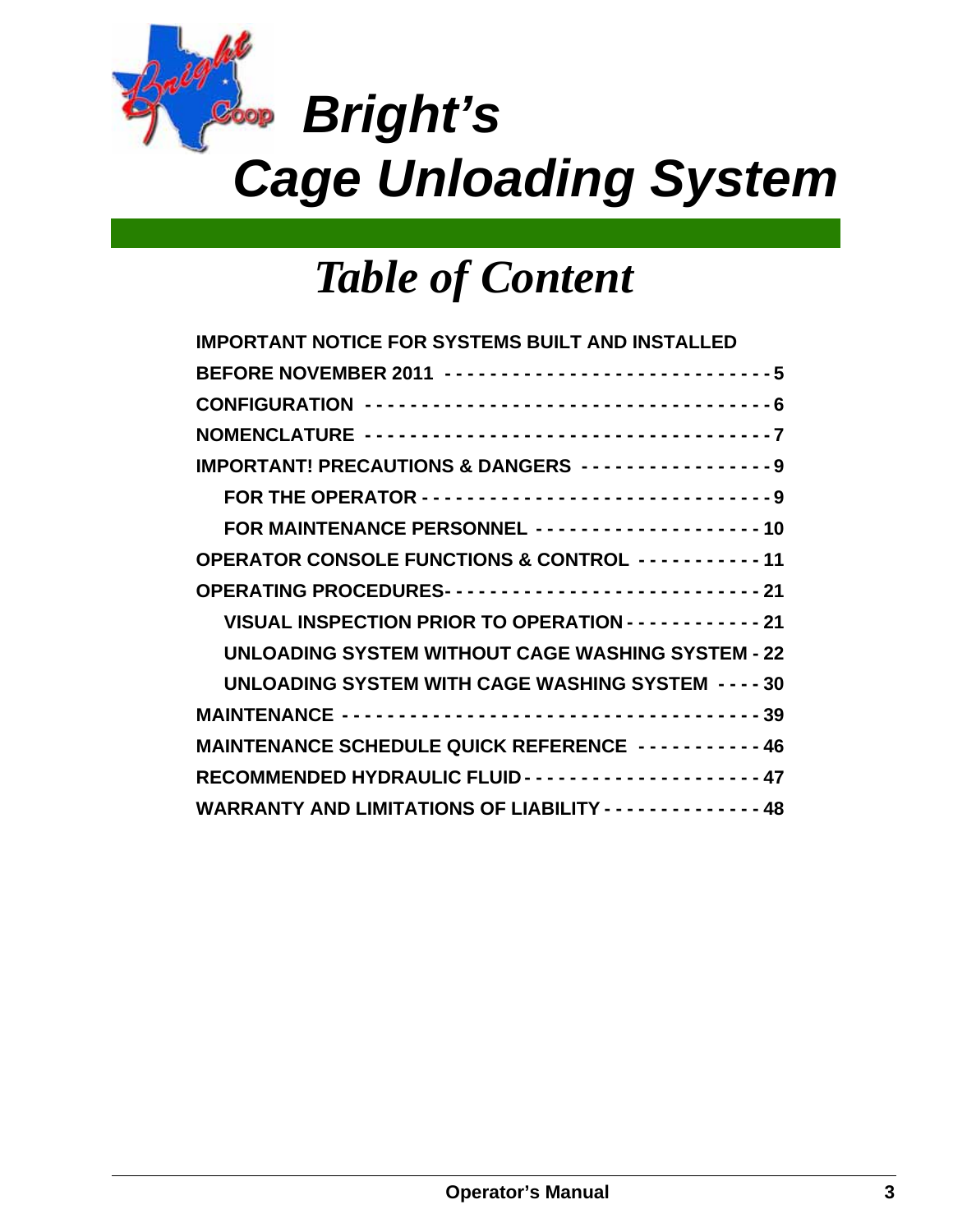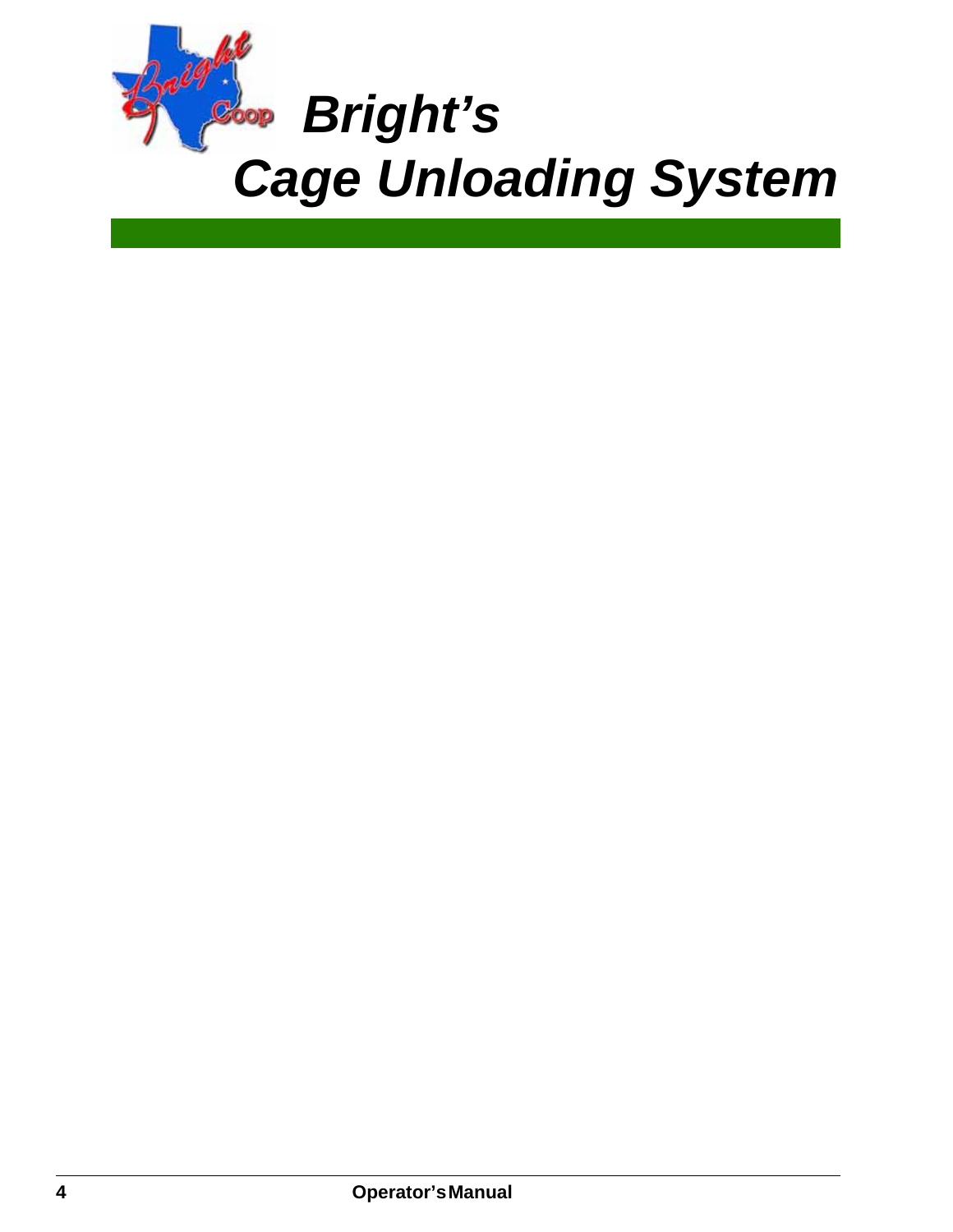

**IMPORTANT NOTICE FOR UNLOADING SYSTEMS BUILT AND INSTALLED BEFORE NOVEMBER 2011.**

## **DANGER**

MAKE SURE YOU READ AND FULLY UNDERSTAND THIS NOTICE BEFORE YOU READ THIS MANUAL. NOT FOLLOWING THIS IMPORTANT NOTICE COULD RESULT IN SERIOUS INJURY OR EVEN DEATH.

- If your Cage Unloading System does not have a bleeder orifice between the pressure manifold and the return manifold located on the dumper section, you must relieve the hydraulic pressure every time you turn off your system. This action is mandatory in order to do maintenance work on the Cage Unloading System and be safe. To relieve pressure the operator or maintenance personnel must pull and push all hydraulic levers on the operator's platform. (See Figure 3 page 11 in this manual)
- If your Cage Unloading System does not have a cradle locking device, you must secure your cradle in place before attempting to work on and/or under the Unloading System. This action is mandatory in order to prevent the dumper section cradle from tilting up or down in the event of a hose on the tilt cylinders being loosened and/or failed while somebody is working on and/or under the Unloading System.

## *NOTICE*

BRIGHT COOP, INC. STRONGLY RECOMMENDS THAT THE CAGE UNLOADING SYSTEM OWNERS ADD ALL SAFETY DEVICES AS SHOWN IN THIS MANUAL. DOING SO WOULD HELP IN PREVENTING UNDESIRABLE ACCIDENTS THAT CAN RESULT IN SERIOUS INJURIES OR EVEN DEATH. ASK YOUR BRIGHT COOP REPRESENTATIVE FOR MORE DETAIL ABOUT THESE SAFETY DEVICES.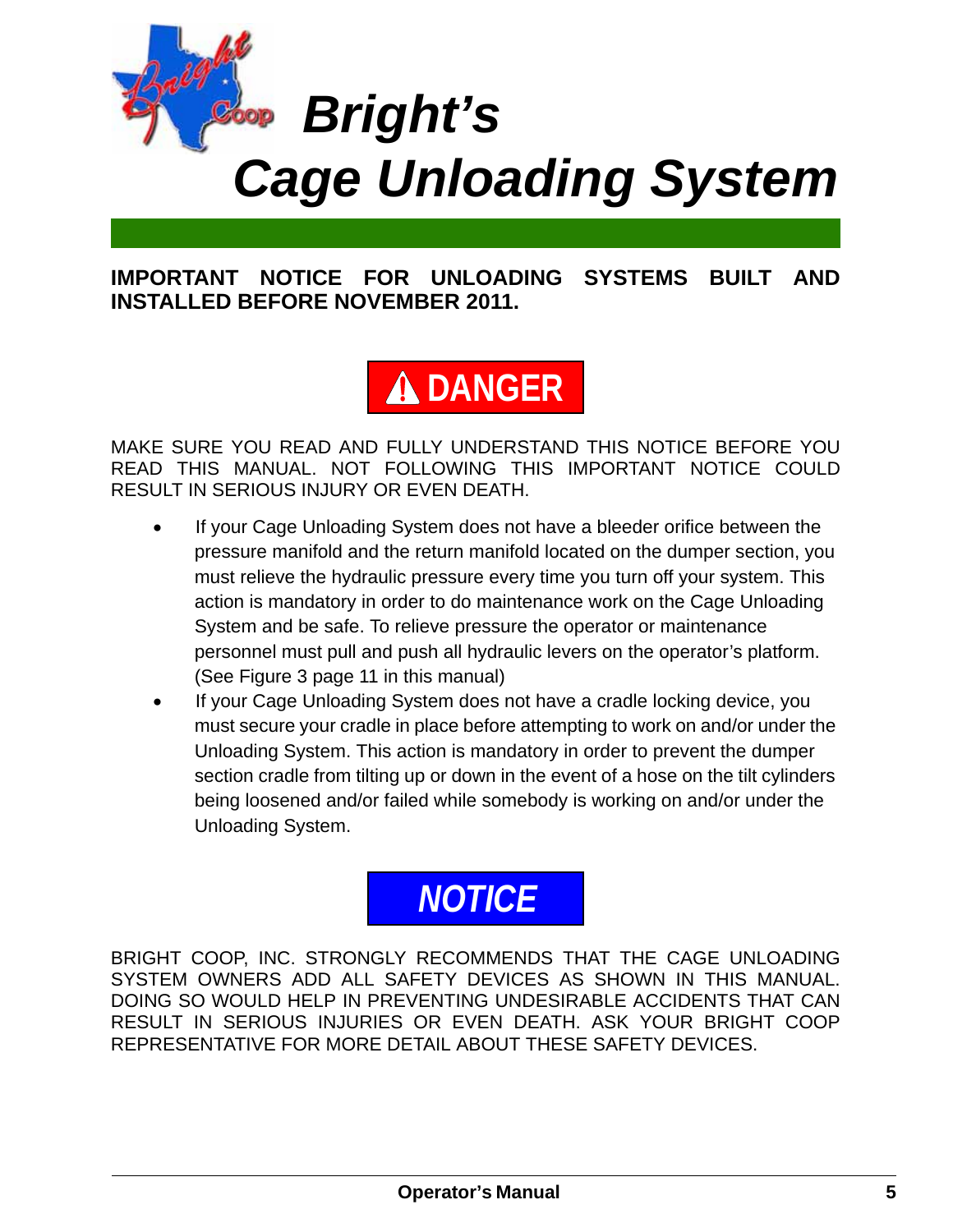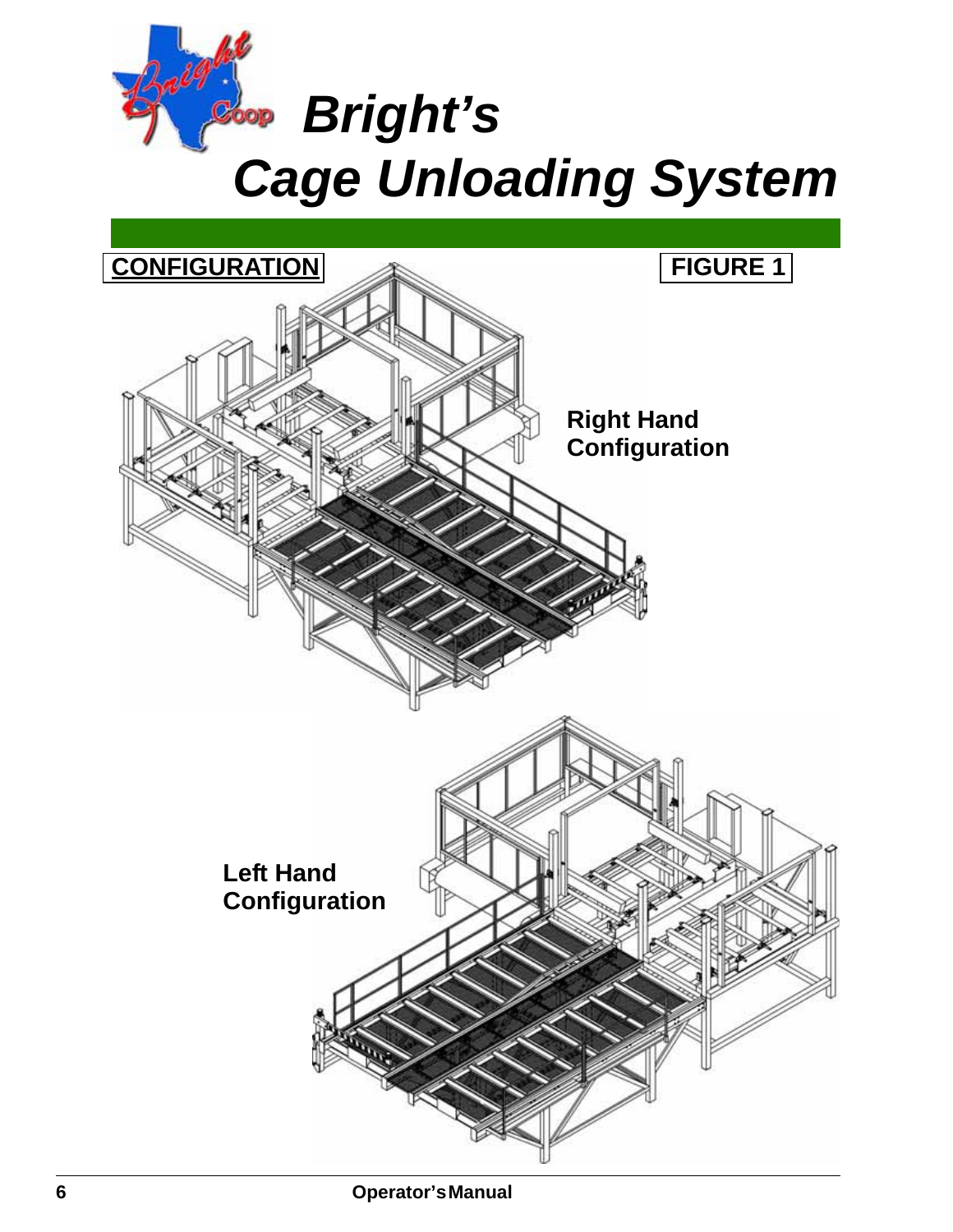*Cage Unloading System Bright's*

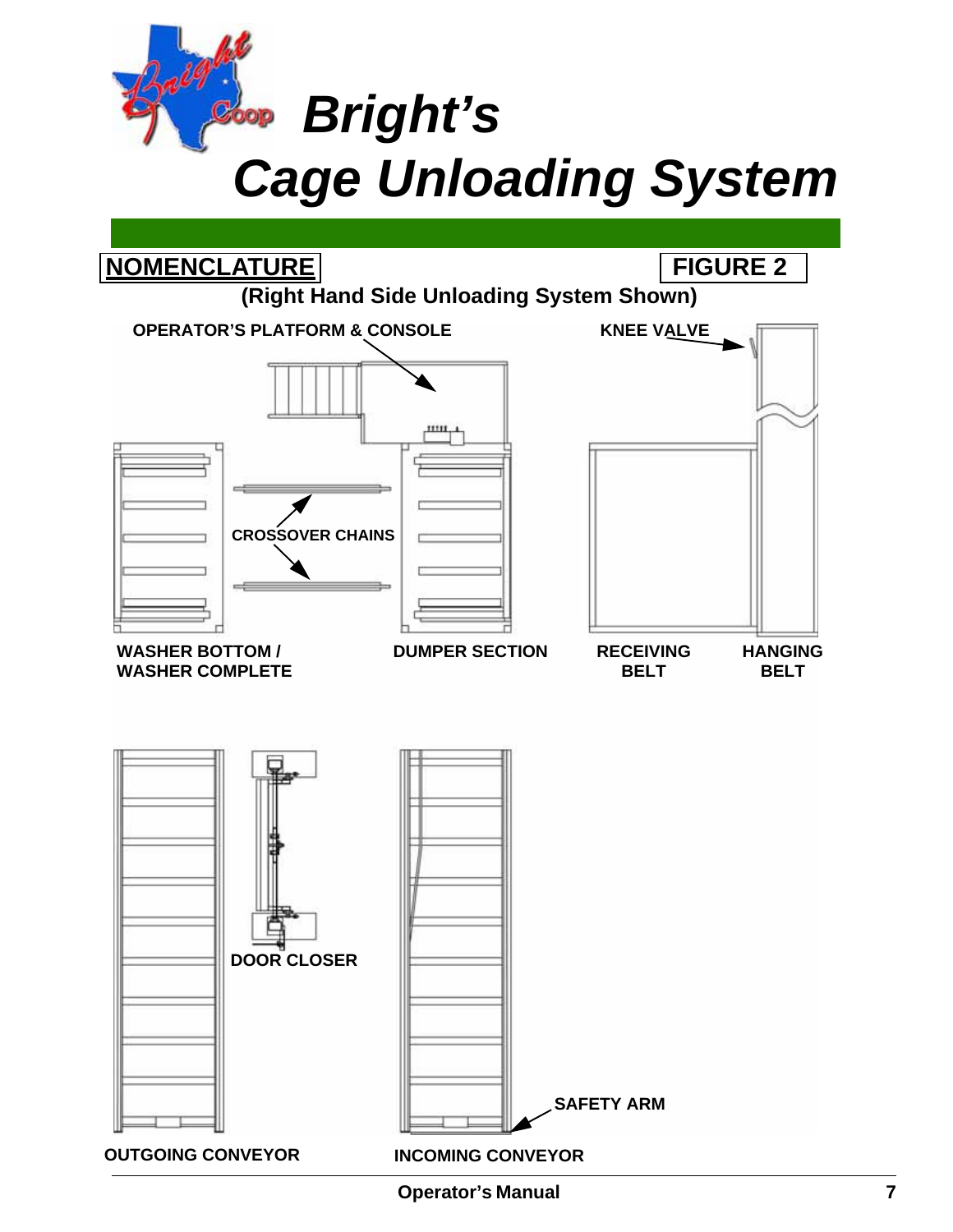

**Study Study Study to Be Knowledgeable to Be Safe for Your Safety & Study for The Safety Of Others**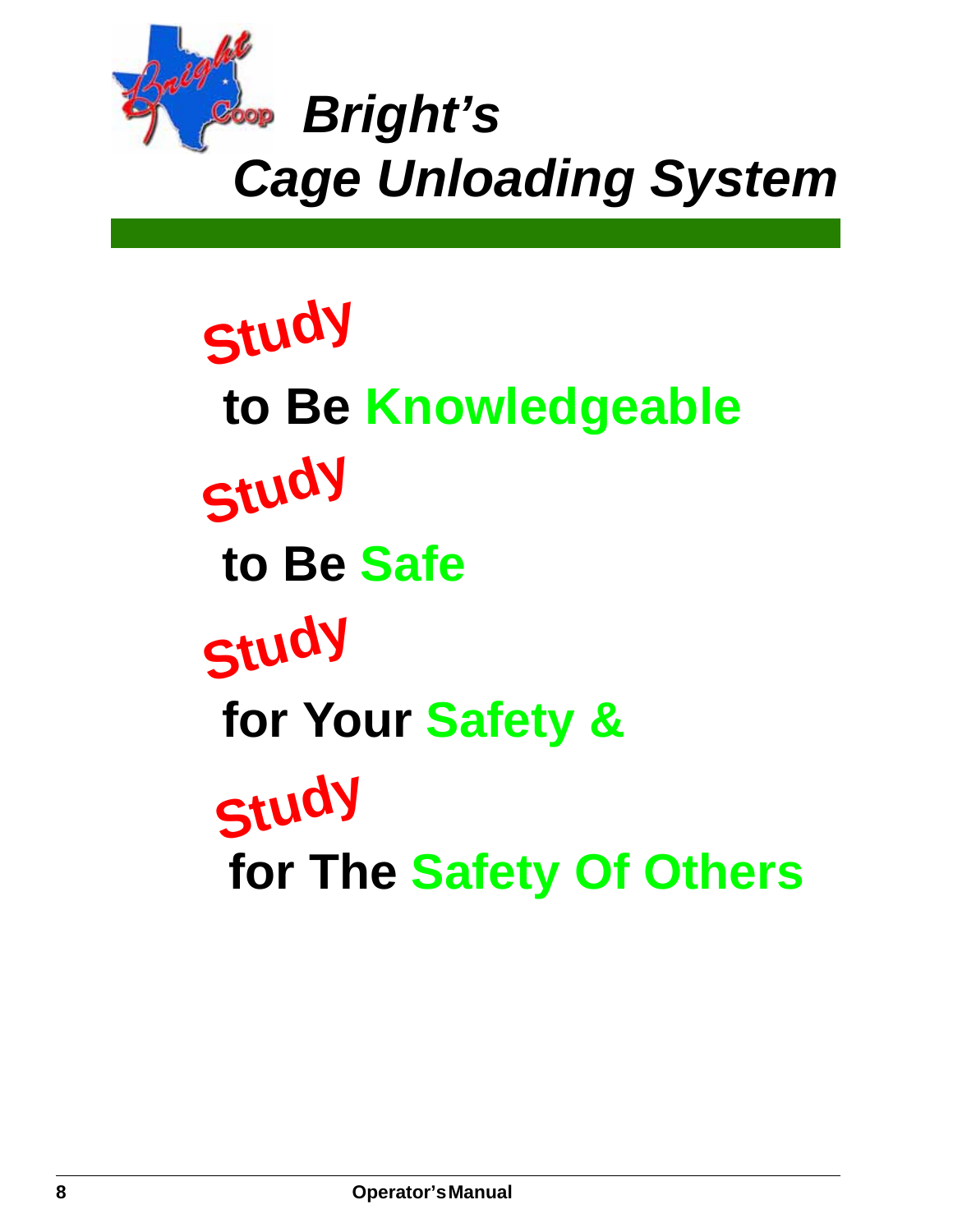

## **IMPORTANT! PRECAUTIONS & DANGERS**

THE FOLLOWING PRECAUTIONS ARE SUGGESTED TO HELP PREVENT ACCIDENTS. A CAREFUL OPERATOR IS THE BEST OPERATOR. MOST ACCIDENTS CAN BE AVOIDED BY OBSERVING CERTAIN PRECAUTIONS. READ THIS MANUAL AND TAKE THE FOLLOWING PRECAUTIONS BEFORE OPERATING THE CAGE UNLOADING SYSTEM. THE CAGE UNLOADING SYSTEM SHOULD BE OPERATED ONLY BY THOSE WHO ARE RESPONSIBLE AND TRAINED TO DO SO.



#### FAILING TO FOLLOW SAFETY WARNINGS AND INSTRUCTIONS CAN RESULT IN SERIOUS BODILY INJURY OR EVEN DEATH TO OPERATOR AND/OR OTHERS.

#### FOR THE OPERATOR

- 1. Study the operator and maintenance manual thoroughly, and be completely knowledgeable about the operation of the system.
- 2. Please pay close attention to Safety Warnings posted in various areas of this manual and on the system.
- 3. Make sure that everyone is clear of the machine, and that nobody is inside the safety fence, at all times. Remember that operator safety and the safety of others rests solely on the operator.
- 4. Only one (1) operator at a time should be allowed on the operator's platform. Do not allow any other person on the platform at any time.
- 5. Keep all body parts inside the operator's area.
- 6. Always shut the master switch "OFF" and remove the key from that switch before leaving the operator platform.
- 7. Hydraulic fluid is under pressure. DO NOT use hand to check leaks. Use a piece of cardboard or paper. If fluid is injected into skin, obtain medical attention immediately.
- 8. Never allow children or anyone not properly trained to operate equipment.
- 9. Always use handrails when walking on the unloading system for any reason.
- 10. Wear proper attire when operating the system. Loose clothing should not be worn while operating the equipment.
- 11. Always shut the master switch "OFF" and remove the key from that switch. Then alert your supervisor, and/or the maintenance manager, if any system malfunction occurs.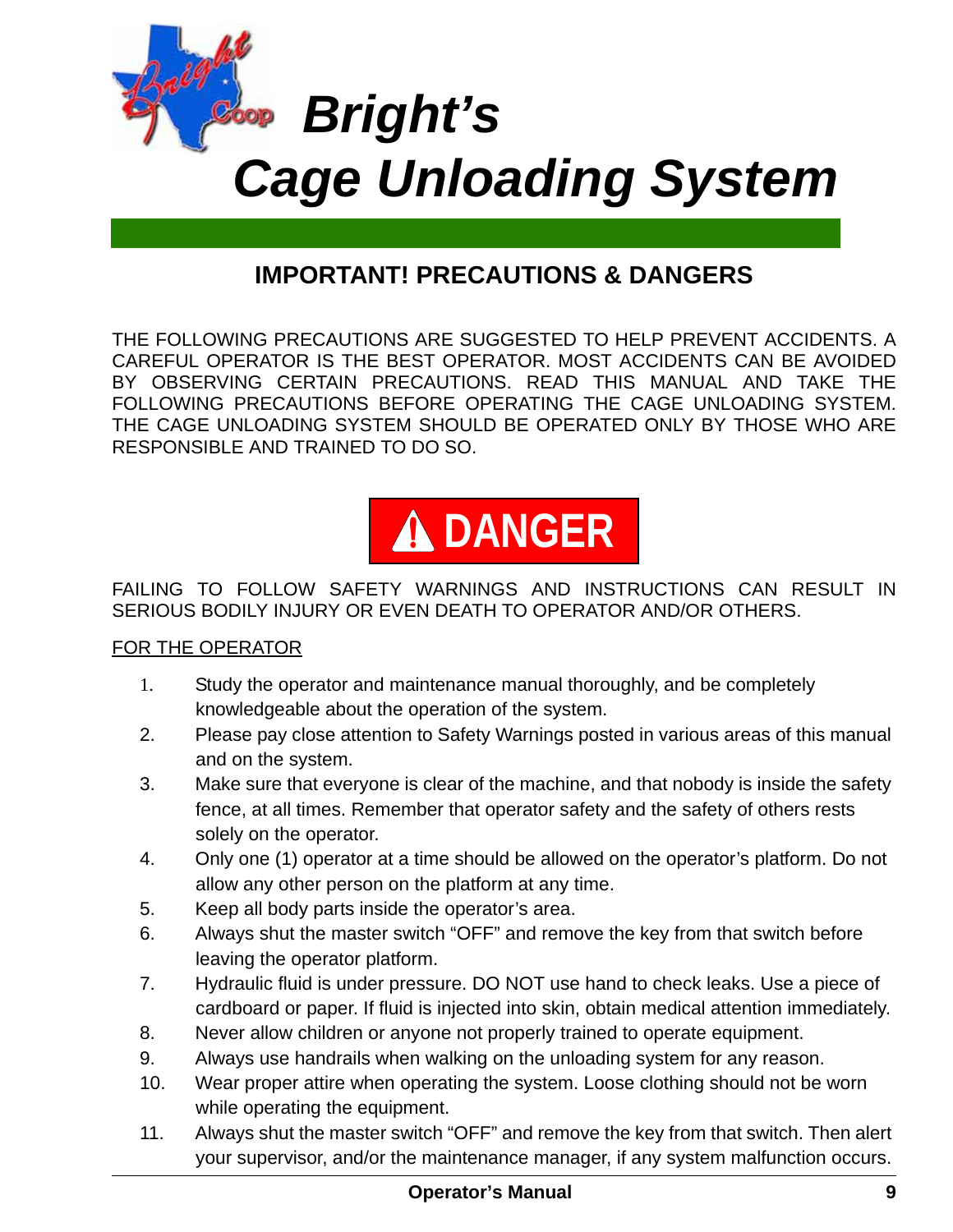

#### FOR MAINTENANCE PERSONNEL

- 1. Study the operator and maintenance manual thoroughly, and be completely knowledgeable about operation and maintenance of the system.
- 2. Please pay close attention to Safety Warnings posted in various areas of this manual and on the system.
- 3. Never attempt to service or maintain the equipment while in operation.
- 4. Always disconnect the power source to the unloading system (including the hydraulic power unit). Note that proper lockout/tagout procedures must be followed.
- 5. Always shut master switch "OFF" before performing any service or maintenance.
- 6. Always lock the cradle before working on and/or underneath the unloading system
- 7. Always use handrails when walking on the unloading system for any reason.
- 8. Wear proper attire when performing service or maintenance. Loose clothing should not be worn while servicing or maintaining the equipment.
- 9. Make sure the master switch is still "OFF" before reconnecting the power source.
- 10. Make sure that everyone is clear of the machine and/or is outside the safety fence, before turning the master switch "ON" in order to test the equipment.
- 11. Always shut the master switch "OFF" and remove the key from that switch. Before leaving the operator platform after testing.



DO NOT ATTEMPT TO REMOVE ANY GUARDS WHILE MACHINE IS IN OPERATION. ALWAYS SHUT THE MAIN POWER SOURCE "OFF" AND ADHERE TO THE PROER LOCKOUT/TAGOUT PROCEDURES. ALWAYS REPLACE ALL GUARDS BEFORE ATTEMPTING TO RESTART THE SYSTEM.



ALWAYS ADHERE TO THE CONFINE SPACE PROCEDURES IF YOU HAVE TO WORK UNDERNEATH THE UNLOADING SYSTEM.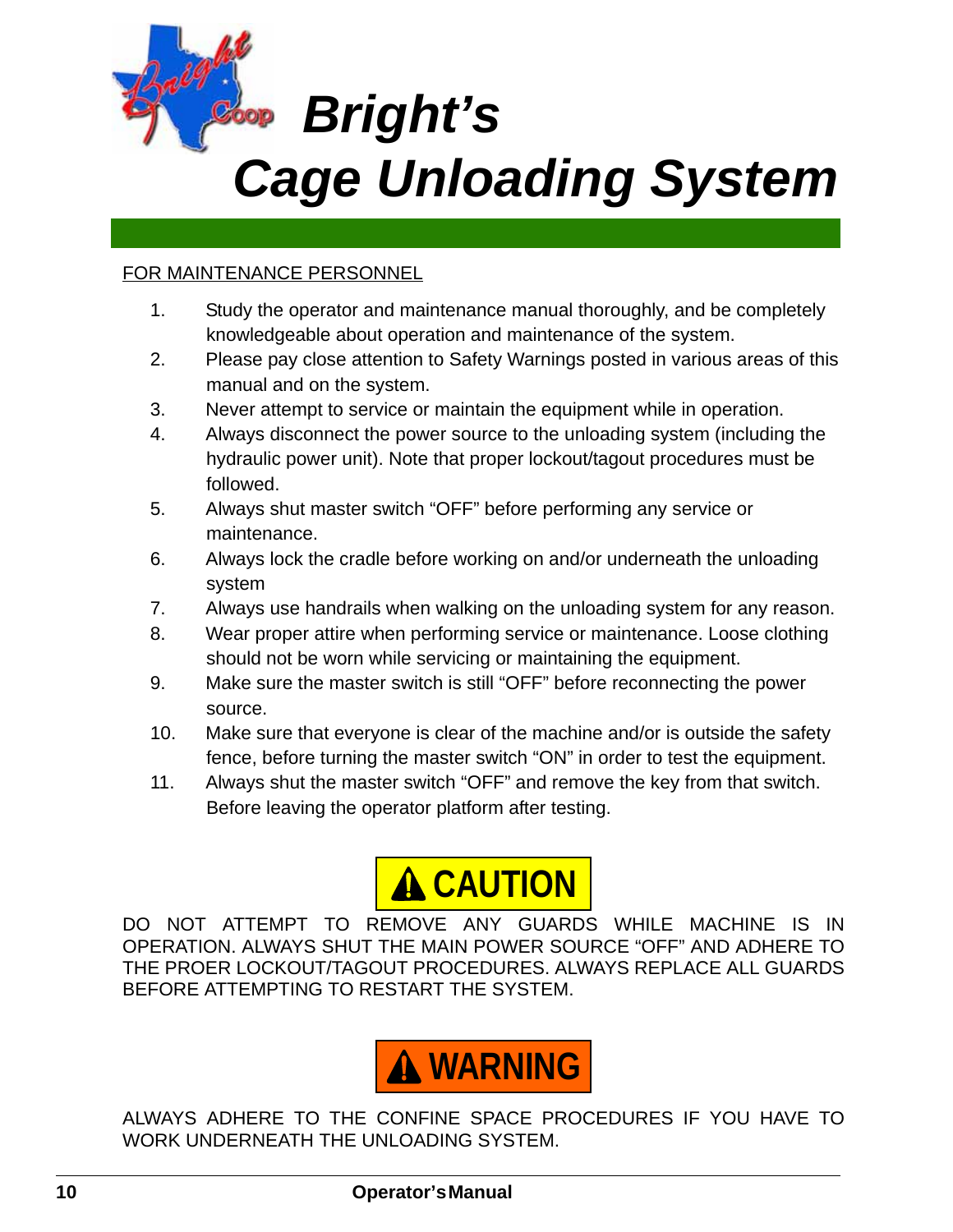

### **OPERATOR CONSOLE FUNCTIONS & CONTROLS**

The operator console is composed of one (1) five (5) section hydraulic control valve, one (1) receiving belt temporary cut-off valve, and one (1) electric control panel. Note that the electric panel configurations vary according to options included with your system.

(See figures 3 & 4A & 4B)

## **OPERATOR CONSOLE FIGURE 3**

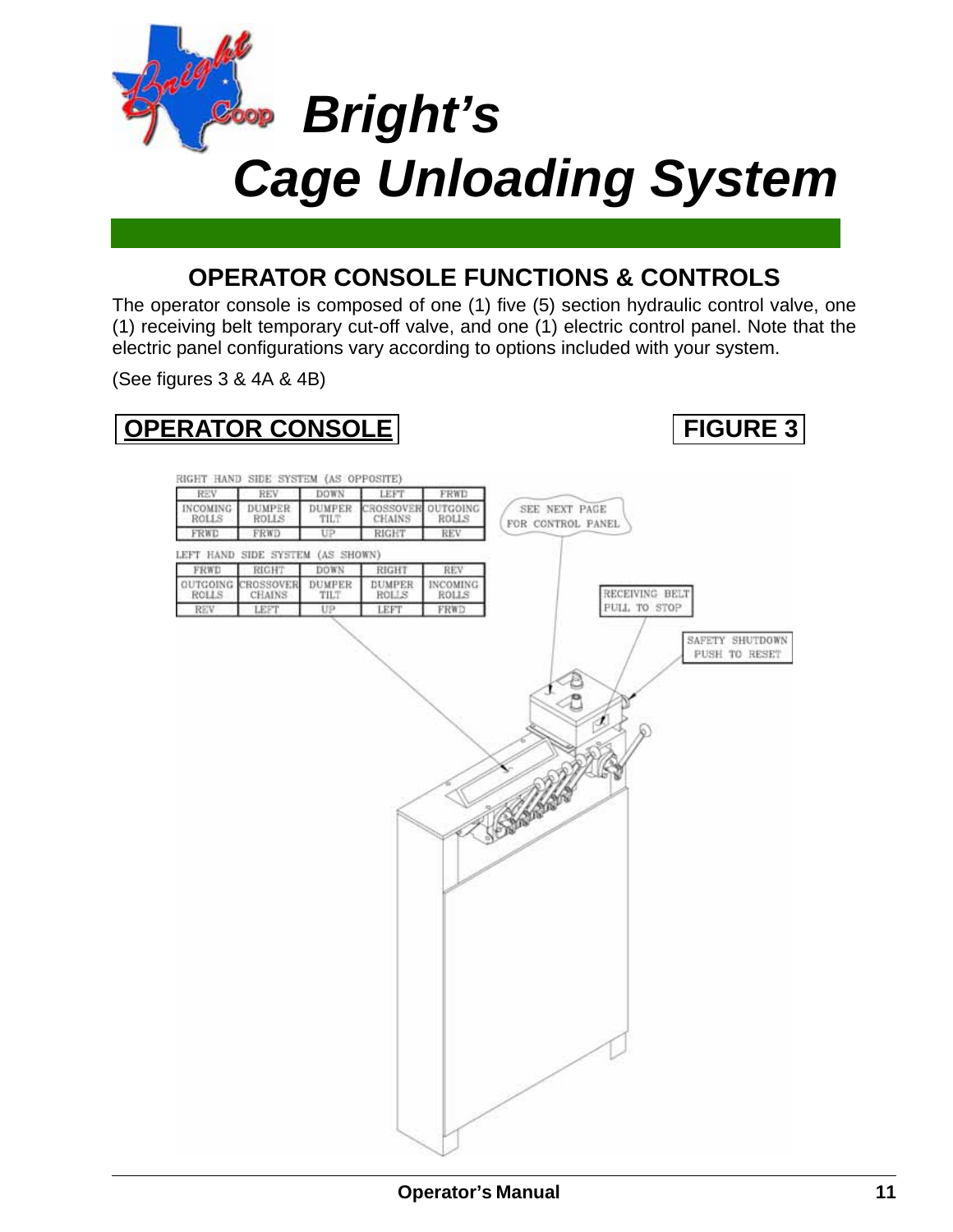



## **CONTROL PANEL WITH WASHING SYSTEM FIGURE 4B**

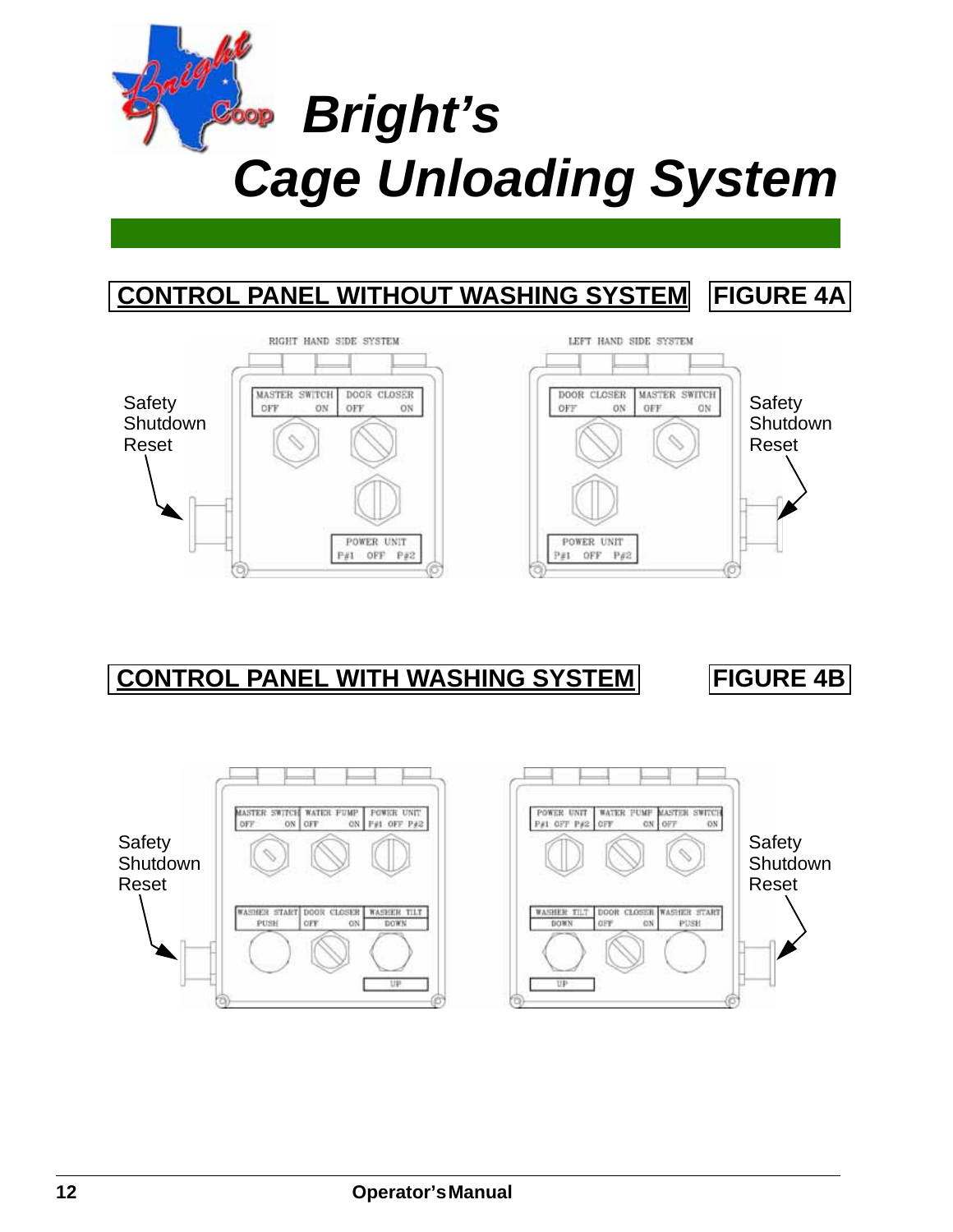

#### **FUNCTIONS**

FIVE (5) SECTION HYDRAULIC CONTROL VALVE

(See figure 3.)



THE FUNCTIONS ARE LAID OUT IN THE SAME ORDER AS THE SYSTEM IS LAID OUT. ALSO, THE ARRANGEMENT CHANGES IF YOU HAVE A LEFT-HAND OR A RIGHT-HAND SYSTEM CONFIGURATION. (See Figure 1 For System Configurations)

**A CAUTION** 

THE ORDER OF THE LEVERS IS GIVEN BY STARTING FROM THE CONTROL PANEL. I.E. FIRST LEVER IS THE CLOSEST TO THE ELECTRIC CONTROL PANEL.

- 1. FIRST LEVER controls the incoming conveyor rollers. Pulling the lever toward you will move the chicken cage toward the dumper section. Pushing the lever away from you will move the chicken cage away from the dumper section.
- 2. SECOND LEVER controls the dumper section rollers. Pulling the lever toward you will move the chicken cage onto the dumper section (toward the operator). Pushing the lever away from you will move the chicken cage out of the dumper section and onto the incoming conveyor.



THE OPERATOR MUST PULL OR PUSH LEVERS 1 AND 2 SIMULTANEOUSLY IN ORDER TO MOVE THE CHICKEN CAGE FROM THE INCOMING CONVEYOR TO THE DUMPER SECTION OR THE DUMPER SECTION TO THE INCOMING SECTION RESPECTIVELY.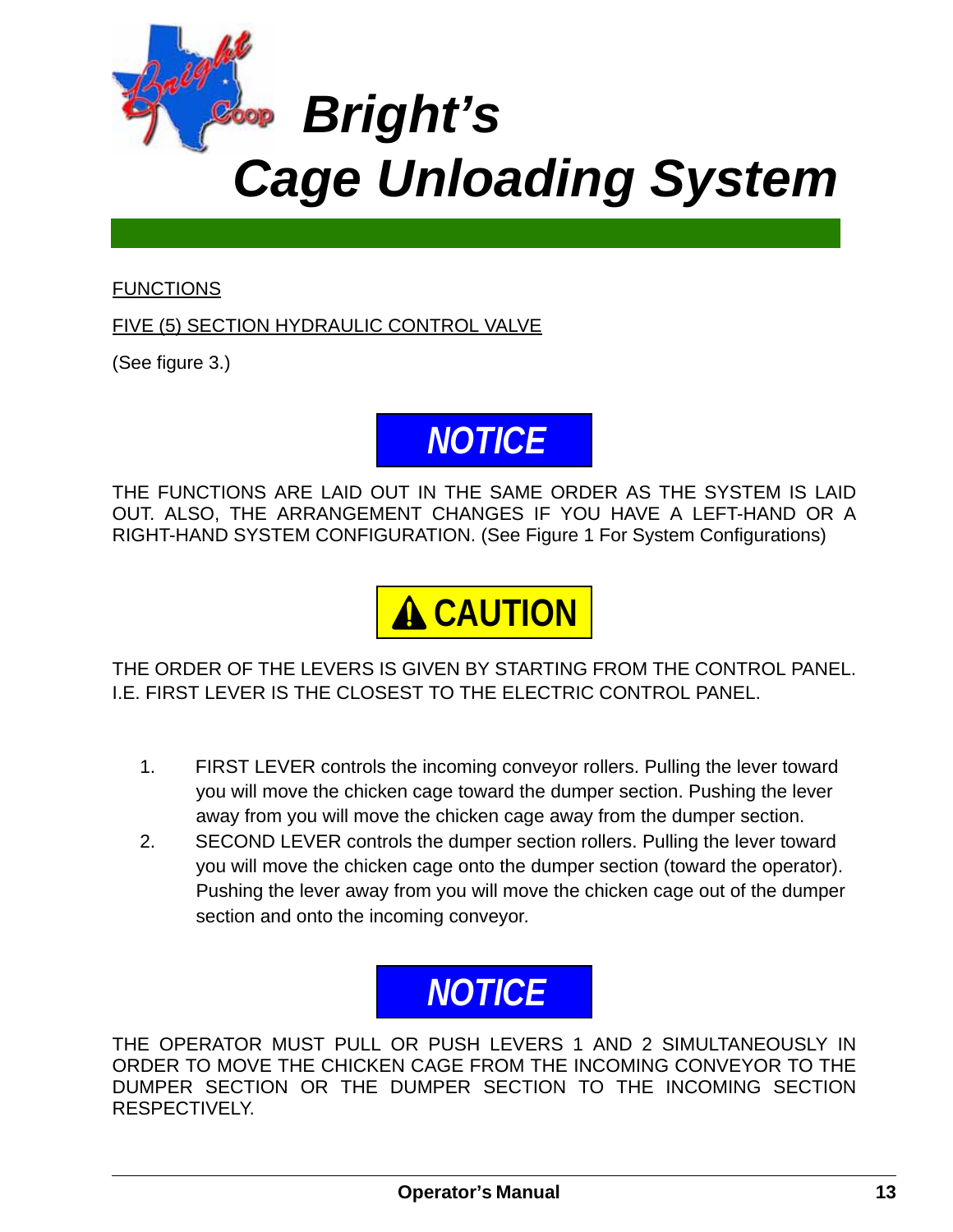

- 3. THIRD LEVER controls the tilt cylinders that operate the cradle on the dumper section. Pulling the lever toward you will lift the cradle and unload the chickens. Note that the cradle should be lifted until the cylinders bottom out, and it should be done without stopping. Pushing the lever away from you will bring the cradle down. Again, hold the lever until the cylinders bottom out.
- 4. FOURTH LEVER controls the crossover chain conveyor. Pulling the lever toward you will move the chicken cage from the dumper section toward the washer section. Pushing the lever away from you will move the chicken cage toward the dumper section.

## *NOTICE*

THE OPERATOR MUST RELEASE THE HYDRAULIC LEVER AS SOON AS THE CHICKEN CAGE REACHES THE PROPER LOCATION ON THE WASHER. MAKE SURE THE CROSSOVER CHAIN LUGS ARE NOT ON THE TOP OF THE CROSSOVER CHAINS WHEN THE LEVER IS RELEASED. IF THE LUGS ARE ON TOP OF THE CHAIN, THE OPERATOR MUST PUSH THE HYDRAULIC LEVER IN ORDER TO BACK THE CHAIN UNTIL THE LUGS ARE BELOW INSTEAD OF ABOVE THE TOP OF THE DUMPER ROLLERS. IF THE LUGS ARE ON THE TOP OF THE CHAINS WHEN THE CHICKEN CAGE IS MOVED FROM THE INCOMING CONVEYOR TO THE DUMPER SECTION, IT WILL RESULT IN DAMAGE TO THE CROSSOVER CHAINS. (See Figure 5)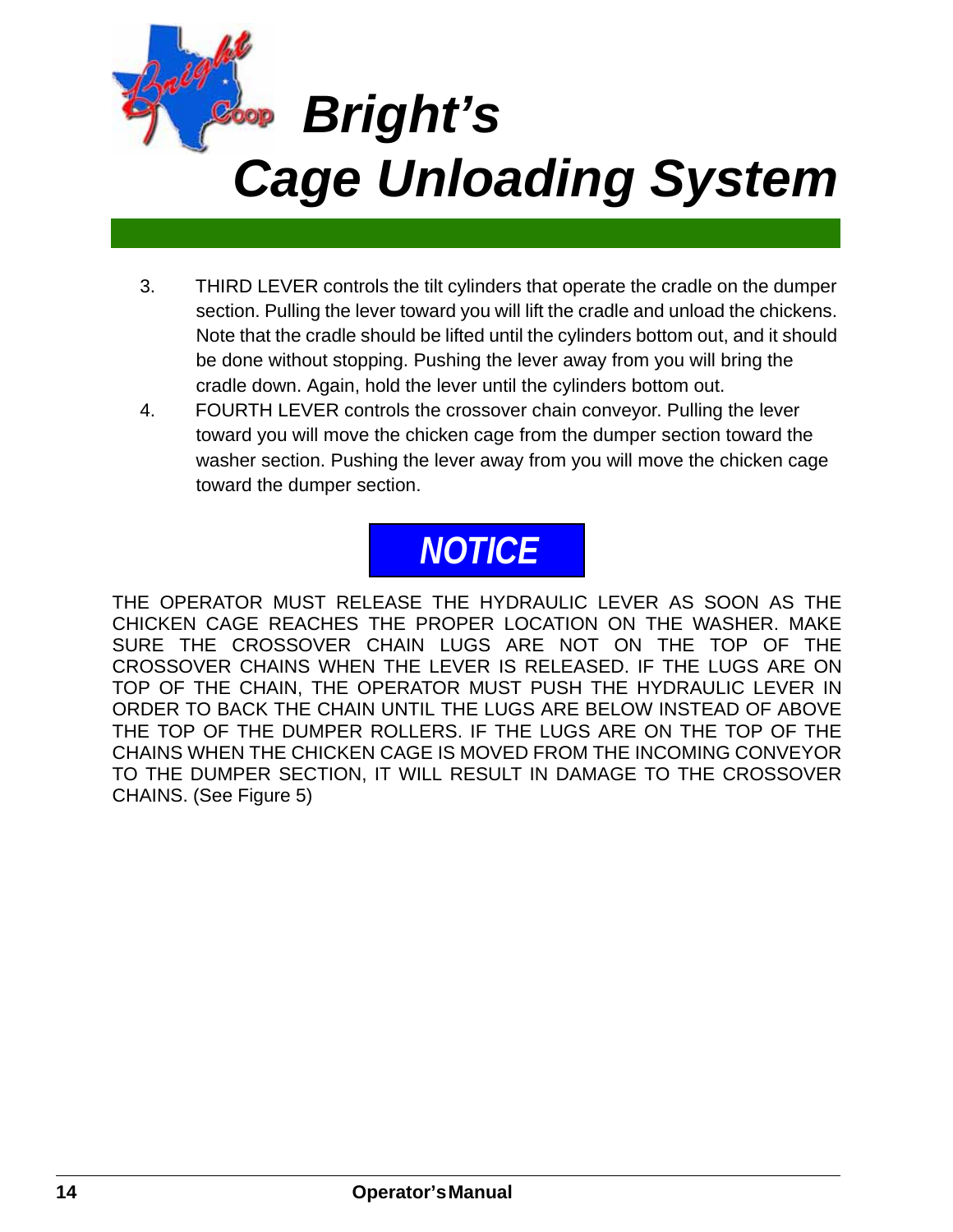

## **CROSSOVER CHAIN LUGS FIGURE 5**

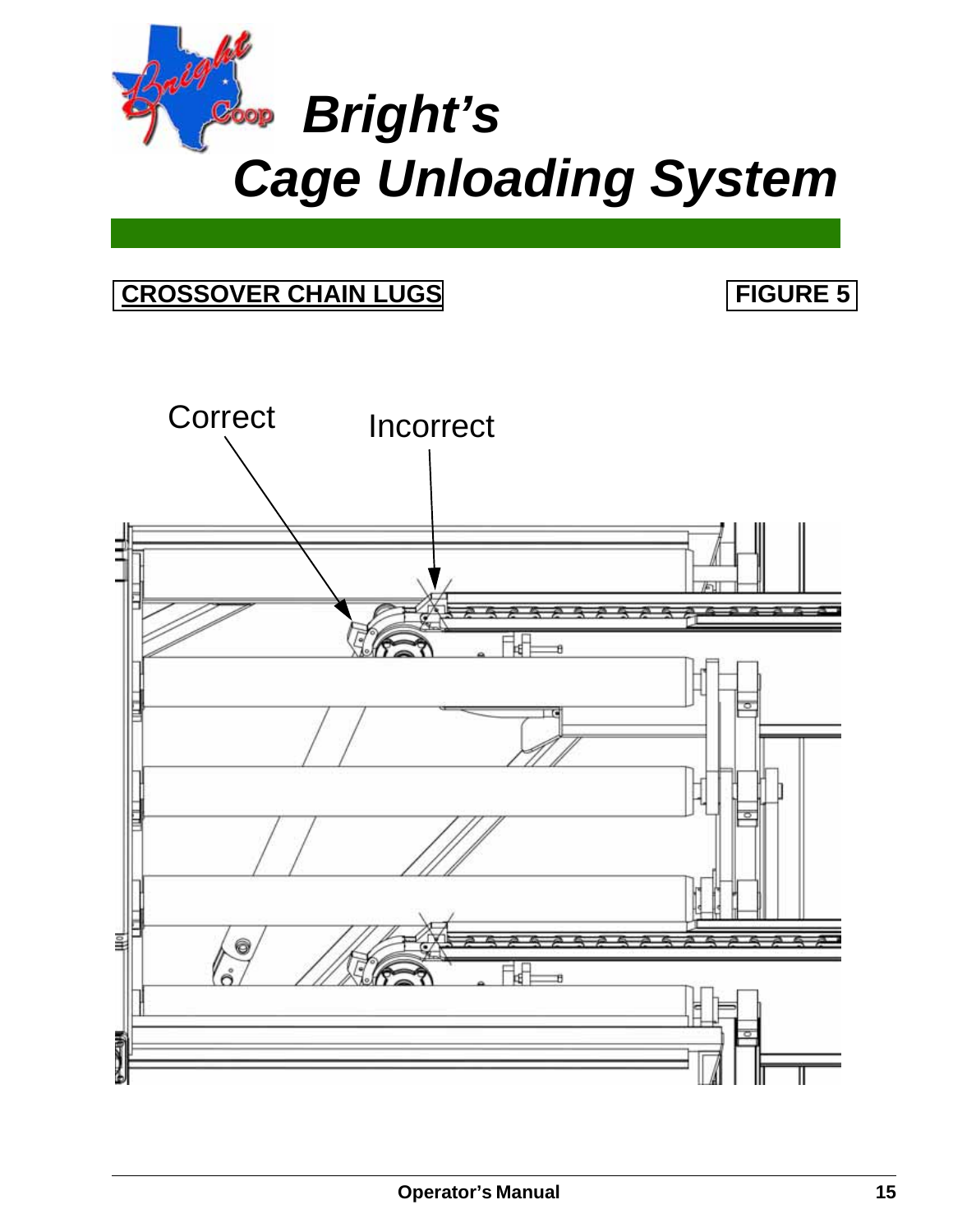

5. FIFTH LEVER controls the outgoing conveyor and washer bottom rollers. Pushing the lever away from you will move the chicken cage away from the washer bottom. Pulling the lever toward you will move the chicken cage toward the operator's platform.

#### RECEIVING BELT TEMPORARY CUT-OFF VALVE

(See figure 3.)

- Pulling this lever towards you will stop the receiving belt from moving as long as you hold it.
- The operator should momentarily pull this lever toward himself/herself if there are too many birds going to the hanging belt.



THE SPEED OF THE RECEIVING BELT IS NORMALLY CONTROLLED BY THE KNEE VALVE AT THE END OF THE HANGING BELT. IT CAN ONLY BE STOPPED MOMENTARILY BY PULLING AND HOLDING THE RECEIVING BELT TEMPORARY CUT-OFF VALVE.

ELECTRIC CONTROL PANEL



THE OPERATOR MUST BE FAMILIAR WITH THE CONTROL PANEL IN REGARDS TO THE OPTIONS ON THE UNLOADING SYSTEM.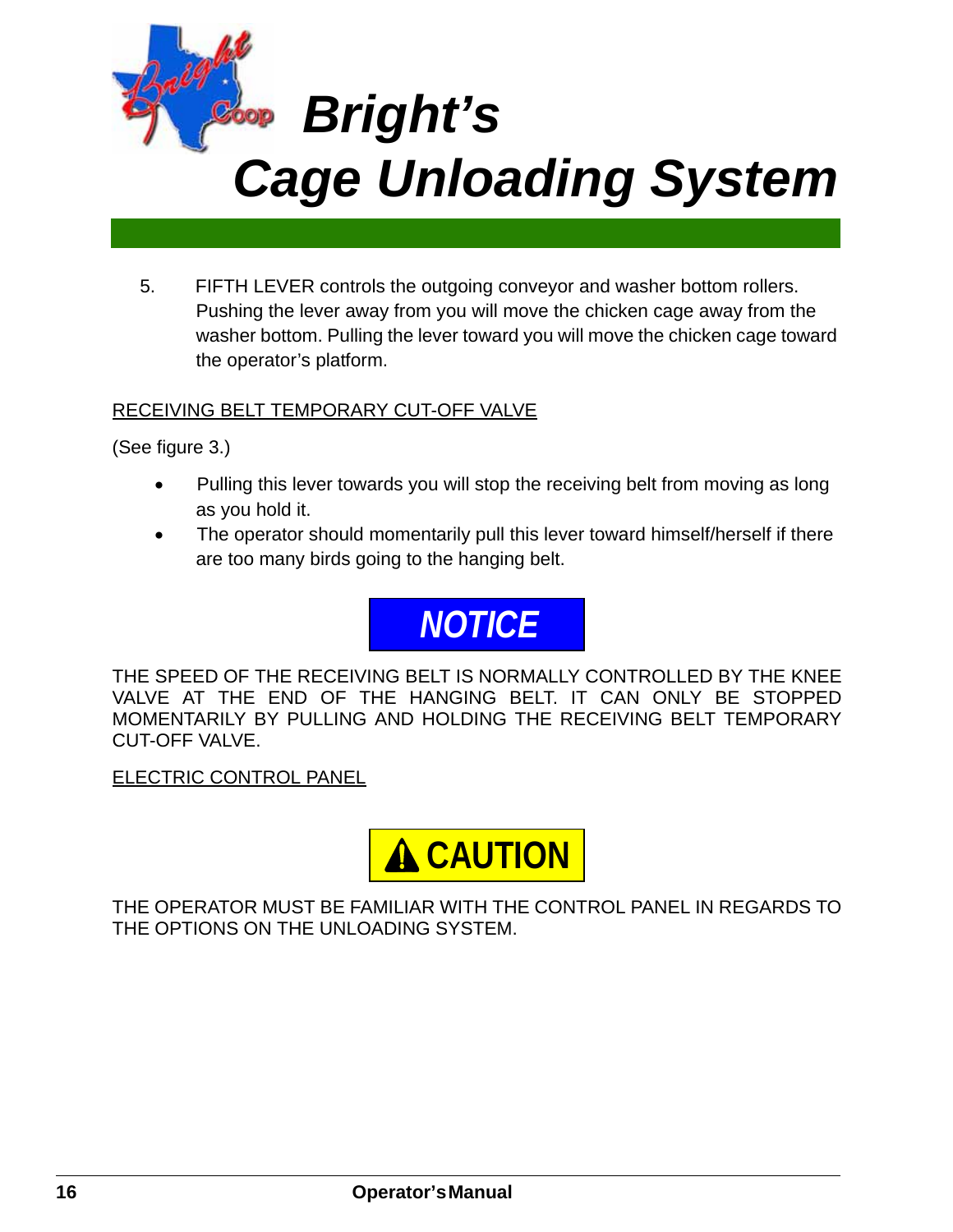

#### UNLOADING SYSTEM WITHOUT CAGE WASHING SYSTEM (See figure 4A)

#### MASTER SWITCH

• The master switch is a rotary key switch that energizes the whole unloading system (including the hydraulic power unit) when put in the "ON" position.

DOOR CLOSER SWITCH (if equipped)



THE DOOR CLOSER IS AN AUTOMATIC DEVICE THAT IS OPERATED BY A HYDRAULIC CYLINDER. DO NOT ATTEMPT TO SERVICE OR MAINTAIN THE DOOR CLOSER UNLESS THE MAIN POWER SOURCE IS NOT ENERGIZED. USE THE PROPER LOCKOUT/TAGOUT PROCEDURES.

The switch for the door closer must be in the "ON" position for this device to operate. In case of a malfunction, the automatic door closer can be disabled by turning the door closer switch to the "OFF" position.



ALWAYS REPORT ANY MALFUNCTION TO YOUR SUPERVISOR AND/OR THE MAINTENANCE MANAGER.

#### POWER UNIT SWITCH

- This three (3) position switch turns the pump #1 or pump #2 of the hydraulic power unit "ON" while in the "P#1" or "P#2" position respectively. Both pumps are not energized if the power unit switch is in the "OFF" position.
- We recommend using pump #1 as a primary. Pump #2 should be used one (1) day a week to make sure it is in working condition in case pump #1 fails.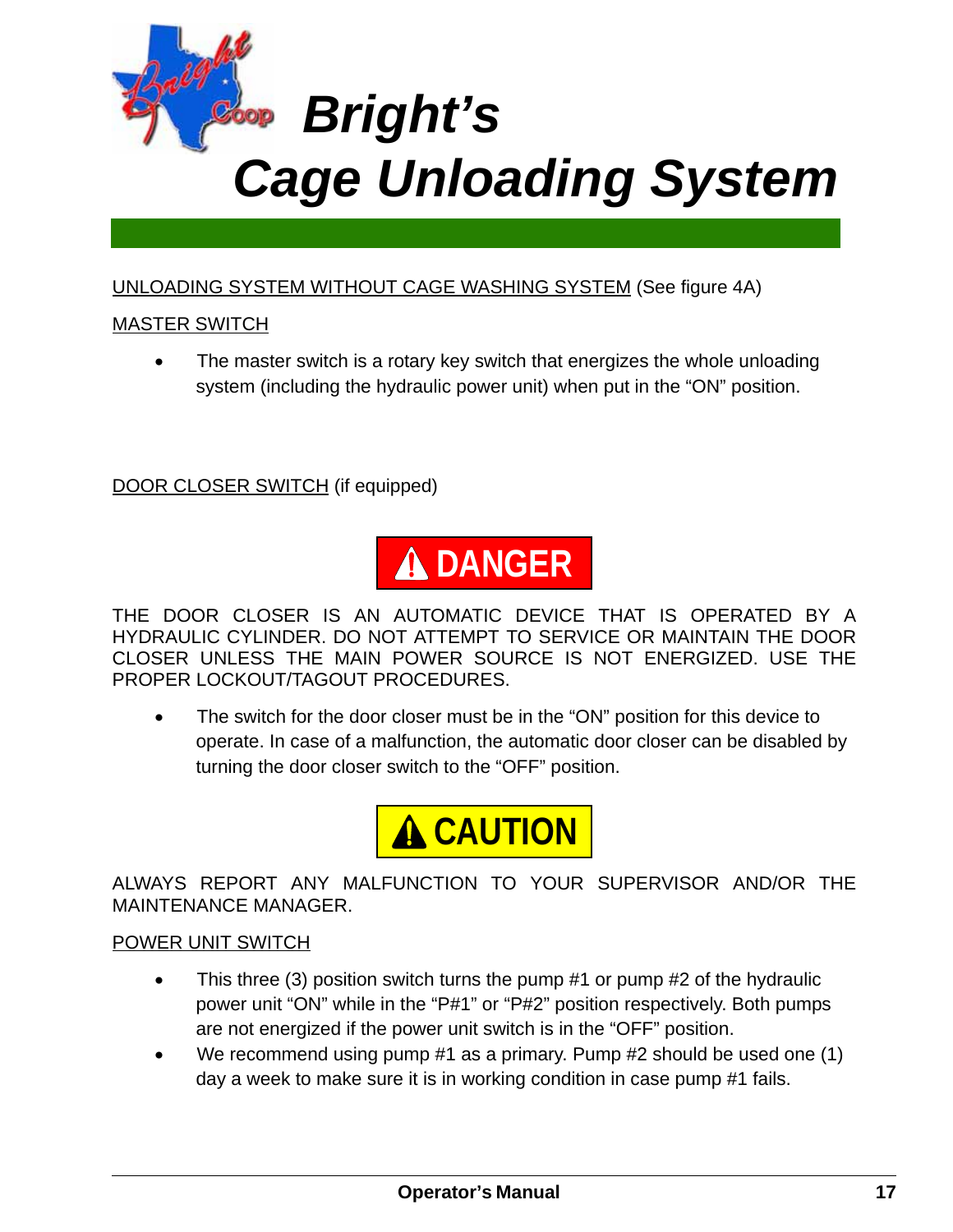



NEVER ATTEMPT TO SERVICE OR MAINTAIN THE UNLOADING SYSTEM IF THE MAIN POWER SOURCE IS ENERGIZED. USE PROPER LOCKOUT/TAGOUT PROCEDURES.

#### SAFETY SHUTDOWN RESET BUTTON SWITCH

- The safety shutdown reset push button switch is provided to prevent the system from operating right away when the master power switch is turned "ON" and to reset the safety devices after a safety gate has been opened and closed.
- The operator must depress and release the switch to energize the relays that power all electrical valves. This action must be performed after the master power switch is turned "ON" and after one of the safety gates has been opened and closed.



NEVER DEPRESS THE RESET BUTTON SWITCH UNTIL YOU ARE ABSOLUTELY SURE THERE IS NOBODY ON THE UNLOADING SYSTEM AND/OR INSIDE THE SAFETY FENCE.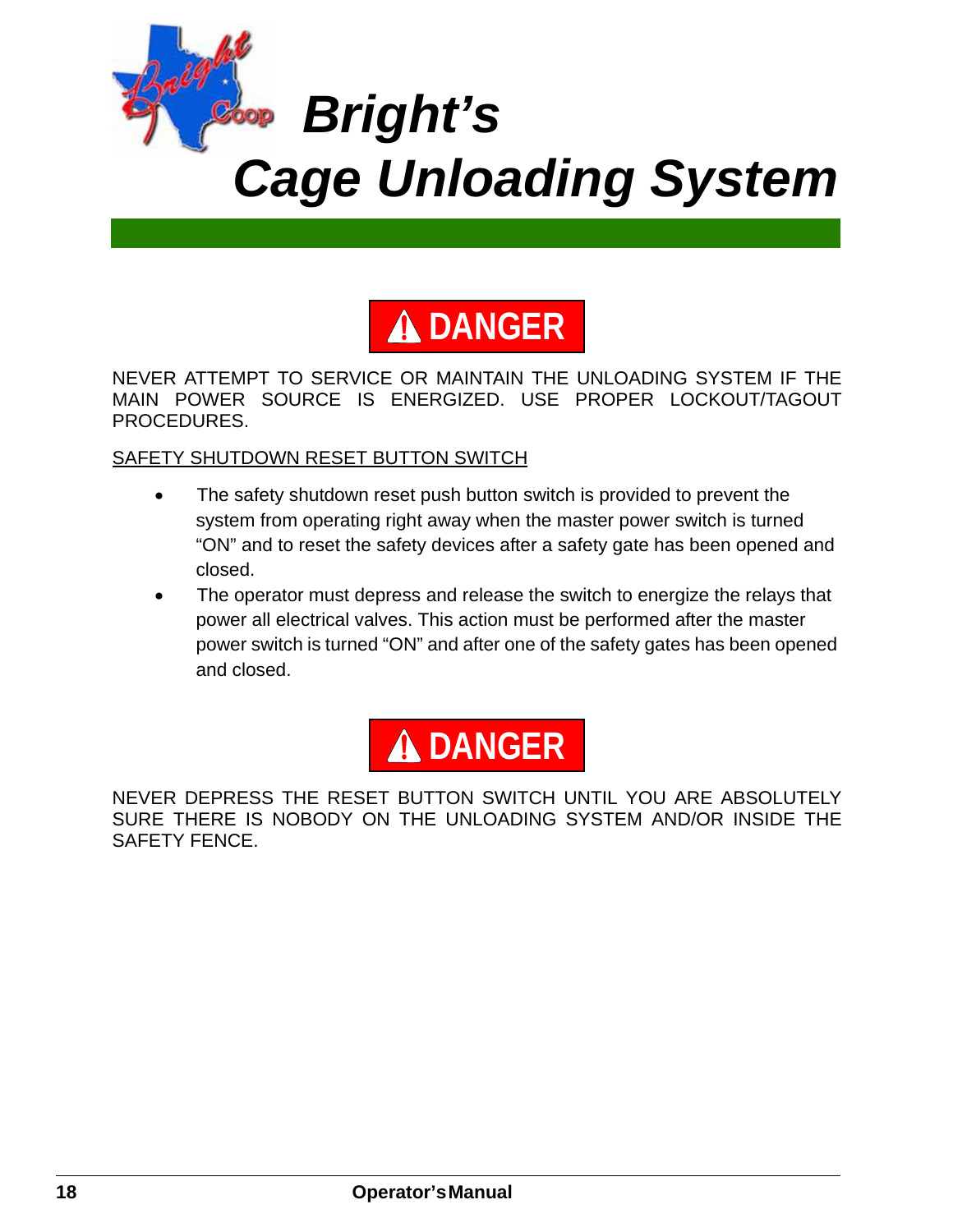

#### UNLOADING SYSTEM WITH CAGE WASHING SYSTEM (See figure 4B)

#### MASTER SWITCH

• The master switch is a rotary key switch that energizes the whole unloading system (including the hydraulic power unit) when put in the "ON" position. DOOR CLOSER SWITCH (if equipped)



THE DOOR CLOSER IS AN AUTOMATIC DEVICE THAT IS OPERATED BY A HYDRAULIC CYLINDER. DO NOT ATTEMPT TO SERVICE OR MAINTAIN THE DOOR CLOSER UNLESS THE MAIN POWER SOURCE IS NOT ENERGIZED. USE THE PROPER LOCKOUT/TAGOUT PROCEDURES.

The switch of the door closer must be in the "ON" position for this device to operate. In case of a malfunction, the automatic door closer can be disabled by turning the door closer switch to the "OFF" position.



ALWAYS REPORT ANY MALFUNCTION TO YOUR SUPERVISOR AND/OR THE MAINTENANCE MANAGER.

#### POWER UNIT SWITCH

- This three (3) position switch turns the pump #1 or pump #2 of the hydraulic power unit "ON" while in the "P#1" or "P#2" position respectively. Both pumps are not energized if the power unit switch is in the "OFF" position.
- We recommend using pump #1 as a primary. Pump #2 should be used one (1) day a week to make sure it is in working condition in case pump #1 fails.



NEVER ATTEMPT TO SERVICE OR MAINTAIN THE UNLOADING SYSTEM IF THE MAIN POWER SOURCE IS ENERGIZED. USE PROPER LOCKOUT/TAGOUT PROCEDURES.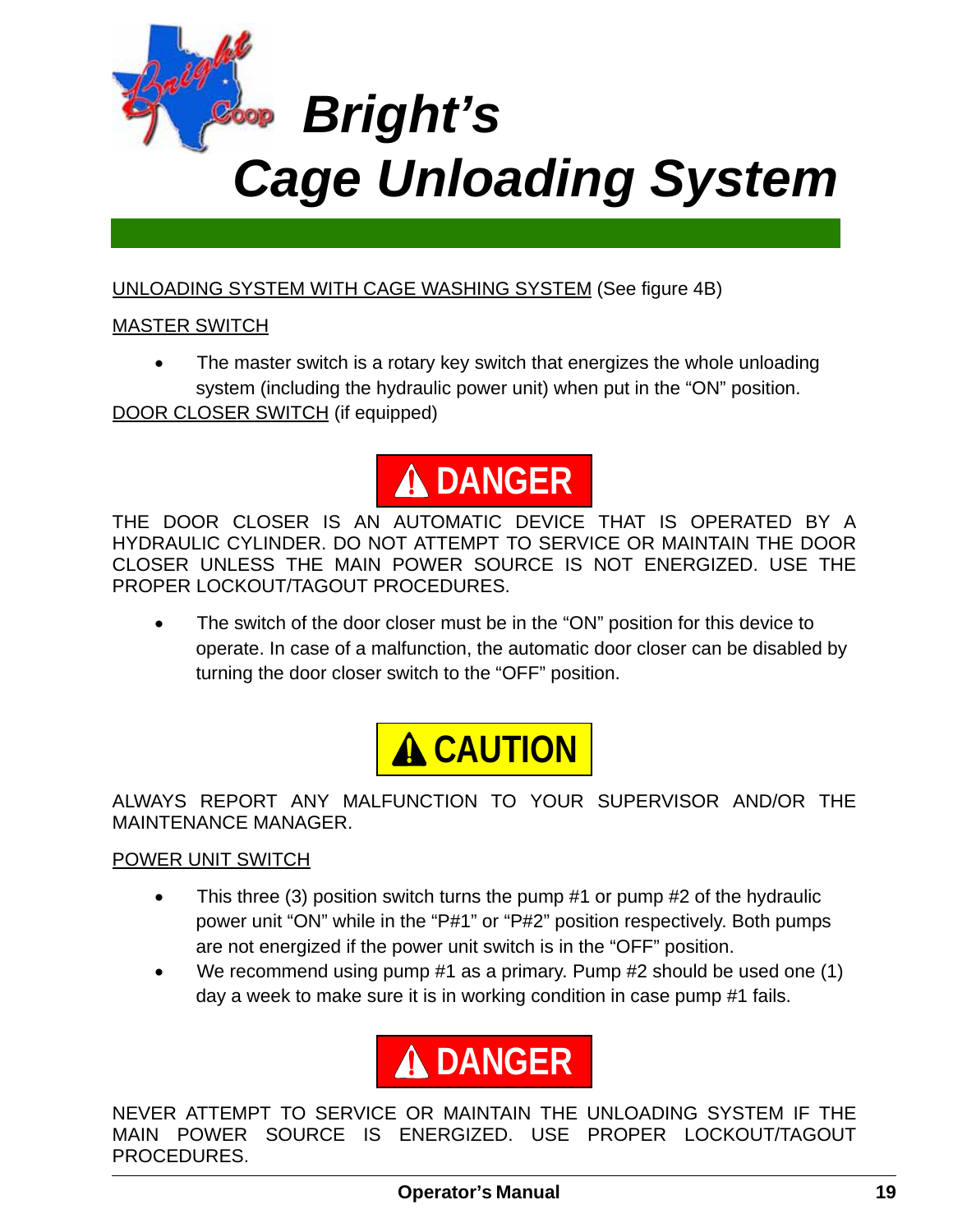

#### SAFETY SHUTDOWN RESET BUTTON SWITCH

- The safety shutdown reset push button switch is provided to prevent the system from operating right away when the master power switch is turned "ON" and to reset the safety devices after a safety gate has been opened and closed.
- The operator must depress and release the switch to energize the relays that powered all electrical valves. This action must be performed after the master power is turned "ON" and after one of the safety gates has been opened and closed.



NEVER DEPRESS THE RESET BUTTON SWITCH UNTIL YOU ARE ABSOLUTELY SURE THERE IS NOBODY ON THE UNLOADING SYSTEM AND/OR INSIDE THE SAFETY FENCE.

#### WATER PUMP SWITCH

• The two (2) position rotary switch is used to disable the water pump of the cage washing system if a malfunction occurs. This switch should be in the "ON" position in order for the pump of the washing system to operate.

#### WASHER TILT JOYSTICK

- The cradle of the washer section is tilted upward by pulling the joystick toward you. Note that the cradle must be tilted until the hydraulic cylinders bottom out. If the cradle is not tilted all the way, the washing cycle cannot be initiated.
- The cradle of the washer section is tilted downward by pushing the joystick away from you. Note that the cradle must be tilted downward until the hydraulic cylinders bottom out.

#### WASHER START SWITCH

This push button switch is used to initiate the automatic cycle of the washer.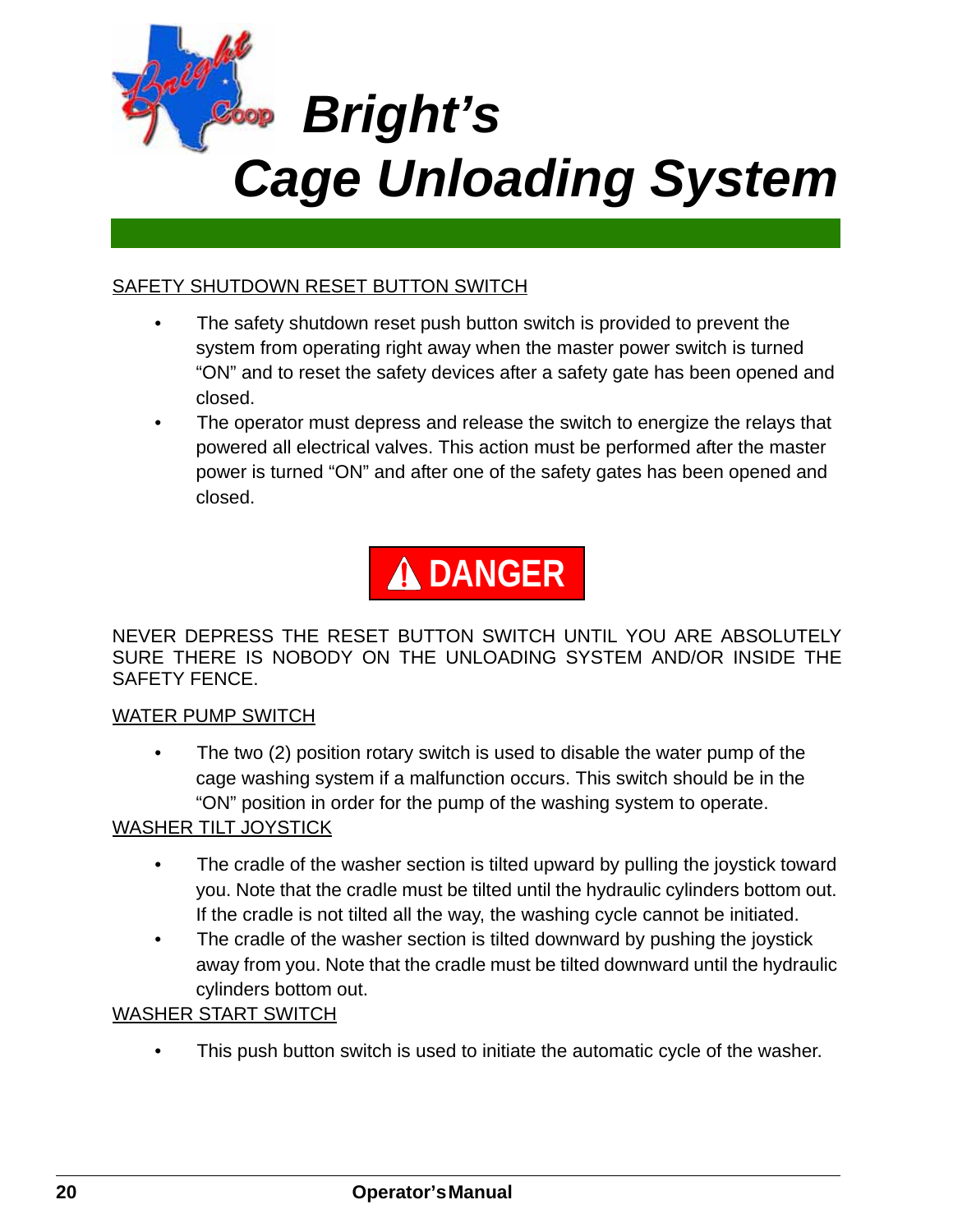

## **OPERATING PROCEDURES**

#### VISUAL INSPECTION PRIOR TO OPERATION

- 1. The operator should visibly inspect the hanging belt to make certain the knee valve is not activated and no foreign objects or obstructions are between the belts, and there is not any damage to cause the belt to be unsafe.
- 2. Operator should also visually check all other belts for foreign objects, obstructions, or damaged parts that would cause the system to be unsafe to operate.
- 3. The operator should visually check under and around the unloading system to make sure that nobody is on and/or under it and/or inside the safety fence before attempting to energize the system.
- 4. During the visual inspection the operator should be aware of any oil leaks or damaged parts. If leaks or damaged parts are found, they should be reported to the supervisor and/or the maintenance manager. The system should not be operated until it has been repaired.



THE OPERATOR SHOULD ALWAYS BE AWARE OF ALL SAFETY FEATURES, HOW THEY OPERATE AND REPORT TO THE SUPERVISOR ANYTIME ANYTHING IS FOUND TO BE UNSAFE.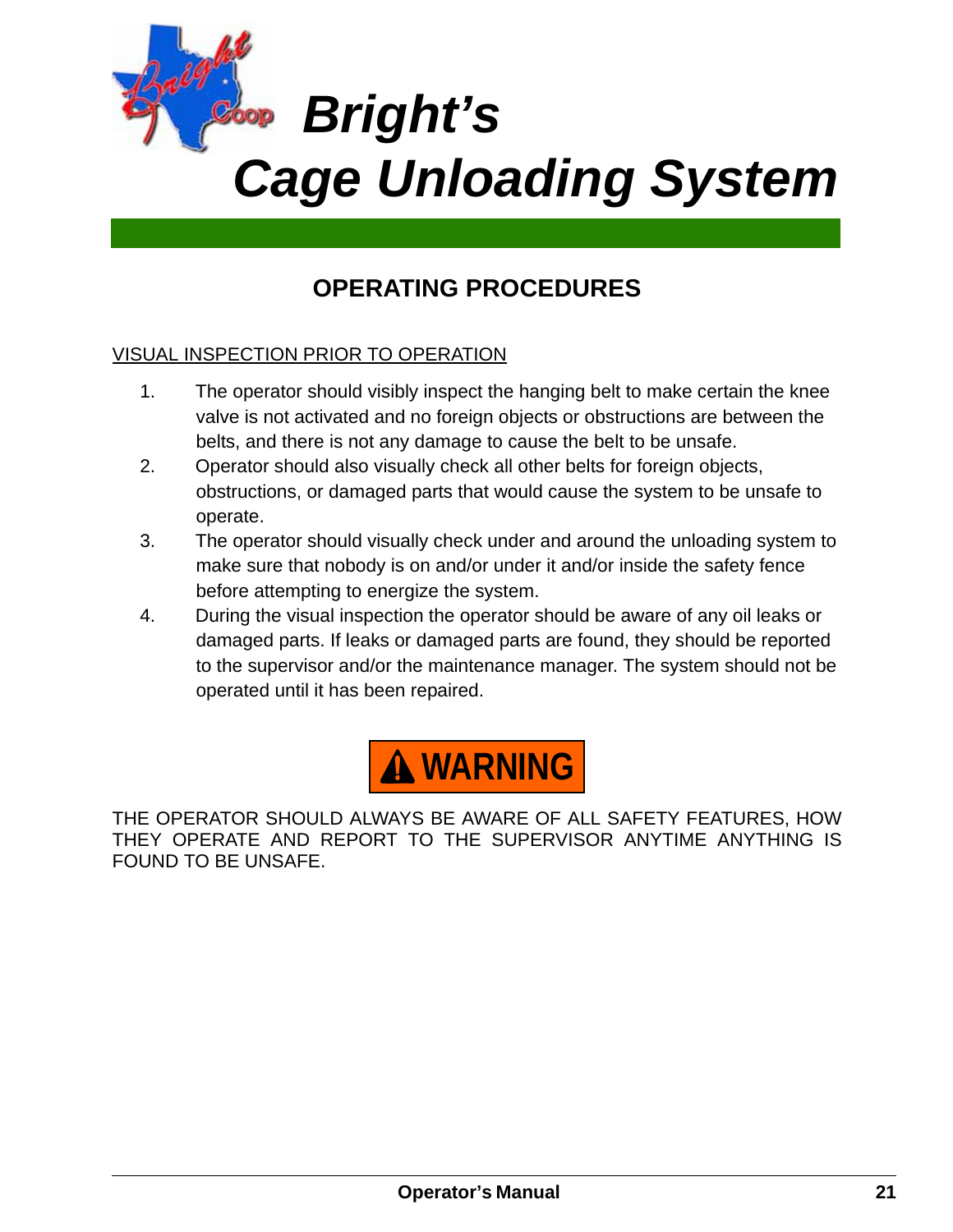

#### OPERATING PROCEDURES FOR

UNLOADING SYSTEM WITHOUT CAGE WASHING SYSTEM



NEVER ATTEMPT TO OPERATE THE UNLOADING SYSTEM IF YOU ARE NOT ON THE OPERATOR'S PLATFORM. KEEP ALL BODY PARTS INSIDE THE OPERATOR'S AREA AT ALL TIMES WHILE OPERATING THE UNLOADING SYSTEM.

- 1. On the control panel, insert the key in the master switch and then turn clockwise to the "ON" position. (See Figure 4A For Switch Location) Note that the following should occurs:
	- You should hear an audible alarm.
	- You should see two (2) red lights flashing.
	- A safety arm should go down on the incoming conveyor. If the safety arm does not go down, make sure the power unit switch is in the "P#1" (pump 1) or "P#2" (pump 2) position. If it is in the "OFF" position, turn it to the "P#1" (pump 1) or "P#2" (pump 2) position. The safety arm should go down if the power unit is in the "P#1" (pump 1) or "P#2" (pump 2) position and the master switch is in the "ON" position. If the safety arm does not go down at this time, turn the master switch "OFF", remove the key, and report the issue to your supervisor and/or the maintenance manager.



NEVER OPERATE THE UNLOADING SYSTEM IF ANY OF THE SAFETY DEVICES ARE DEFECTIVE.

- 2. If your system is equipped with an automatic hydraulic door closer, make sure the door closer switch on the control panel is in the "ON" position. If not, turn it "ON" at this time.
- 3. If all of the safety devices are working properly, push and release the safety shutdown reset button on the control panel. After you push and release the button, the audible alarm and the two (2) red flashing lights should stop, and the safety arm should go up.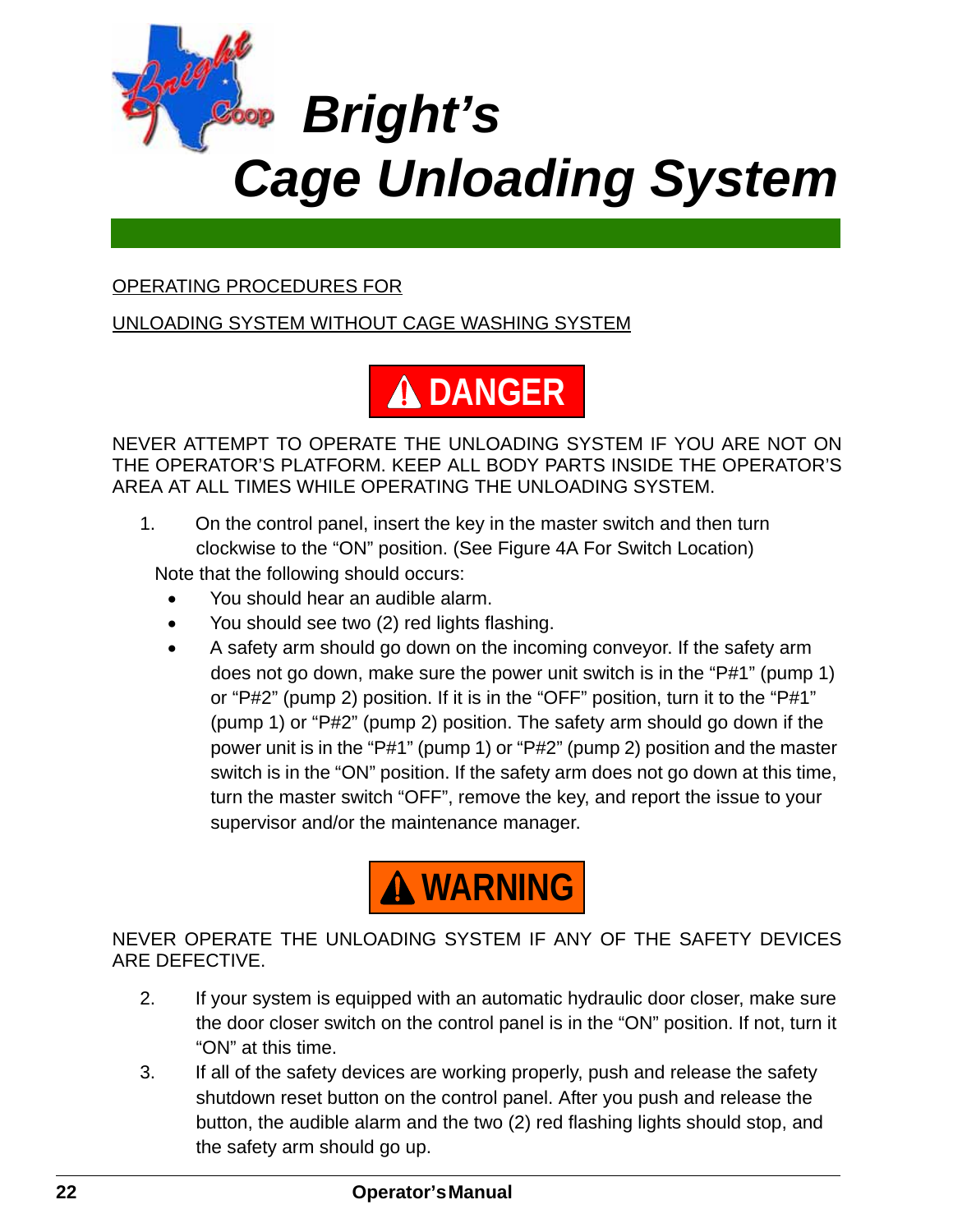

- 4. Test the safety gate switches as follows:
	- Open and close the operator safety gate. After you have performed this action, the safety arm should go down, the audible alarm should sound, and the two (2) red lights should be flashing. If one (1) or more of the safety devices does not work, turn the master switch "OFF", remove the key, and report the malfunction to your supervisor and/or the maintenance manager. If all safety devices are working properly, push and release the safety shutdown reset button. After you push and release the button, the audible alarm and the two (2) red flashing lights should stop, and the safety arm should go up.
	- With the help of another person (helper), ask the helper to open and close the gates of the safety fence. Note: Open one (1) gate at a time and reset the system between each test.

# **A DANGER**

MAKE SURE YOUR HELPER OR ANYBODY ELSE IS NOT INSIDE THE SAFETY FENCE BEFORE YOU RESET THE SAFETY DEVICE.

5. After the operator gate and the three (3) or more safety fence gates have been tested and proven to work properly, the unloading cycle can begin.



IF ONE (1) OR MORE SAFETY GATE SWITCHES ARE NOT WORKING PROPERLY, TURN THE MASTER SWITCH "OFF", REMOVE THE KEY, AND REPORT THE MALFUNCTION TO YOUR SUPERVISOR AND/OR THE MAINTENANCE MANAGER.



MAKE SURE THE DUMPER SECTION CRADLE IS NOT LOCKED BEFORE OPERATING THE SYSTEM. (See Figure 6) IF YOU TRY TO OPERATE THE CRADLE WHILE IT IS LOCKED, IT WILL DAMAGE THE EQUIPMENT. UNLESS YOU HAVE AN INTERLOCK SYSTEM THAT SHUTS THE HYDRAULIC PRESSURE OFF AT THE 5 SECTION VALVE.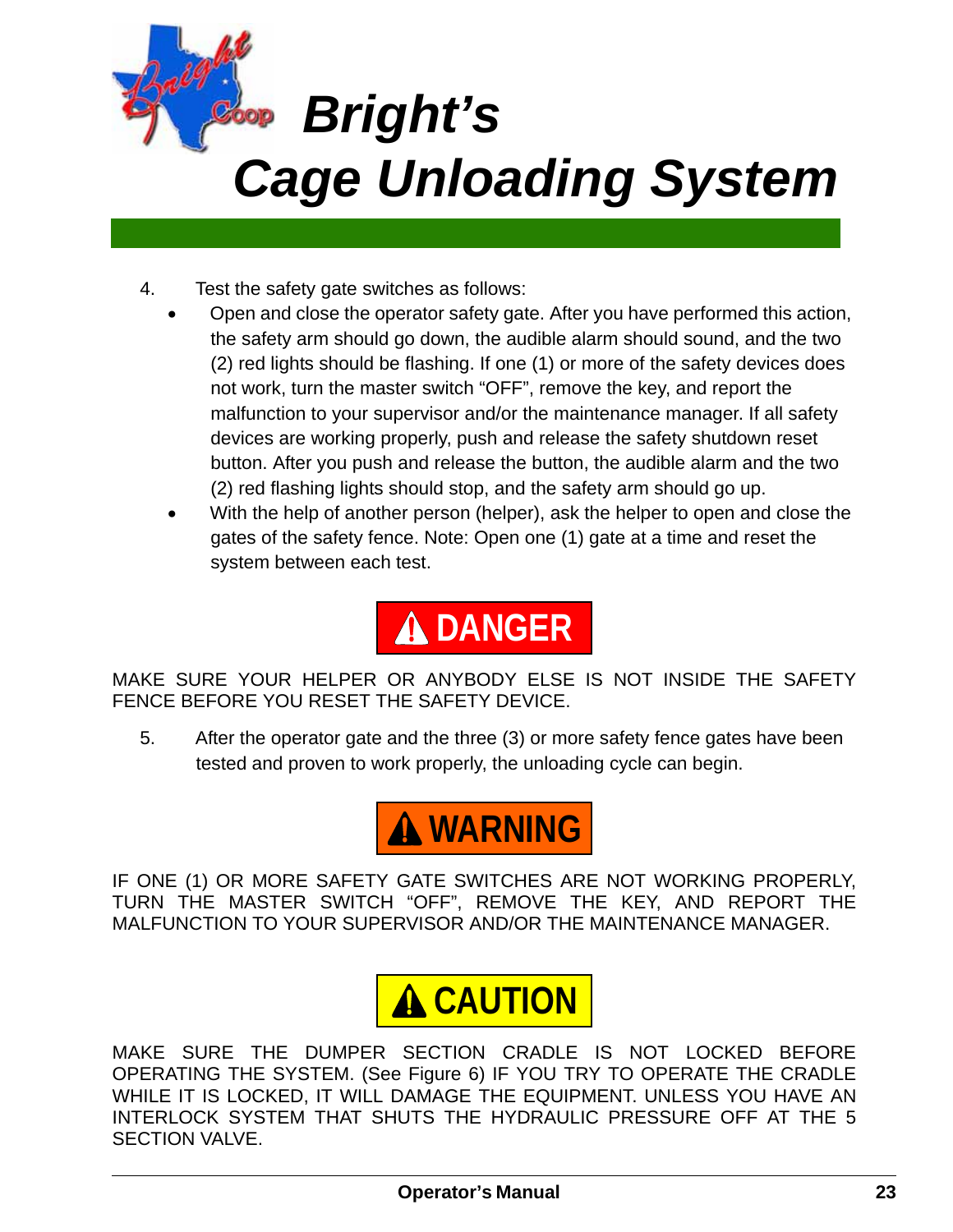



6. Note that the standard unloading system as shown may contain up to six (6) chicken cages at a time. Three (3) chicken cages on the incoming side and three (3) chicken cages on the outgoing side. After the safety device has been reset and the safety arm is up, the forklift operator can set a loaded chicken cage at the end of the incoming conveyor. (See Figure 7)

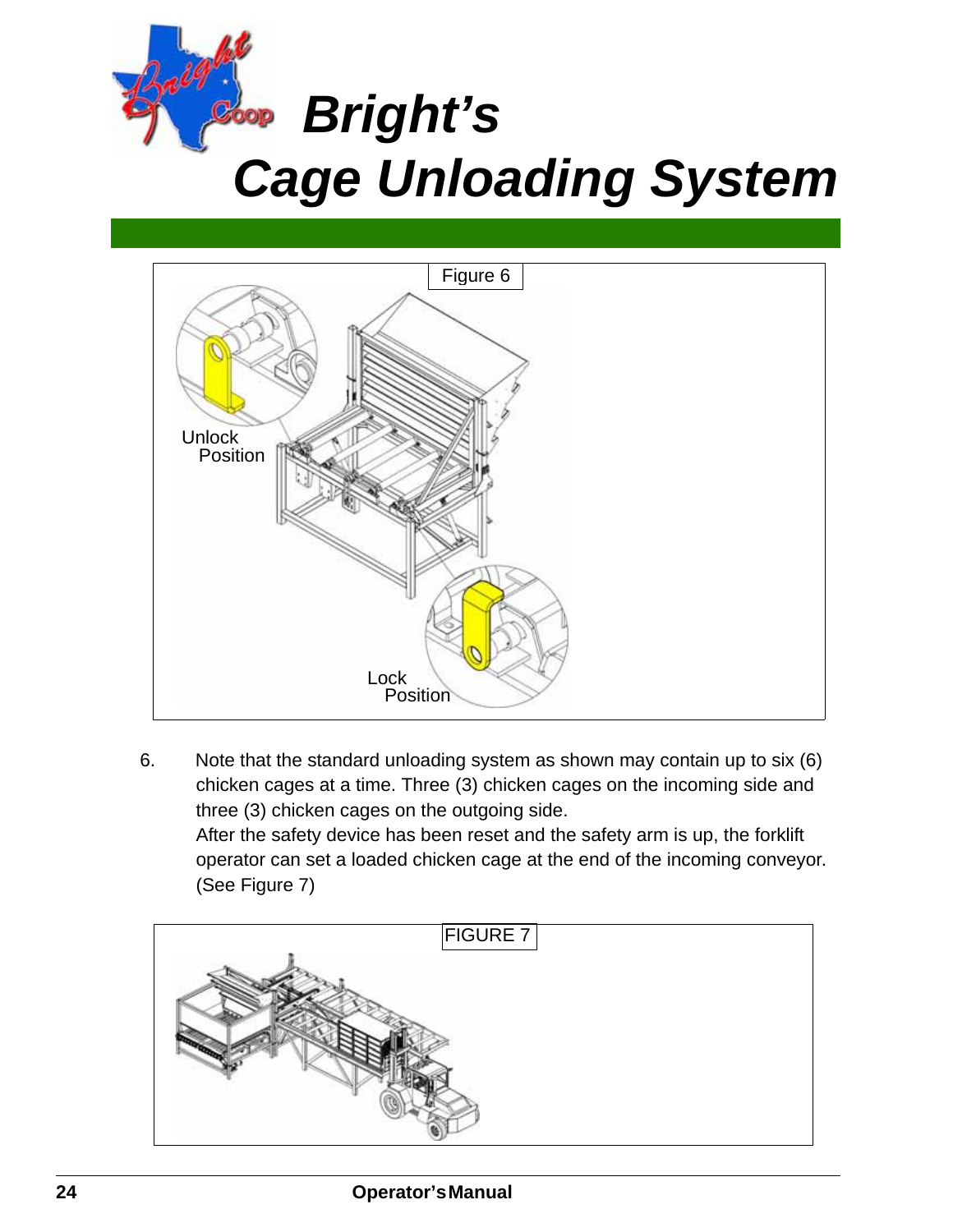

7. After the chicken cage is set at the loading area on the incoming conveyor, the unloading system operator may pull and hold the first (INCOMING ROLLS) and second (DUMPER ROLLS) hydraulic levers simultaneously. This action will move the loaded chicken cage onto the dumper section. The operator can release the two (2) levers when the cage has reached the stop. (See Figure 8)

# *NOTICE*

THE OPERATOR SHOULD RELEASE THE LEVER PARTIALLY WHEN THE CAGE IS CLOSE TO THE STOP. THIS WILL SLOW THE LOADED CHICKEN CAGE DOWN PRIOR TO REACHING THE STOP AND CONSEQUENTLY WILL MAKE THE SYSTEM AND CHICKEN CAGES LAST LONGER.



8. As soon as a loaded chicken cage is set on the incoming conveyor, the unloading system operator should move that chicken cage toward the dumper section. This will empty the loading area and the forklift operator will be able to set another loaded chicken cage onto the incoming conveyor and make a continuous flow. (See Figure 9) Note that the unloading system operator should only pull the first (INCOMING ROLLS) hydraulic lever to move the chicken cage toward the dumper section when another chicken cage is already on the dumper section.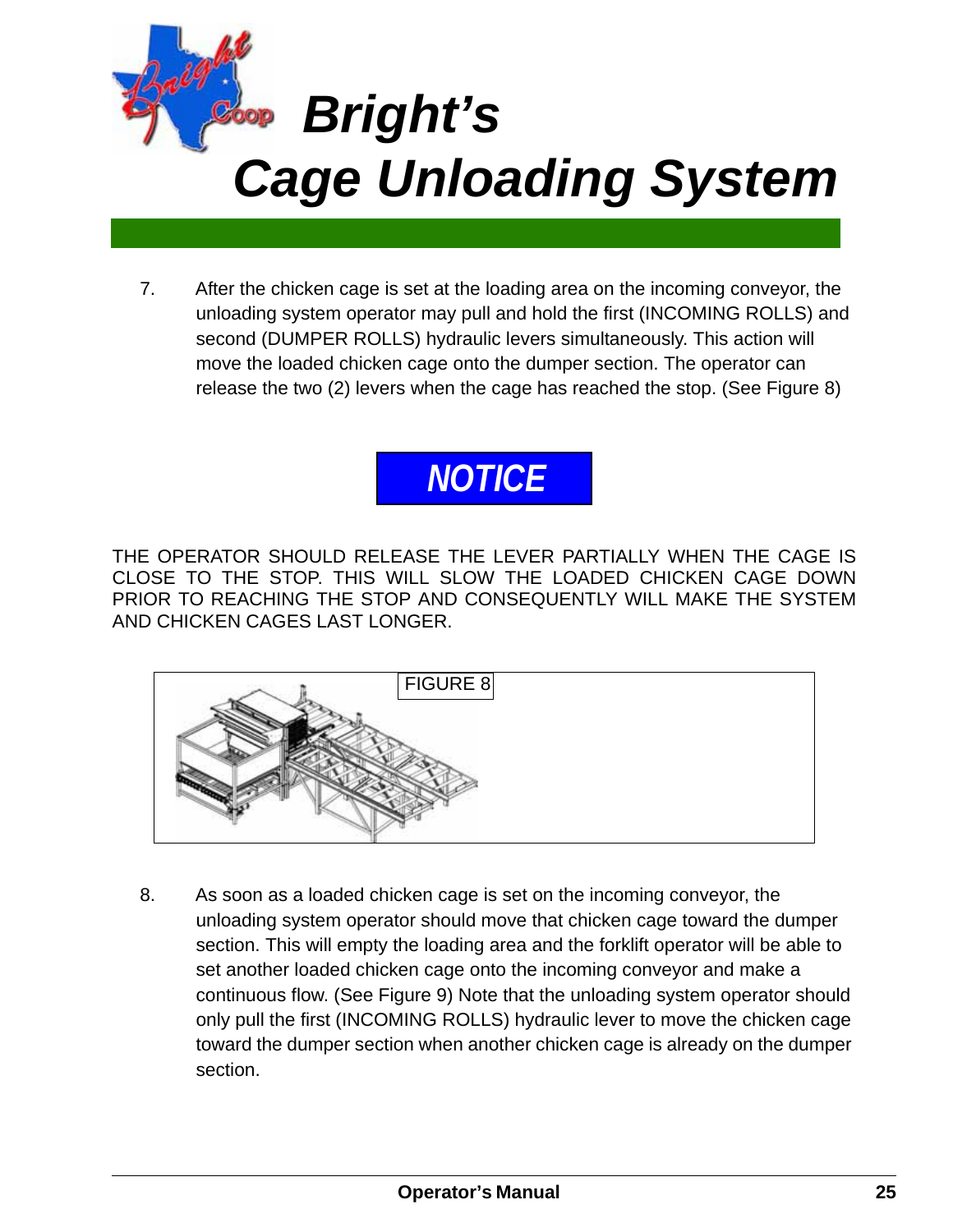





INSTRUCT THE FORKLIFT OPERATOR TO NEVER SHOVE A CHICKEN CAGE FROM THE LOADING AREA TO SET ANOTHER LOADED CAGE ON THE INCOMING CONVEYOR. (See Figure 10) THE FORKLIFT OPERATOR SHOULD ALWAYS WAIT TILL THE UNLOADING SYSTEM OPERATOR MOVES IT.



9. Pull the third (DUMPER TILT) hydraulic lever and hold it until the cradle cylinders are fully extended. The cylinders are fully extended when the cradle stops tilting upward. Then release the lever. (See Figure 11)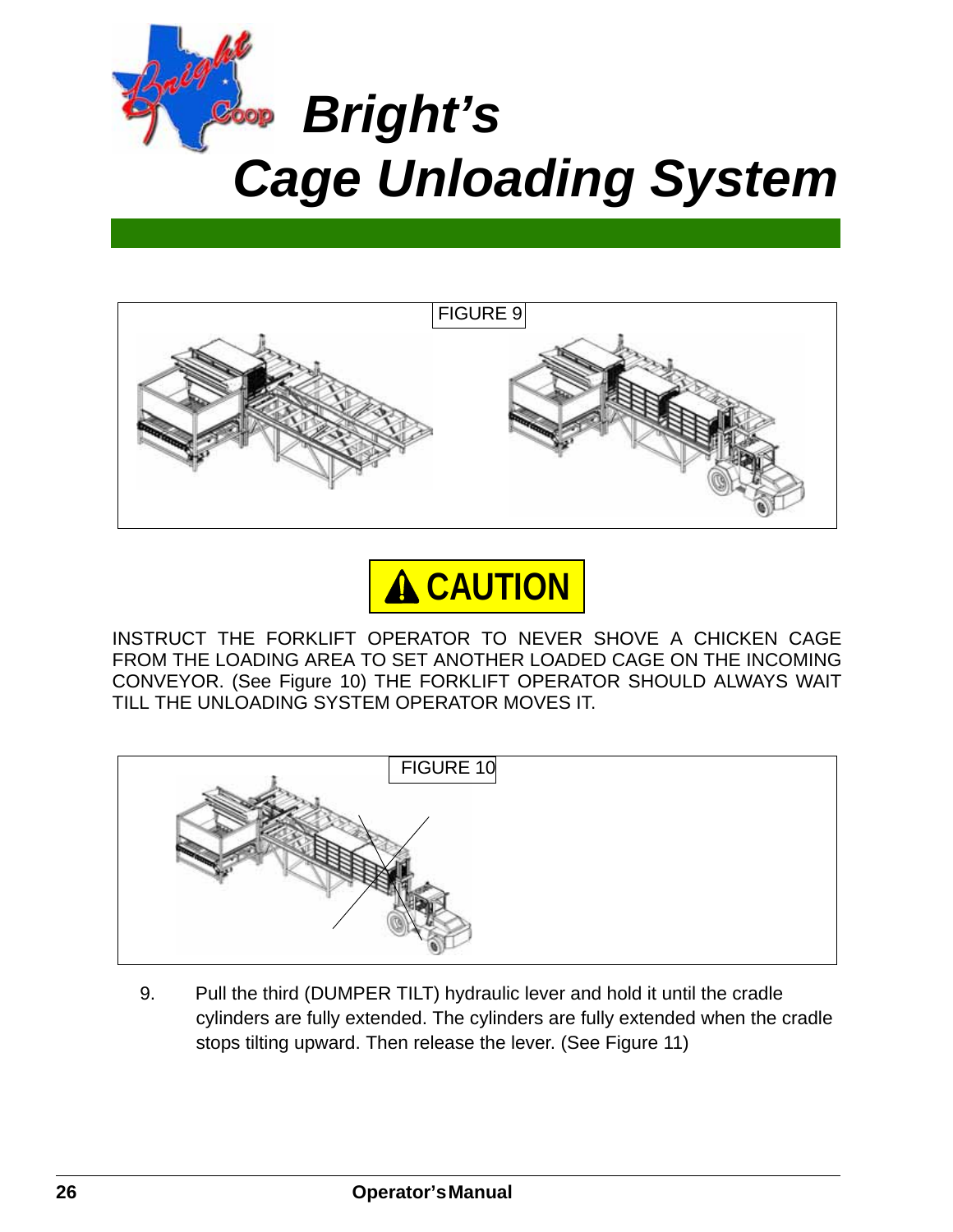



10. Wait about 10 to 15 seconds and push the third (DUMPER TILT) hydraulic lever and hold it until the cradle cylinders are fully retracted. The cylinders are fully retracted when the cradle stops tilting downward. Then release the lever. (See Figure 12)



11. Pull fourth (CROSSOVER CHAINS) hydraulic lever and hold until the chicken cage transfers to the washer bottom section. As soon as the empty chicken cage stops moving, release the lever immediately. If you hold the lever too long and the lugs are on top of the crossover chains, you must push the lever until the lugs are below the top of the dumper rollers.



NEVER ATTEMPT TO SET A LOADED CHICKEN CAGE ON THE DUMPER SECTION WHILE THE CROSSOVER CHAIN LUGS ARE ON TOP. THIS WILL RESULT IN DAMAGE TO THE LUGS AND/OR THE CROSSOVER CHAIN DEVICE. (See Figure 13)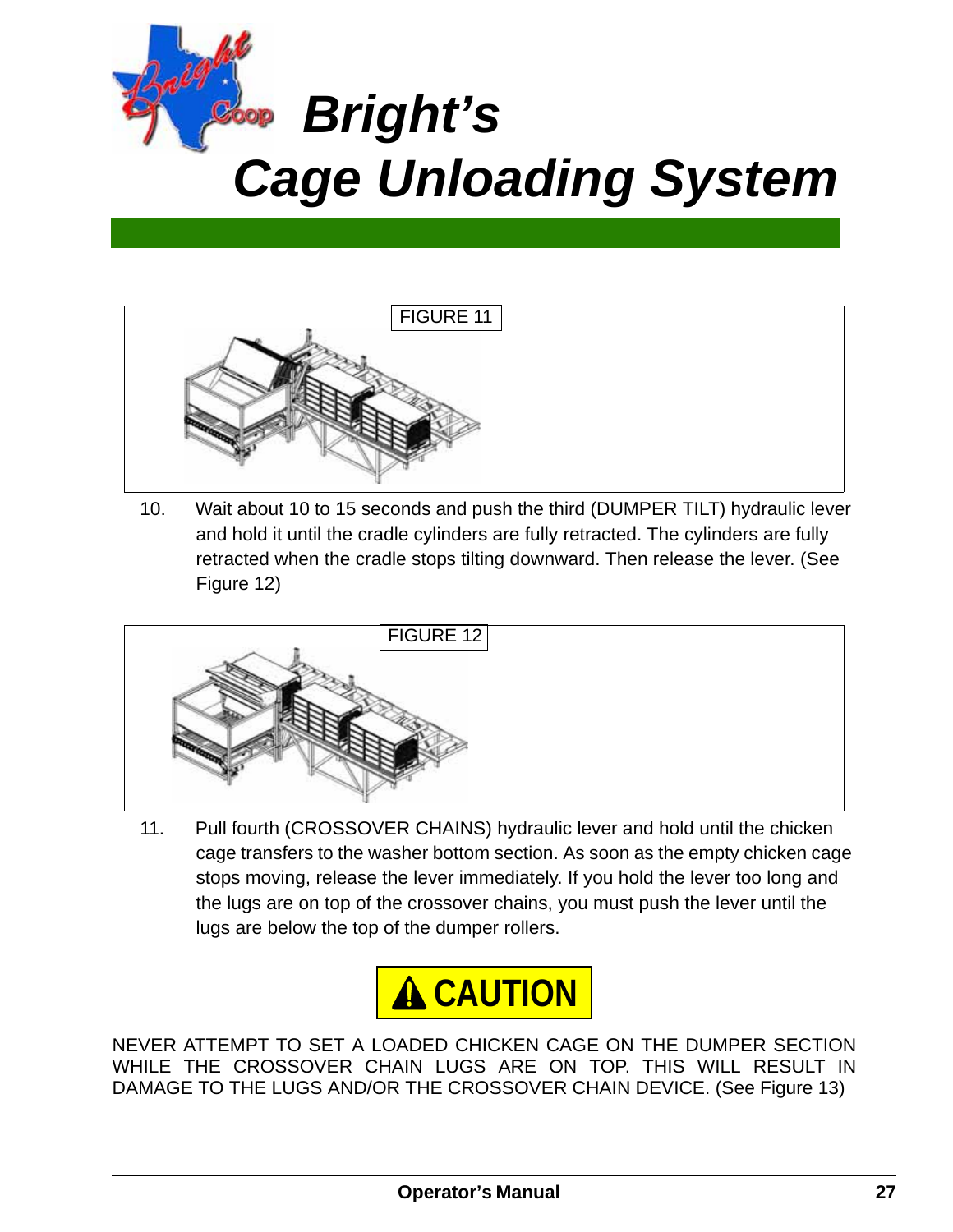



12. At this point, step 7 may be repeated simultaneously with the following. Pull the fifth (OUTGOING ROLLS) hydraulic lever and hold until the empty chicken cage reaches the end of the outgoing conveyor. Then release it. If there is a chicken cage at the unloading area, release the lever before the cages hit each other. Note that if your system is equipped with a hydraulic door closer, you do not have to perform any action. The door closer is an automatic system.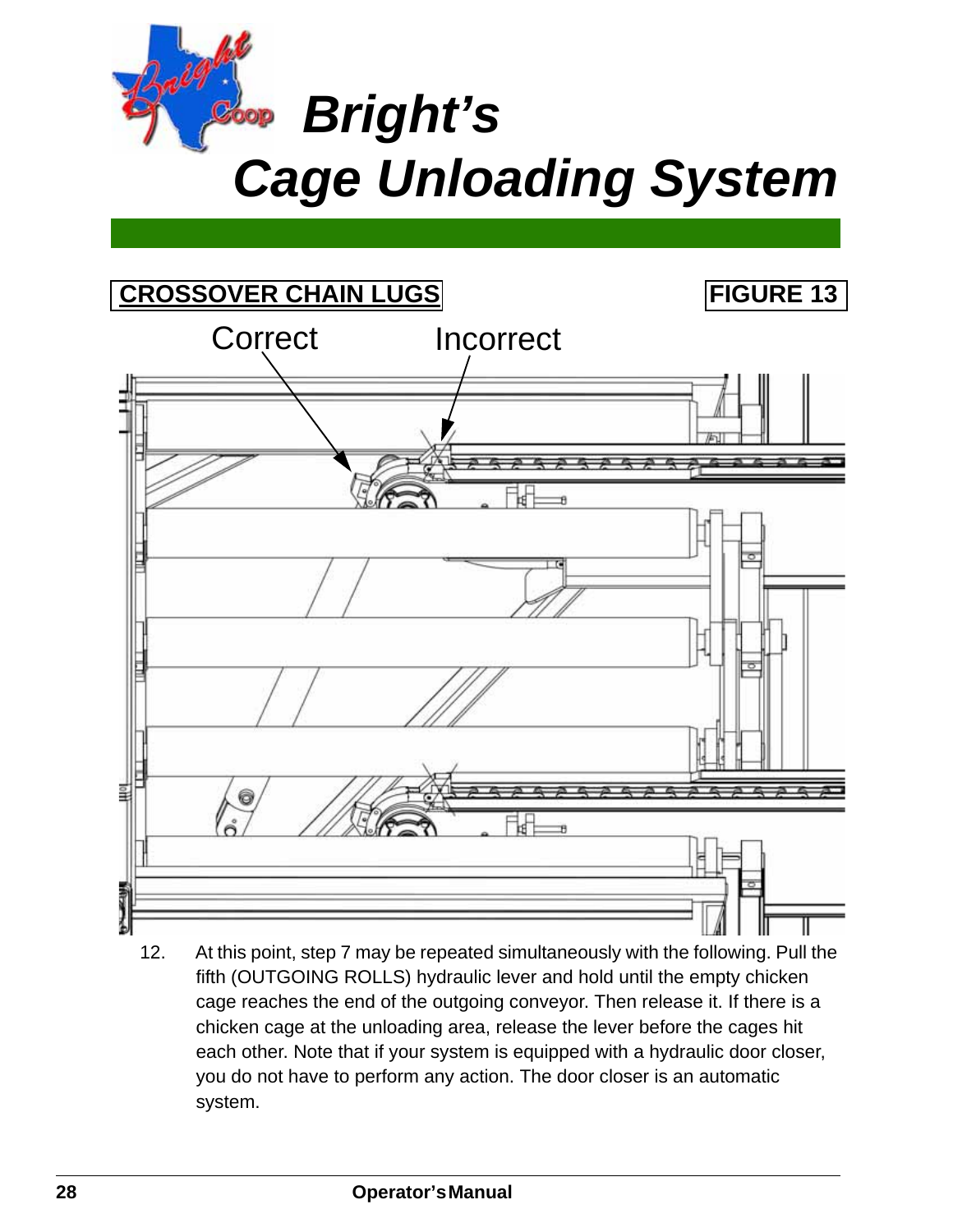



IF YOUR SYSTEM IS NOT EQUIPPED WITH A DOOR CLOSER, THE DOORS SHOULD BE CLOSED AFTER THE EMPTY CHICKEN CAGE HAS BEEN REMOVED FROM THE UNLOADING SYSTEM.

13. The forklift operator can remove the empty cage from the outgoing conveyor at this time. (See Figure 14)



NOTE: For efficiency, the forklift operator should use the following steps.

- 1. Get a loaded chicken cage from the trailer.
- 2. Set the loaded chicken cage on the incoming conveyor.
- 3. Get the empty chicken cage from the outgoing conveyor.
- 4. Set the empty chicken cage on the trailer.
- 5. Repeat from step 1.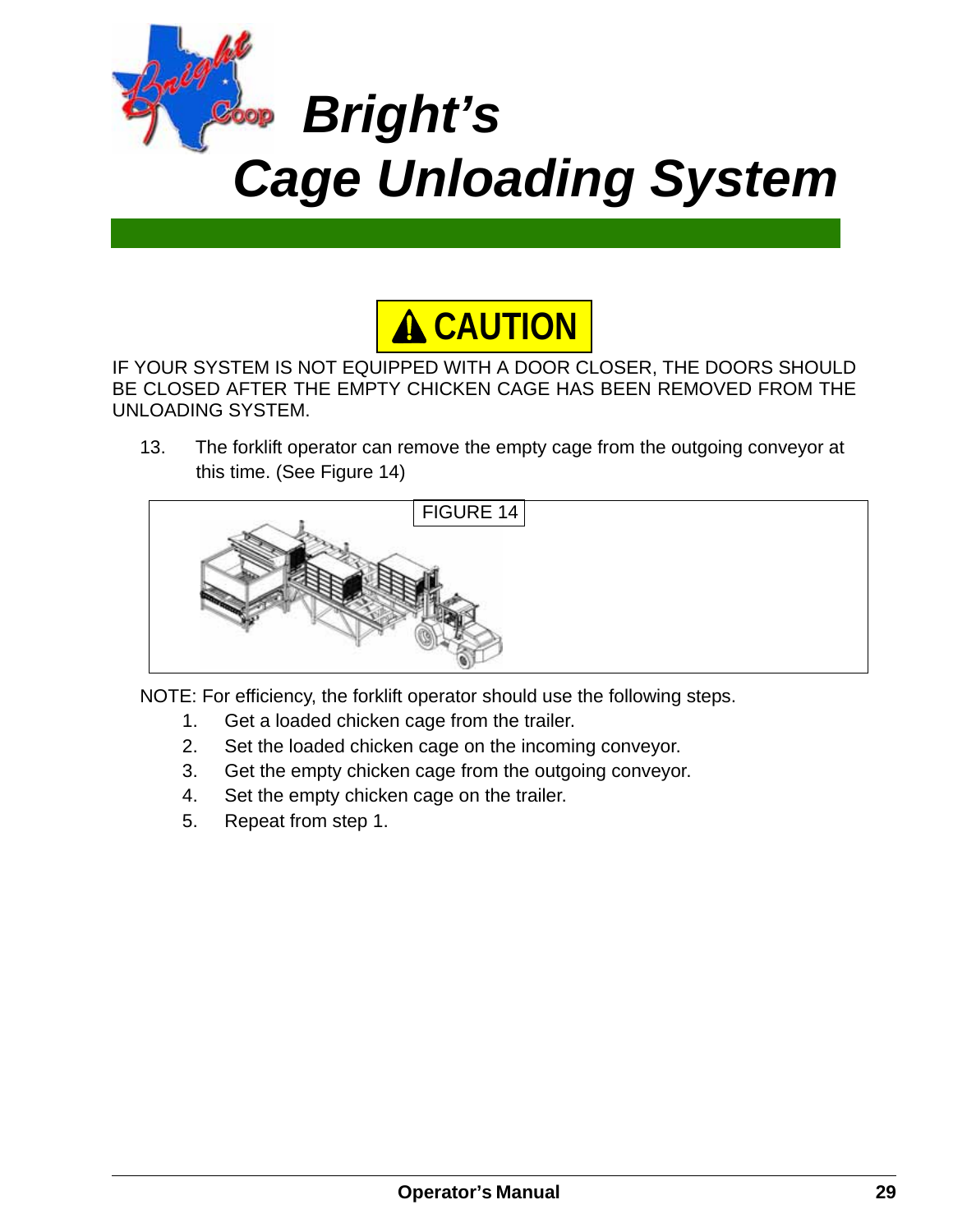

#### OPERATING PROCEDURES FOR UNLOADING SYSTEM WITH CAGE WASHING SYSTEM



NEVER ATTEMPT TO OPERATE THE UNLOADING SYSTEM IF YOU ARE NOT ON THE OPERATOR'S PLATFORM. KEEP ALL BODY PARTS INSIDE THE OPERATOR'S AREA AT ALL TIMES WHILE OPERATING THE UNLOADING SYSTEM.

1. On the control panel, insert the key in the master switch and then turn clockwise to the "ON" position. (See Figure 4B For Switch Location)

Note that the following should occurs:

- You should hear an audible alarm.
- You should see two (2) red lights flashing.
- A safety arm should go down on the incoming conveyor. If the safety arm does not go down, make sure the power unit switch is in the "P#1" (pump 1) or "P#2" (pump 2) position. If it is in the "OFF" position, turn it to the "P#1" (pump 1) or "P#2" (pump 2) position. The safety arm should go down if the power unit is in the "P#1" (pump 1) or "P#2" (pump 2) position and the master switch is in the "ON" position. If the safety arm does not go down at this time, turn the master switch "OFF", remove the key, and report the issue to your supervisor and/or the maintenance manager.



NEVER OPERATE THE UNLOADING SYSTEM IF ANY OF THE SAFETY DEVICES ARE DEFECTIVE.

- 2. If your system is equipped with an automatic hydraulic door closer, make sure the door closer switch on the control panel is in the "ON" position. If not, turn it "ON" at this time.
- 3. Turn the water pump switch to the "ON" position.
- 4. If all of the safety devices are working properly, push and release the safety shutdown reset button on the control panel. After you push and release the button, the audible alarm and the two (2) red flashing lights should stop, and the safety arm should go up.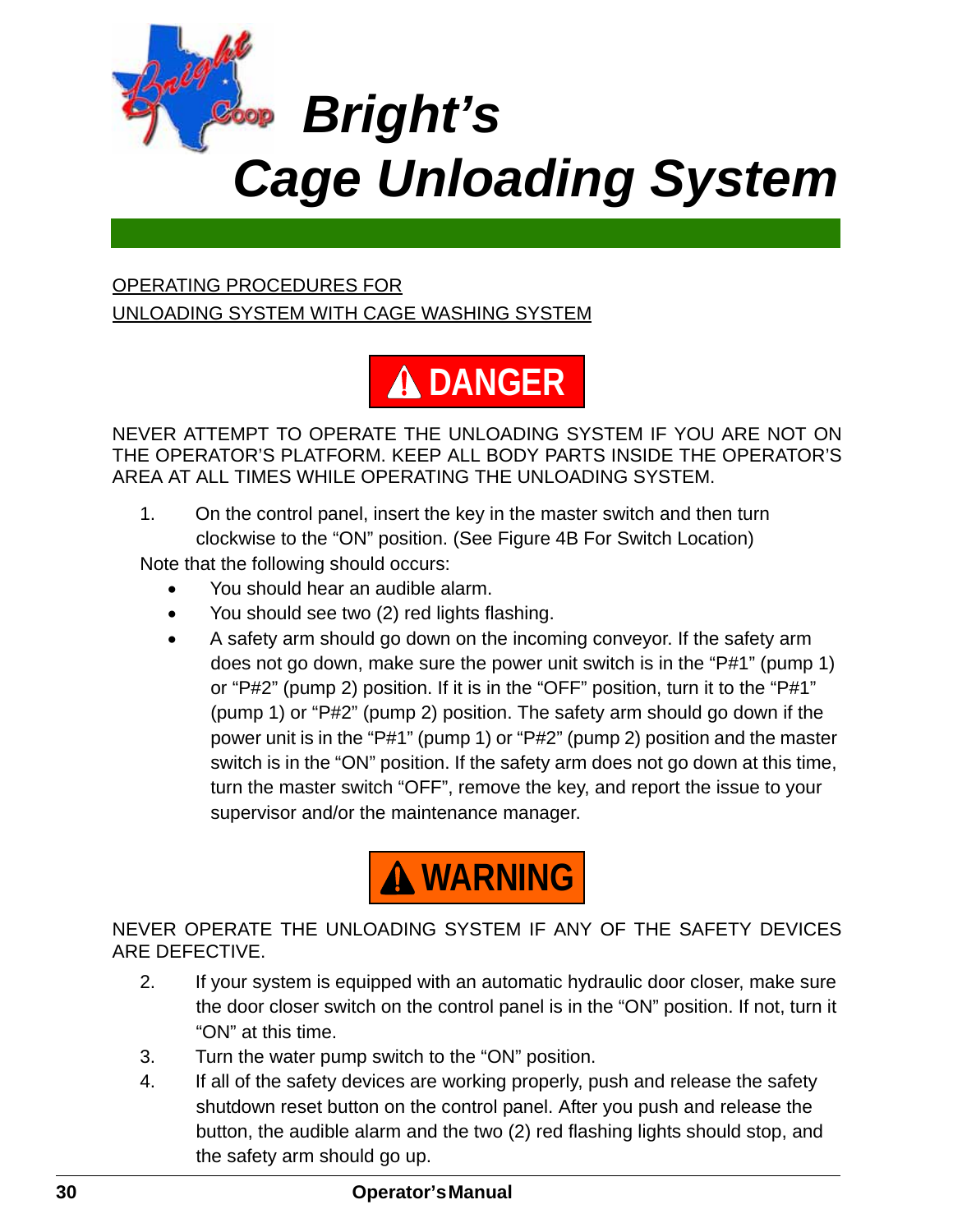

- 5. Test the safety gate switches as follows:
	- Open and close the operator safety gate. After you have performed this action, the safety arm should go down, the audible alarm should sound, and the two (2) red lights should be flashing. If one (1) or more of the safety devices does not work, turn the master switch "OFF", remove key, and report the malfunction to your supervisor and/or the maintenance manager. If all safety devices are working properly, push and release the safety shutdown reset button. After you push and release the button, the audible alarm and the two (2) red flashing lights should stop, and the safety arm should go up.
	- With the help of another person (helper), ask the helper to open and close the gates of the safety fence. Note: Open one (1) gate at a time and reset the system between each test.

**A DANGER** 

MAKE SURE YOUR HELPER OR ANYBODY ELSE IS NOT INSIDE THE SAFETY FENCE BEFORE YOU RESET THE SAFETY DEVICE.

6. After the operator gate and the three (3) or more safety fence gates have been tested and proven to work properly, the unloading cycle can begin.



IF ONE (1) OR MORE SAFETY GATE SWITCHES ARE NOT WORKING PROPERLY, TURN THE MASTER SWITCH "OFF", REMOVE KEY, AND REPORT THE MALFUNCTION TO YOUR SUPERVISOR AND/OR THE MAINTENANCE MANAGER.



MAKE SURE THE DUMPER SECTION CRADLE IS NOT LOCKED BEFORE OPERATING THE SYSTEM (See Figure 6) IF YOU TRY TO OPERATE THE CRADLE WHILE IT IS LOCKED, IT WILL DAMAGE THE EQUIPMENT. UNLESS YOU HAVE AN INTERLOCK SYSTEM THAT SHUTS THE HYDRAULIC PRESSURE OFF AT THE 5 SECTION VALVE.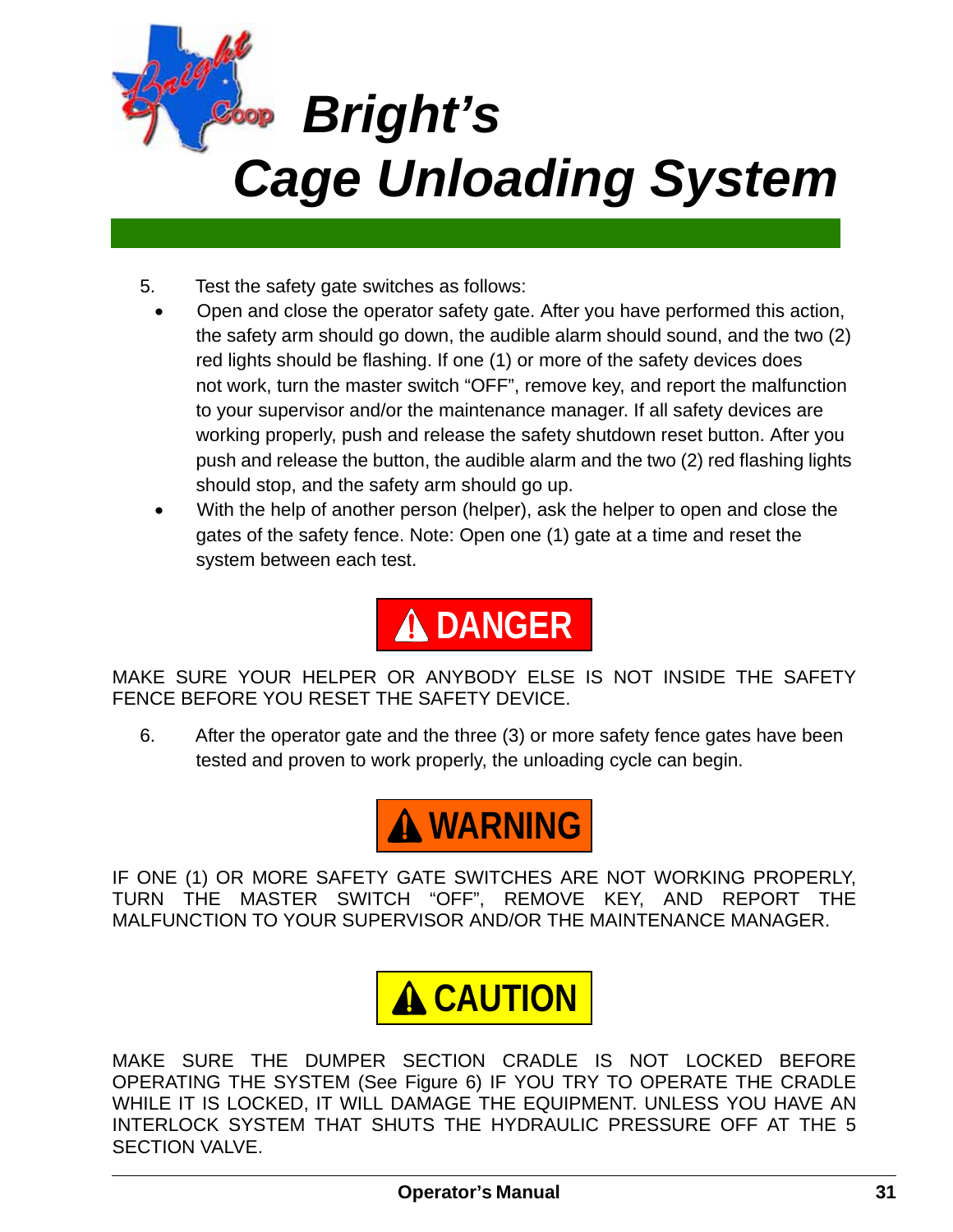



7. Note that the standard unloading system as shown may contain up to six (6) chicken cages at a time. Three (3) chicken cages on the incoming side and three (3) chicken cages on the outgoing side. After the safety device has been reset and the safety arm is up, the forklift operator can set a loaded chicken cage at the end of the incoming conveyor. (See Figure 7)

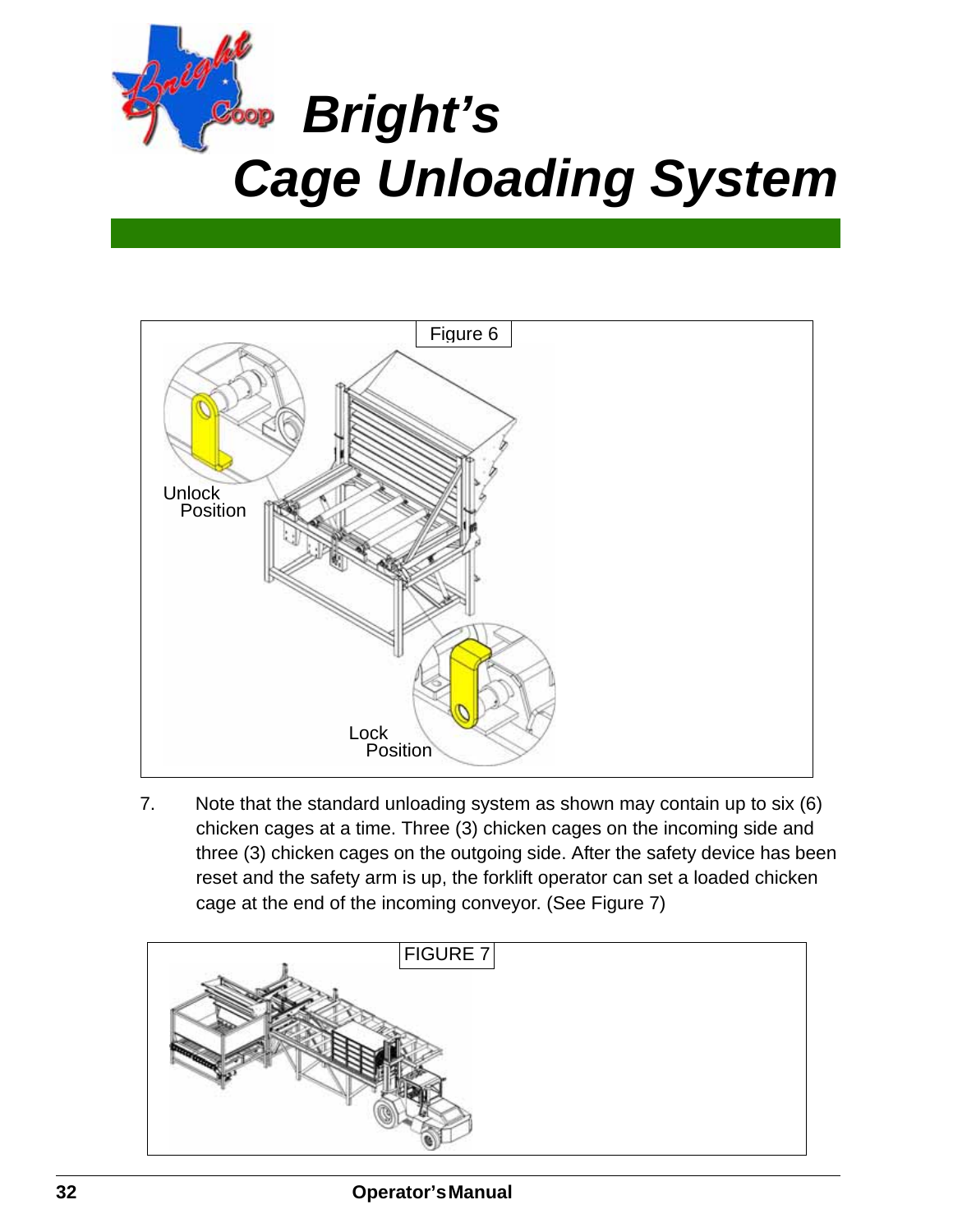

8. After the chicken cage is set at the loading area on the incoming conveyor, the unloading system operator may pull and hold the first (INCOMING ROLLS) and second (DUMPER ROLLS) hydraulic levers simultaneously. This action will move the loaded chicken cage onto the dumper section. The operator can release the two (2) levers when the cage has reached the stop. (See Figure 8)



THE OPERATOR SHOULD RELEASE THE LEVER PARTIALLY WHEN THE CAGE IS CLOSE TO THE STOP. THIS WILL SLOW THE LOADED CHICKEN CAGE DOWN PRIOR TO REACHING THE STOP AND CONSEQUENTLY WILL MAKE THE SYSTEM AND CHICKEN CAGES LAST LONGER.



9. As soon as a loaded chicken cage is set on the incoming conveyor, the unloading system operator should move that chicken cage toward the dumper section. This will empty the loading area and the forklift operator will be able to set another loaded chicken cage onto the incoming conveyor and make a continuous flow. (See Figure 9) Note that the unloading system operator should only pull the first (INCOMING ROLLS) hydraulic lever to move the chicken cage toward the dumper section when another chicken cage is already on the dumper section.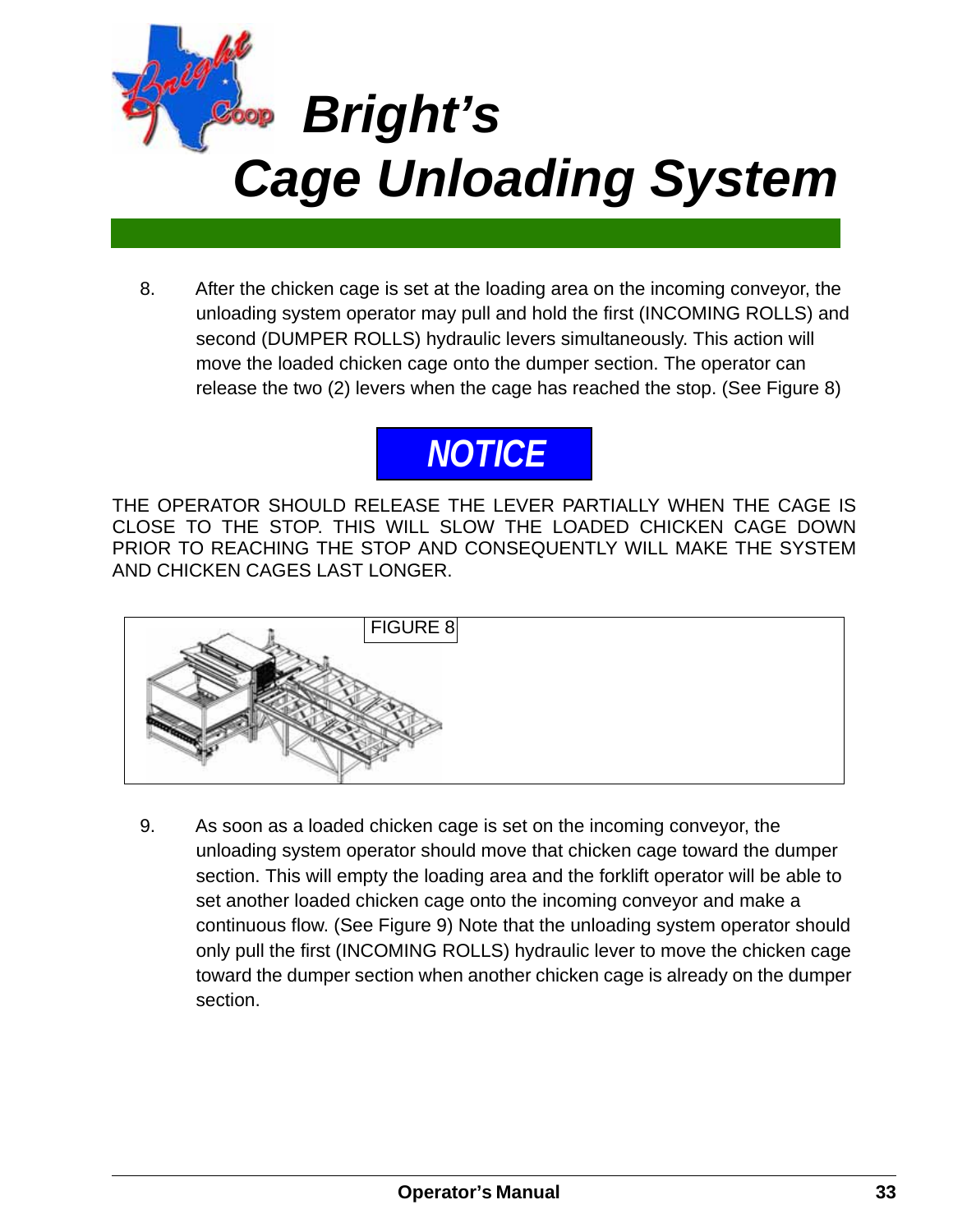





INSTRUCT THE FORKLIFT OPERATOR TO NEVER SHOVE A CHICKEN CAGE FROM THE LOADING AREA TO SET ANOTHER LOADED CAGE ON THE INCOMING CONVEYOR. (See figure 10) THE FORKLIFT OPERATOR SHOULD ALWAYS WAIT TILL THE UNLOADING SYSTEM OPERATOR MOVES IT.

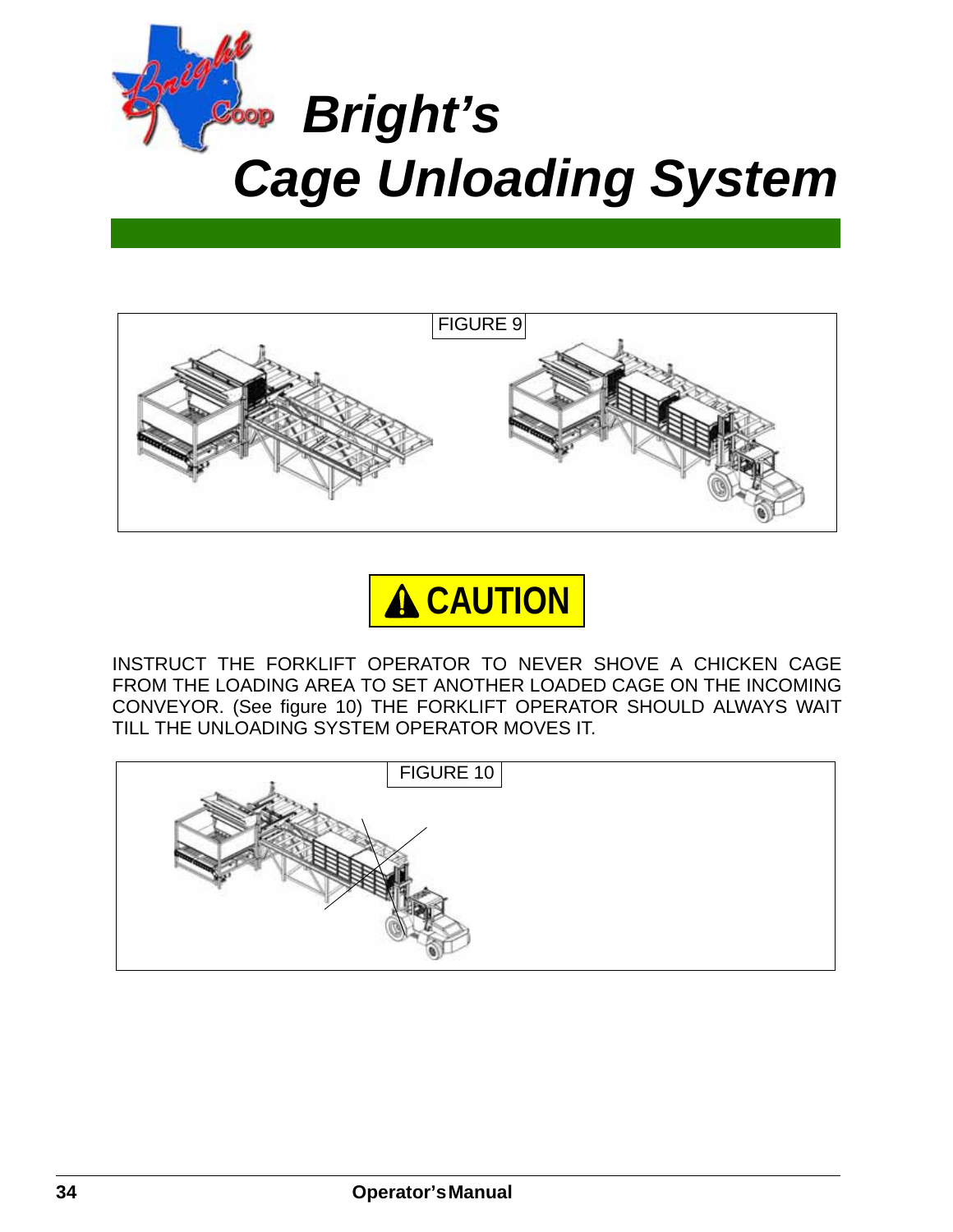

10. Pull the third (DUMPER TILT) hydraulic lever and hold it until the cradle cylinders are fully extended. The cylinders are fully extended when the cradle stops tilting upward. Then release the lever. (See Figure 11)



11. Wait about 10 to 15 seconds and push the third (DUMPER TILT) hydraulic lever and hold it until the cradle cylinders are fully retracted. The cylinders are fully retracted when the cradle stops tilting downward. Then release the lever. (See Figure 12)



12. Pull fourth (CROSSOVER CHAINS) hydraulic lever and hold until the chicken cage transfers to the washer section. As soon as the empty chicken cage stops moving release the lever immediately. If you hold the lever too long and the lugs are on top of the crossover chains, you must push the lever until the lugs are below the top of the dumper rollers.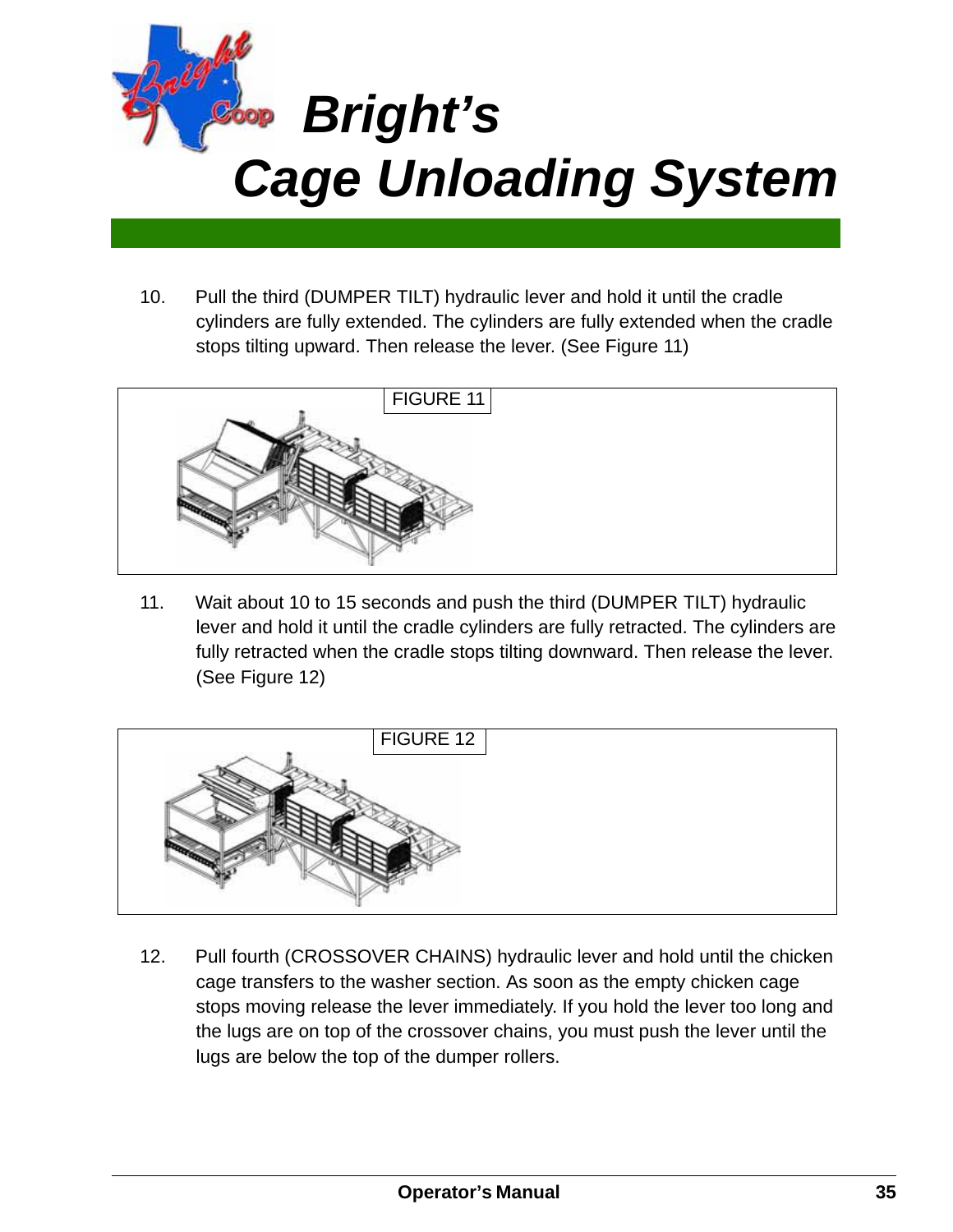



NEVER ATTEMPT TO SET A LOADED CHICKEN CAGE ON THE DUMPER SECTION WHILE THE CROSSOVER CHAIN LUGS ARE ON TOP. THIS WILL RESULT IN DAMAGE TO THE LUGS AND/OR THE CROSSOVER CHAIN DEVICE. (See Figure 13)

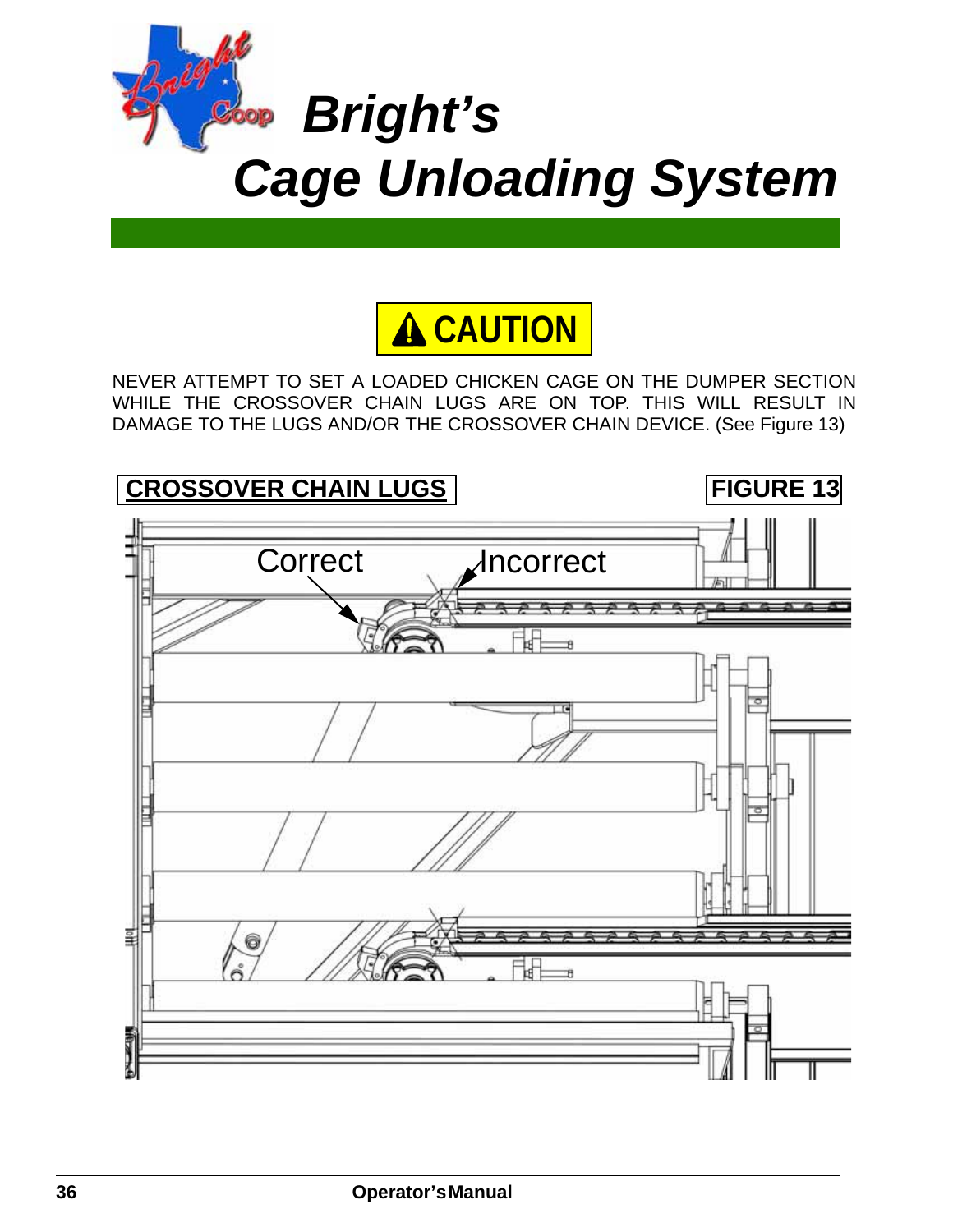

- 13. At this time step 7 may be repeated.
- 14. Pull the washer tilt joystick to raise the washer cradle. Make sure you hold the joystick until the cylinders are fully extended. This will be accomplished when the cradle stops tilting upward while still holding the joystick. Then release the joystick.
- 15. Push and release the washer start switch to initiate the cycle. This cycle lasts around one (1) minute. If the washing cycle does initiate, but no water is coming out of the nozzles, verify that the water pump switch is in the "ON" position. If the switch is in the "OFF" position, turn it to the "ON" position. If the switch is in the "ON" position, but no water is coming out of the nozzles, turn the water pump switch "OFF" and report the malfunction to your supervisor and/or the maintenance manager.
- 16. After the washing cycle is completed. Push and hold the washer tilt joystick until the cradle is completely down. This will be accomplished when the cradle stops tilting downward while still holding the joystick. Then release joystick.
- 17. Pull the fifth (OUTGOING ROLLS) hydraulic lever and hold until the empty chicken cage reaches the end of the outgoing conveyor. Then release it. If there is a chicken cage at the unloading area, release the lever before the cages hit each other
- Note that if your system is equipped with a hydraulic door closer, you do not have to perform any action. The door closer is an automatic system.



IF YOUR SYSTEM IS NOT EQUIPPED WITH A DOOR CLOSER, THE DOORS SHOULD BE CLOSED AFTER THE EMPTY CHICKEN CAGE HAS BEEN REMOVED FROM THE UNLOADING SYSTEM.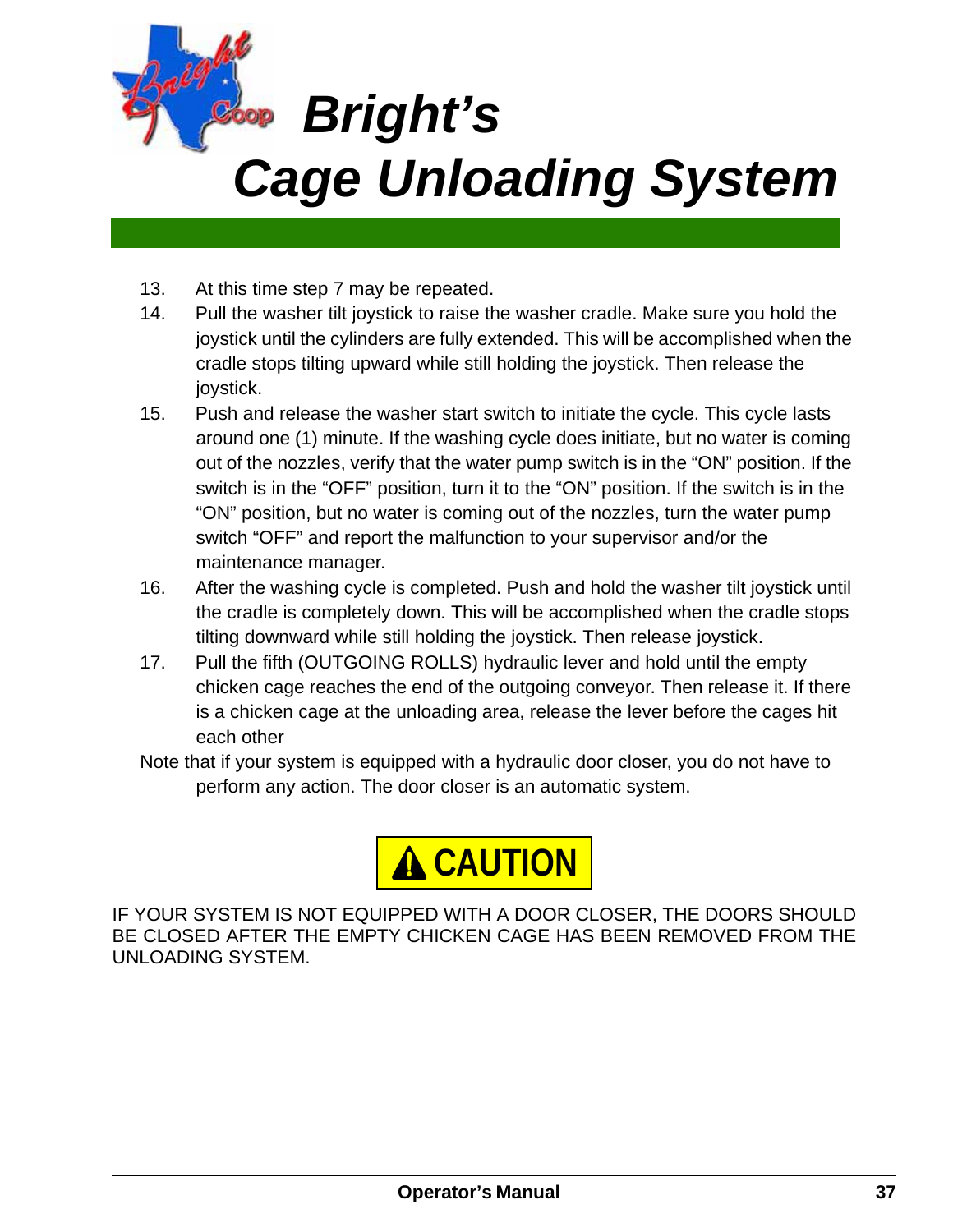

18. The forklift operator can remove the empty cage from the outgoing conveyor at this time. (See Figure 14)



NOTE: For efficiency, the forklift operator should use the following steps.

- 1. Get a loaded chicken cage from the trailer.
- 2. Set the loaded chicken cage on the incoming conveyor.
- 3. Get the empty chicken cage from the outgoing conveyor.
- 4. Set the empty chicken cage on the trailer.
- 5. Repeat from step 1.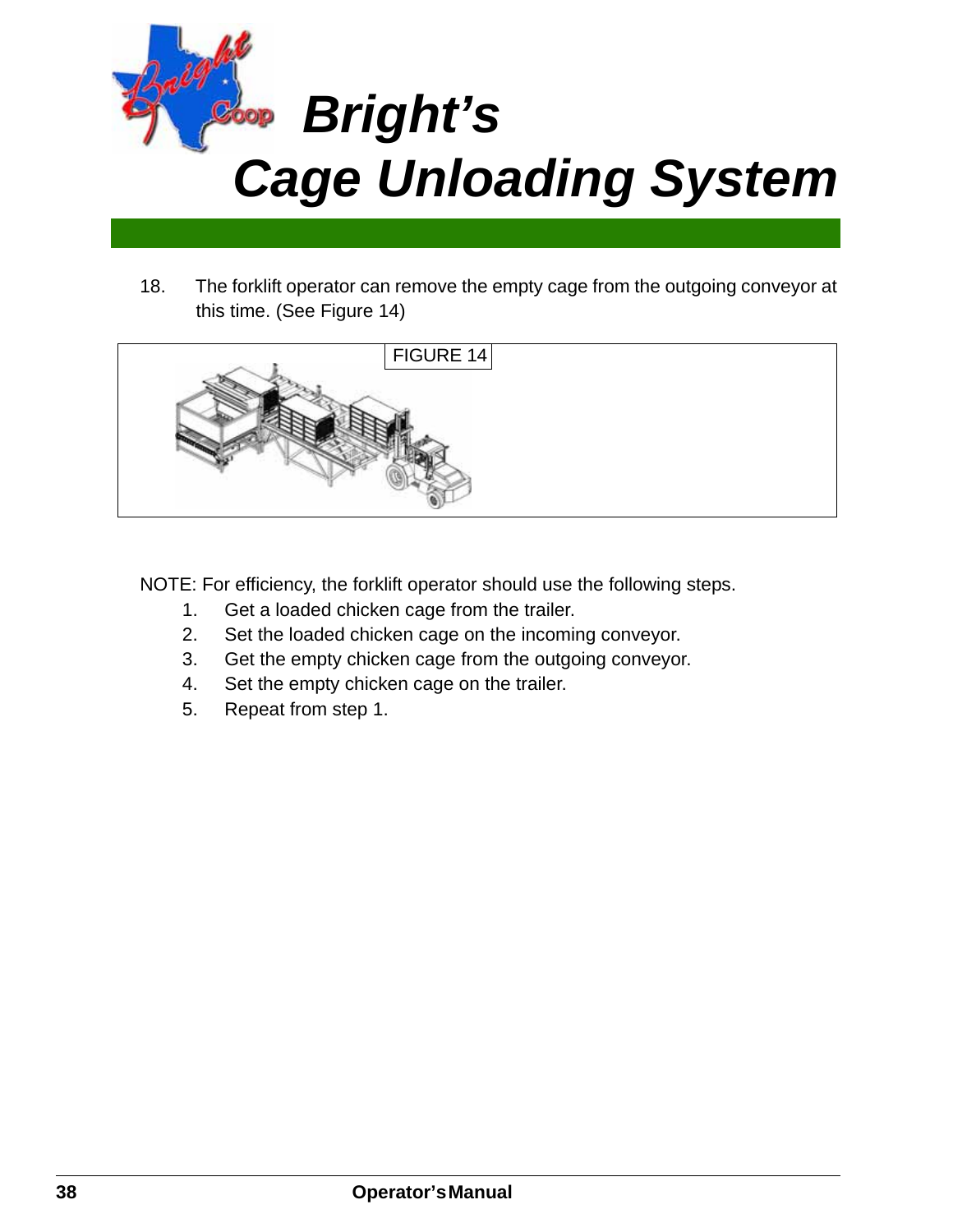

## **MAINTENANCE, UNLOADING SYSTEM**



ALL MAINTENANCE PERSONNEL THAT IS INTENDED TO WORK ON THE CAGE UNLOADING SYSTEM MUST READ AND UNDERSTAND THIS MANUAL THOROUGHLY BEFORE ATTEMPTING TO DO ANY MAINTENANCE WORK. NOT DOING SO MAY RESULT IN DAMAGE TO THE UNLOADING SYSTEM, SERIOUS INJURIES OR DEATH.



MAKE ABSOLUTELY SURE THAT THE UNLOADING SYSTEM IS NOT ENERGIZED BEFORE STARTING TO WASH THE SYSTEM OR DOING ANY OTHER MAINTENANCE TO THE UNLOADING SYSTEM. USE PROPER LOCKOUT/TAGOUT PROCEDURES.



ALWAYS ADHERE TO THE CONFINE SPACE PROCEDURES IF YOU HAVE TO WORK UNDERNEATH THE UNLOADING SYSTEM.



ALWAYS LOCK THE DUMPER SECTION CRADLE BEFORE WORKING ON AND/OR UNDERNEATH THE UNLOADING SYSTEM. (See Figure 6)

To lock the cradle do the following steps:

- **•** Open the access doors at the end of the cradle lower arms
- **•** Turn the lock handles up.
- **•** Insert the lock pins into the cradle arm ends.
- **•** Close the access doors in order to secure the locks in place.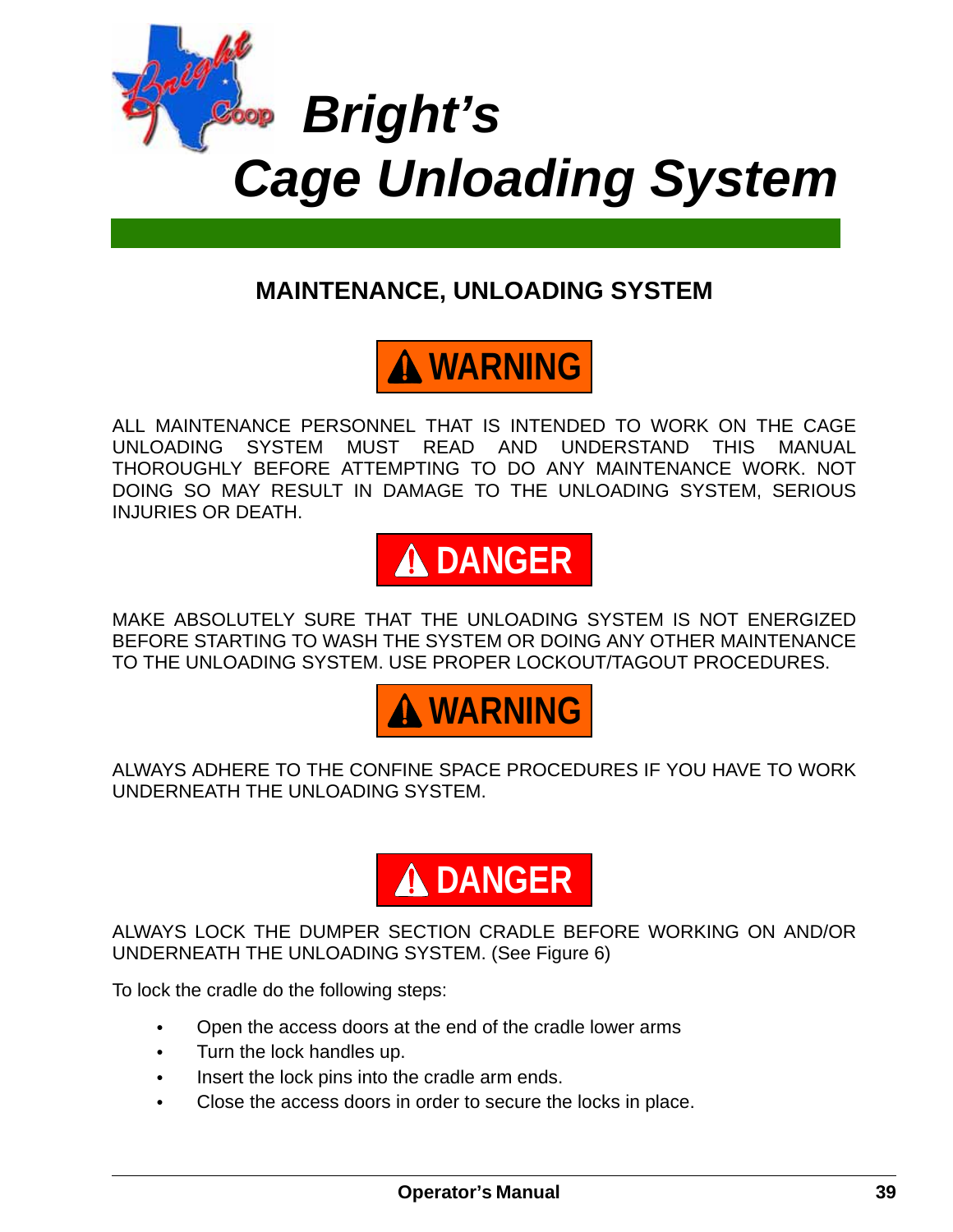



ALWAYS UNLOCK THE CRADLE BEFORE RUNNING THE UNLOADING SYSTEM FOR TEST, AFTER ANY MAINTENANCE OR REPAIRS. IF THE LOCK REMAINS IN THE LOCK POSITION, AND THE DUMPER TILT LEVER IS ACTIVATED, THE CRADLE WILL BE DAMAGED.UNLESS YOU HAVE AN INTERLOCK SYSTEM THAT SHUTS THE HYDRAULIC PRESSURE OFF AT THE 5 SECTION VALVE.

#### GENERAL

- Pressure wash the entire unloading system daily. When pressure washing the entire unloading system, be on alert to detect any discrepancies while washing the system. If any discrepancies are found, take note in order to make the repair after the washing process is completed.
- Grease all bearings and bushings weekly.
- Lubricate all drive chains weekly.

#### SAFETY DEVICES

Verify that all safety devices are working properly every week. We recommend using the following steps to ensure that they are working properly.



MAKE ABSOLUTELY SURE THAT NOBODY IS ON AND/OR UNDER THE UNLOADING SYSTEM. ALSO MAKE SURE NOBODY IS INSIDE THE SAFETY FENCE AND ALL SAFETY GATES ARE CLOSED BEFORE ENERGIZING THE UNLOADING SYSTEM.

- 1. Turn the main power source "ON".
- 2. From the operator's platform, insert the key into the master switch and turn it to the "ON" position. At this time you should hear an audible alarm and see two (2) red lights flashing. Also, if the power unit switch is in the "P#1" or "P#2" position, you should see a safety arm at the end of the incoming conveyor coming down. If the power unit switch is in the "OFF" position, turn it to the "P#1" position.
- 3. If all the safety devices are working properly, go to step 7.
- 4. If one or more of these devices malfunction, turn the master switch to the "OFF" position. Remove the key from the master switch. Then turn the main power source "OFF"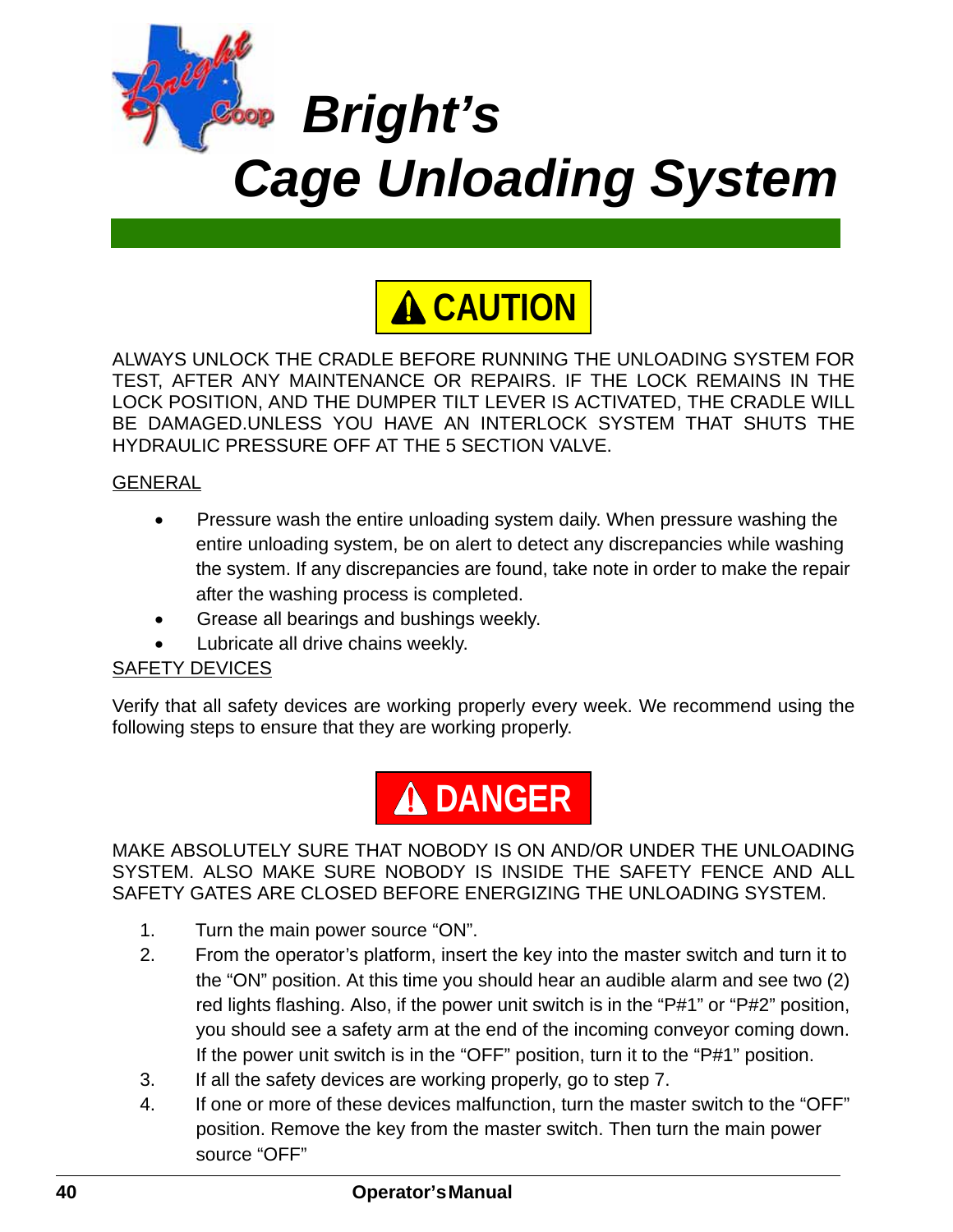



MAKE SURE YOU ADHERE TO THE PROPER LOCKOUT/TAGOUT PROCEDURES BEFORE GOING TO STEP 5.

- 5. Repair any safety devices that are malfunctioning and make a note for your maintenance report of the discrepancies.
- 6. Repeat steps 1 thru 4 until all of the described safety devices are working properly.
- 7. After all the safety devices described in step 2 are proven to be working properly, push and release the safety shutdown reset switch button.
- 8. Open and close the operator's safety gate. The audible alarm should sound, two (2) red lights should start flashing, and the safety arm should come down.
- 9. If the safety devices are activated, push and release the safety shutdown reset button and then go to step 14.
- 10. If the safety devices were not activated, turn the master switch to the "OFF" position and remove the key from the switch.
- 11. Turn the main power source "OFF". Always adhere to the proper lockout/tagout procedures.
- 12. Repair the operator safety gate switch.
- 13. Start back at step 1.

**.**

- 14. To perform step 14 to 23 you will need a helper that has read and understood this manual.
- 15. Ask your helper to open and close a safety fence gate. NOTE: Open one (1) gate at a time and reset the system between each test. The audible alarm should sound, two (2) red lights should be flashing, and the safety arm should come down.



MAKE SURE YOUR HELPER OR ANY OTHER PERSON HAS NOT ENTERED THE SAFETY FENCE. IF SOMEBODY HAS ENTERED THE SAFETY FENCE, TURN THE MASTER SWITCH "OFF" IMMEDIATELY AND INSTRUCT THE PERSON(S) TO GO OUTSIDE THE SAFETY FENCE AND CLOSE THE GATE. THEN TURN THE MASTER SWITCH BACK "ON".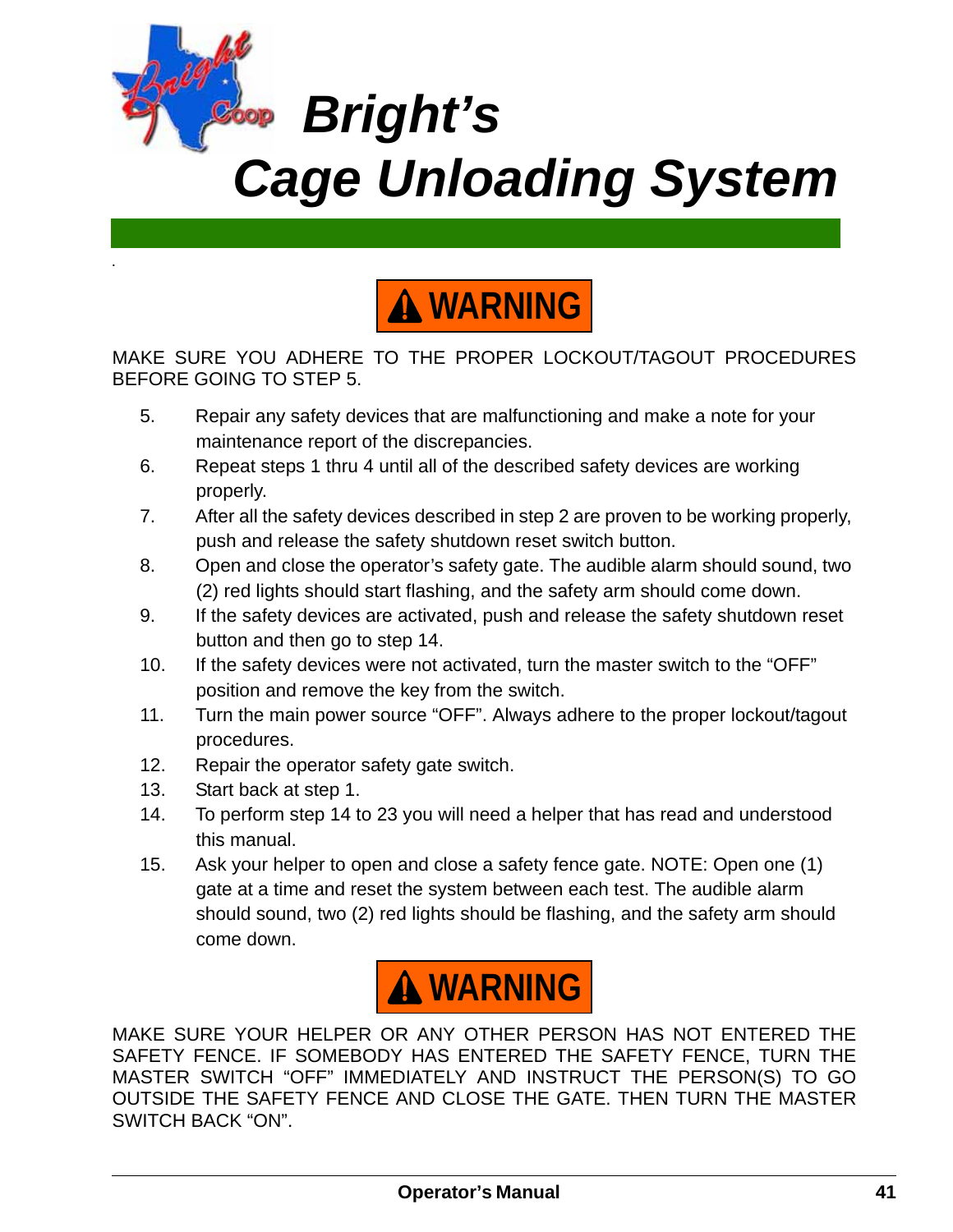

- 16. If the safety devices are activated, push and release the safety shutdown reset button and go to step 24.
- 17. If the safety devices are not activated, turn the master key switch to the "OFF" position and remove the key.
- 18. Turn the main power source "OFF". Always adhere to the proper lockout/tagout procedures.
- 19. Repair the faulty safety fence gate switch.
- 20. Turn the main power source "ON".
- 21. Insert the key into the master switch and turn it to the "ON" position.
- 22. Push and release the safety shutdown reset button.
- 23. Repeat from step 15 until all safety gates are proven to work properly.

#### HYDRAULIC POWER UNIT

24. Verify the power unit oil level every day before energizing the system. (See figure 15) If the hydraulic fluid level is low, add the required amount of clean oil to reach the maximum level. See recommended hydraulic fluid on page 45 for proper type and grade.

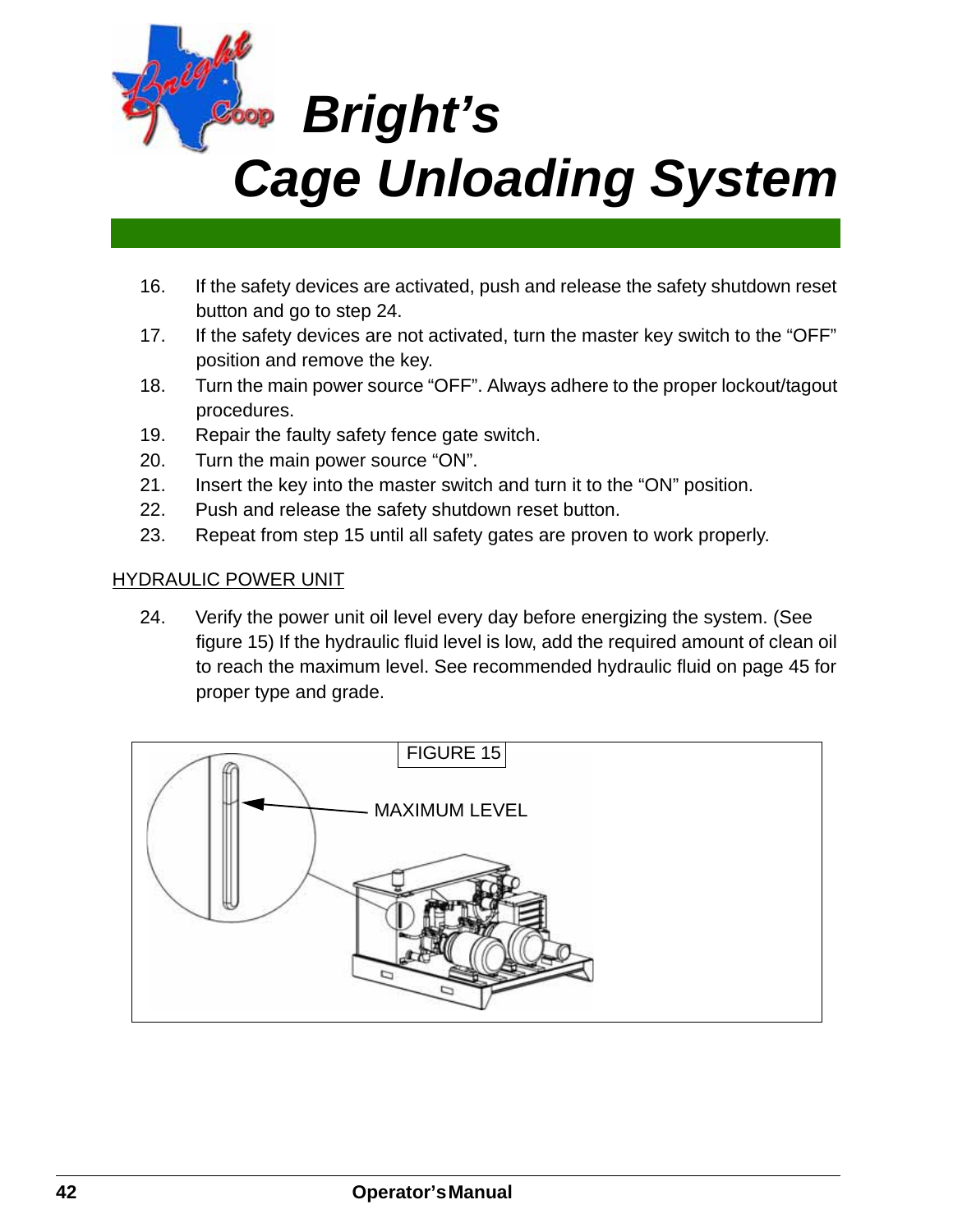

## *NOTICE*

MAKE SURE NO WATER OR OTHER CONTAMINANTS CAN ENTER THE HYDRAULIC TANK WHILE RAISING THE TANK LID. ALSO, MAKE SURE YOU CLOSE THE LID AFTER YOU HAVE FILLED THE TANK TO THE PROPER LEVEL.

- 25. Make a visual inspection of the hydraulic power unit and the unloading system for leaks daily. If any leaks are found, it must be repaired immediately.
	- All filters [kidney loop (2), main return (2), and pressure (1)] must be replaced after every 250 hours of operation.
	- Replace the hydraulic fluid once a year.



MAKE SURE YOU DISPOSE OF THE USED OIL AND FILTERS ACCORDING TO YOUR ENVIRONMENTAL STATE LAWS.

#### CROSSOVER CHAINS

**.**

26. With the main power source "OFF" and proper lockout/tagout, inspect and replace (if necessary) the thermoplastic lugs weekly



ALWAYS ADHERE TO THE PROPER LOCKOUT/TAGOUT PROCEDURES BEFORE ATTEMPTING TO DO ANY MAINTENANCE TO THE UNLOADING SYSTEM.

- 27. Verify and adjust (if necessary) the tension of the main chain. (See Figure 16) To adjust the tension of the crossover chains, do the following steps.
	- Loosen the holding bolt.
	- Turn the pushing screws clockwise until you have obtained the desired tension. NOTE: You have to turn the pushing screws (one on each side) evenly.
	- Tighten the holding bolt.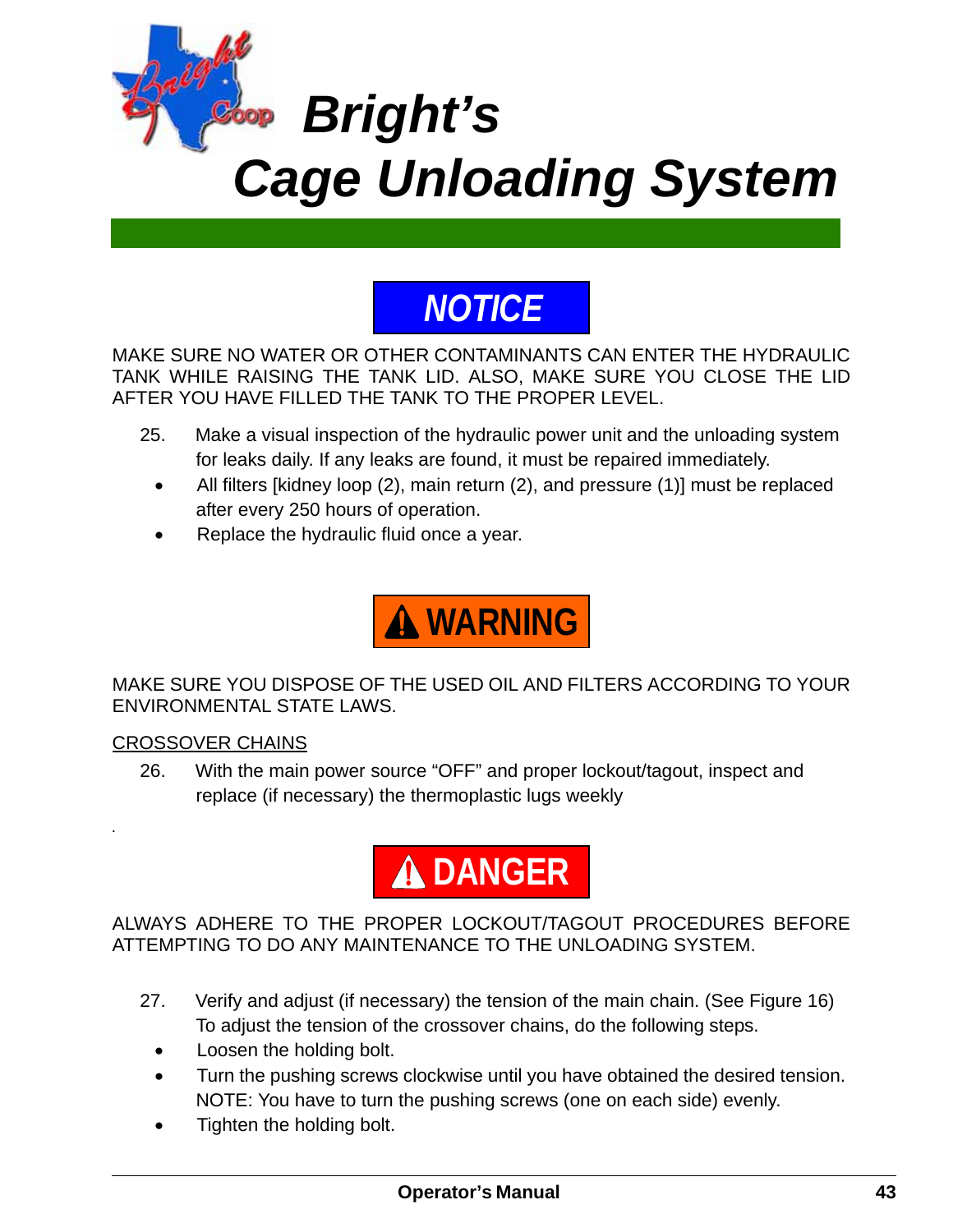



28. After the adjustment of the tension has been performed, you have to verify that the lugs are moving parallel.



MAKE ABSOLUTELY SURE THAT NOBODY REMAINS ON AND/OR UNDER THE UNLOADING SYSTEM, NOBODY REMAINS INSIDE THE SAFETY FENCE, AND THAT ALL SAFETY GATES ARE CLOSED BEFORE TURNING THE MAIN POWER SOURCE "ON".

- 29. Turn the main power source "ON".
- 30. Insert the key into the master switch and turn it to the "ON" position.
- 31. Push and release the safety shutdown reset button.
- 32. Slowly pull the fourth hydraulic lever (CROSSOVER CHAIN) toward you and observe closely if the crossover chain lugs are moving parallel.
- 33. If the lugs are moving parallel, go to step 39.
- 34. If the lugs are not moving parallel, the chains must be timed properly.
- 35. Turn the master switch to the "OFF" position and remove the key.
- 36. Turn the main power source "OFF" and lockout/tagout.
- 37. Loosen one of the chains and time the two (2) chains.
- 38. Go back to step 27.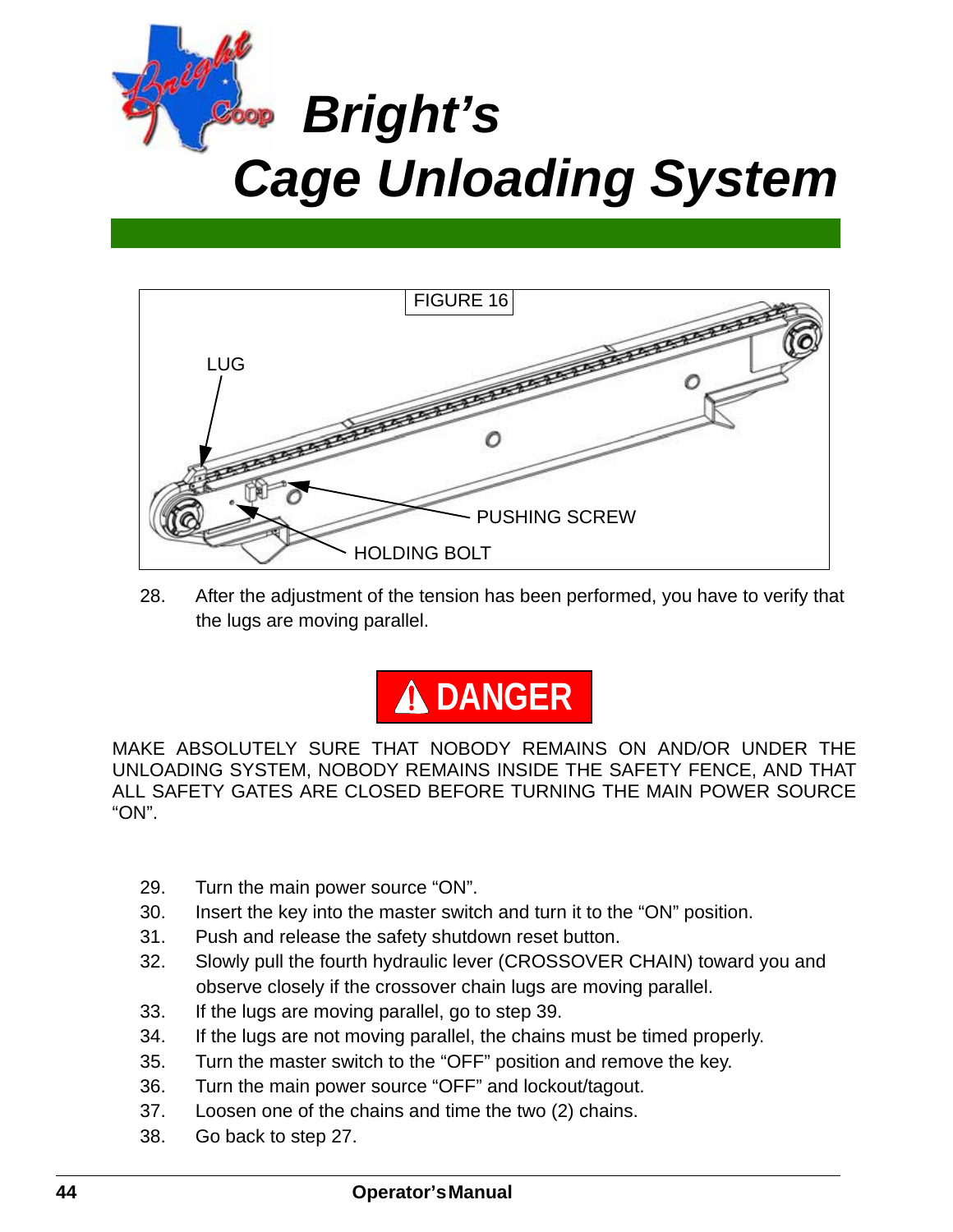

- 39. Turn the master switch to the "OFF" position and remove the key.
- 40. Turn the main power source "OFF" and lockout/tagout.



ALWAYS ADHERE TO THE PROPER LOCKOUT/TAGOUT PROCEDURES.

#### RECEIVING AND HANGING BELTS

41. With the main power source "OFF" and proper lockout/tagout, inspect the condition of the belts and repair if necessary. This should be performed weekly.



MAKE SURE YOU ADHERE TO THE PROPER LOCKOUT/TAGOUT PROCEDURES BEFORE ATTEMPTING ANY MAINTENANCE WORK.

42. Verify the tension of the drive chains and adjust if necessary. This should be performed weekly.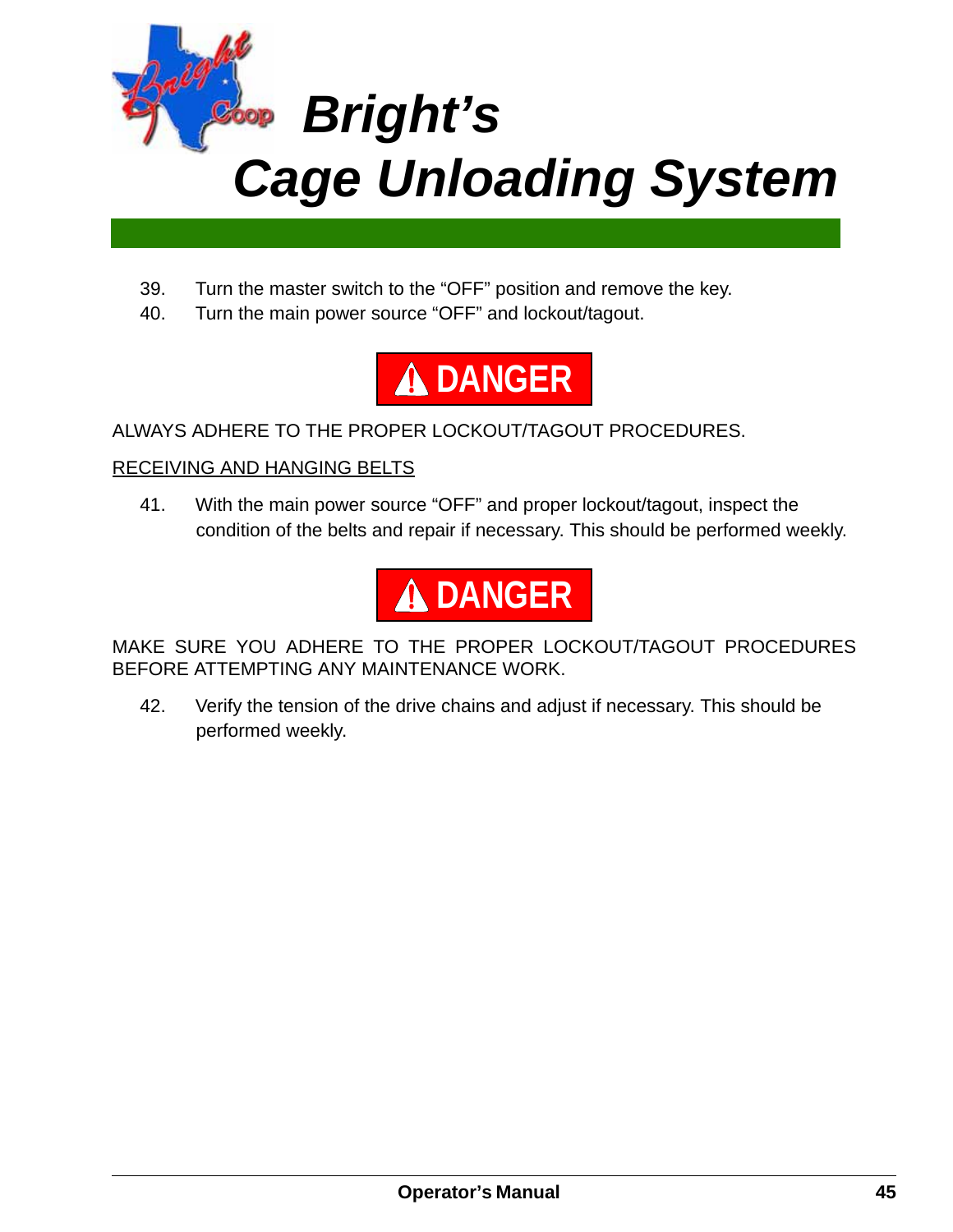

### **MAINTENANCE SCHEDULE QUICK REFERENCE**

| <b>MAINTENANCE SCHEDULE</b>                         |              |   | OANY WEEK | 250 Hrs | MONTHL |   | <b>SMONTHS</b> |
|-----------------------------------------------------|--------------|---|-----------|---------|--------|---|----------------|
| <b>Pressure wash all the system</b>                 | $\mathbf{x}$ |   |           |         |        |   |                |
| Hydraulic power unit oil level                      | X            |   |           |         |        |   |                |
| <b>Hydraulic leaks</b>                              | X            |   |           |         |        |   |                |
| Check unloading system safety devices *             |              | X |           |         |        |   |                |
| Check & replace any wear-out or bent rollers        |              | X |           |         |        |   |                |
| Check crossover chain lugs & replace if necessary   |              | X |           |         |        |   |                |
| Check crossover chain tension & adjust if necessary |              | X |           |         |        |   |                |
| Check condition of belts and return rollers         |              | X |           |         |        |   |                |
| Check general condition & replace damage parts      |              | X |           |         |        |   |                |
| Lubricate conveyor drive chains                     |              | X |           |         |        |   |                |
| Lubricate crossover chains                          |              | X |           |         |        |   |                |
| <b>Grease bearings</b>                              |              | X |           |         |        |   |                |
| <b>Grease tilt cylinder pivots (Cradles)</b>        |              | X |           |         |        |   |                |
| Hydraulic filters (Kidney loop, return, pressure)   |              |   | X         |         |        |   |                |
| <b>Pins and rods of belts</b>                       |              |   |           | X       |        |   |                |
| <b>Carriage washer sliding blocks</b>               |              |   |           |         | X      |   |                |
| Change hydraulic power unit fluid                   |              |   |           |         |        | X |                |

- **\* The unloading system safety devices are:**
- **Two (2) red flashing lights**
- **An audible alarm**
- **An incoming conveyor safety arm**
- **An outgoing cage stop**
- **AN operator gate switch**
- **Three (3) safety fence gate switches**
- **Safety fence**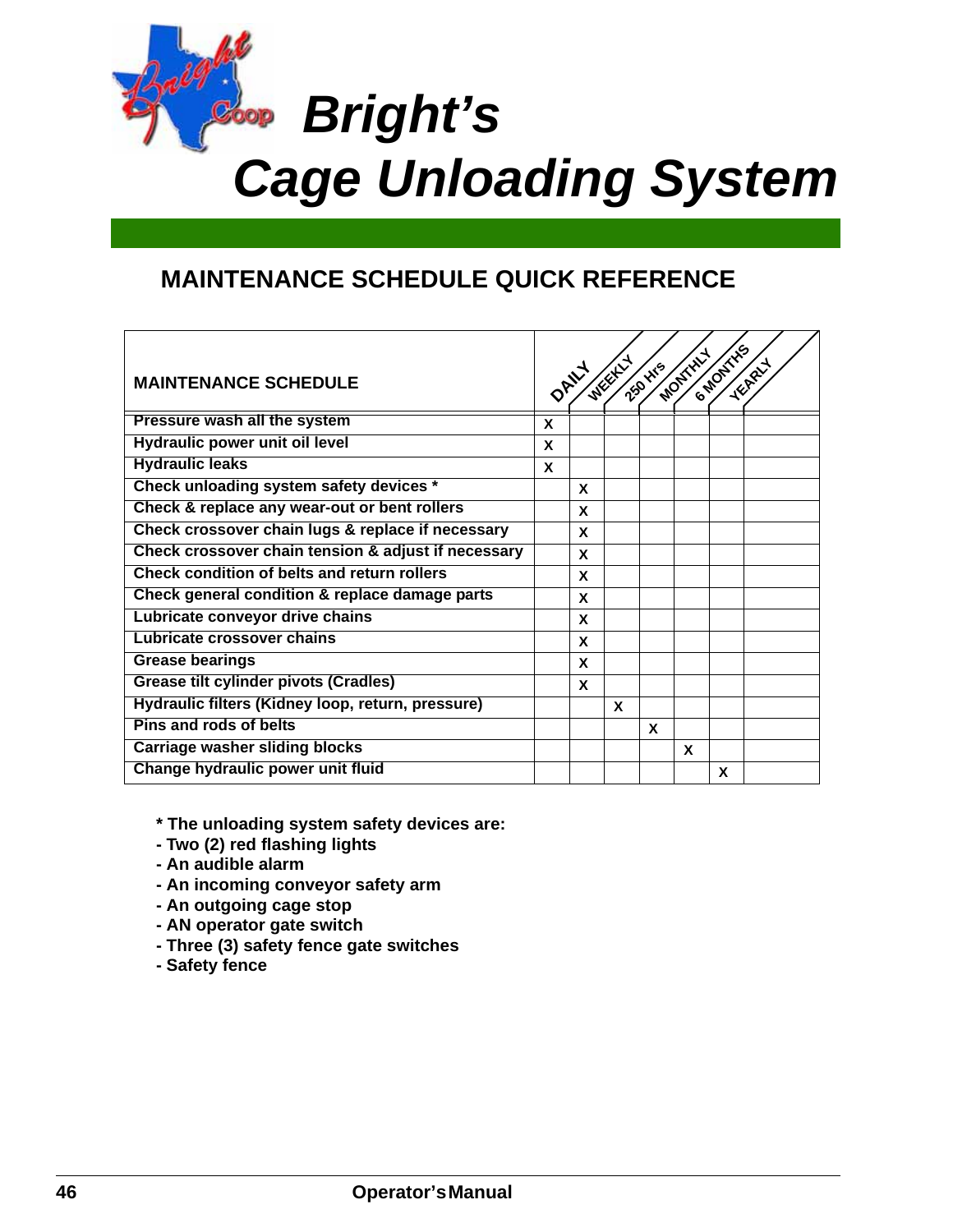

## **RECOMMENDED HYDRAULIC FLUID**

The following list of industrial hydraulic oils is recommended for use in our hydraulic system.

Oils sold by listed suppliers under other trade names, or oils, which are sold by unlisted suppliers, may not be considered to be a satisfactory hydraulic media. Many formulations are being offered which lack certain additives or are formulated for special reasons, such as lower cost, high detergency, leakage control, etc. Some of these specialty fluids can be used successfully; however, others may prompt malfunctions and high rates of wear.

We recommend Viscosity Grade B (medium) unless otherwise specified.

| <b>Manufacturer Fluid Name</b> |                                                                                     | Grade                 | <b>Viscosity Manufacturer Fluid Name</b> |                                                                   | Viscosity<br>Grade                            |
|--------------------------------|-------------------------------------------------------------------------------------|-----------------------|------------------------------------------|-------------------------------------------------------------------|-----------------------------------------------|
| Argo                           | Duro AW S-150<br>Duro AW S-215<br>Duro AW S-315                                     | A<br>В<br>C           | Lubrication<br><b>Engineers</b>          | Monolec 6110A<br>Monolec 6120A                                    | B<br>C                                        |
| Ashland                        | <b>Ultramax AW-15</b><br><b>Ultramax AW-20</b><br><b>Ultramax AW-30</b>             | A<br>В<br>C           | Lubriplate                               | $HO-0$<br>$HO-1$<br>$HO-2$                                        | A<br>$\, {\bf B}$<br>$\overline{c}$           |
| <b>Benz</b>                    | <b>Petraulic AZ</b><br><b>Petraulic BZ</b><br><b>Petraulic CZ</b>                   | Α<br>B<br>C           | <b>Mobil</b>                             | <b>DTE 24</b><br><b>DTE 25</b><br><b>DTE 26</b>                   | A<br>B<br>$\mathbf c$                         |
| Champlin                       | Hydrol 150<br>Hydrol 215                                                            | A<br>B                | <b>Phillips</b>                          | Magnus A 150<br>Magnus A 215<br>Magnus A 315                      | A<br>B<br>C                                   |
| <b>Chevron</b>                 | Hydrol 315<br><b>Chevron HYD 32</b><br><b>ChevronHYD 46</b>                         | $\mathbf c$<br>A<br>B | <b>Shell</b>                             | Tellus 25<br>Tellus 29<br>Tellus 33                               | $\boldsymbol{\mathsf{A}}$<br>B<br>$\mathbf c$ |
|                                | <b>Chevron HYD 68</b>                                                               | $\mathbf c$           | <b>Southwest</b>                         | 9640                                                              | B                                             |
| <b>Cities Service</b>          | <b>Pacemaker XD-15</b><br><b>Pacemaker XD-20</b><br><b>Pacemaker XD-30</b>          | A<br>B<br>C           | <b>Standard Oil</b><br>Of Ohio           | <b>Industron 44</b><br><b>Industron 48</b><br>Industron 53        | A<br>B<br>C                                   |
| <b>Continental</b>             | <b>Super Hydraulic 15</b><br><b>Super Hydraulic 21</b><br><b>Super Hydraulic 31</b> | A<br>B<br>C           | <b>Sun</b>                               | Sunvis816 WR<br>Sunvis 821 WR<br>Sunvis 831 WR                    | A<br>B<br>C                                   |
| <b>Exxon</b>                   | Nuto H 46<br>Nuto H <sub>68</sub>                                                   | B<br>$\overline{c}$   | <b>Texaco</b>                            | Rando HD 46<br>Rando HD 68                                        | B<br>$\mathbf c$                              |
| <b>Filmite</b>                 | <b>Industrial 150</b><br><b>Industrial 200</b><br><b>Industrial 300</b>             | A<br>B<br>C           | <b>Tower</b>                             | <b>Hydroil AW-3</b><br><b>Hydroil AW-4</b><br><b>Hydroil AW-5</b> | A<br>B<br>$\mathbf c$                         |
| <b>Fieke</b>                   | $HO-0$<br>$HO-1$<br>$HO-2$                                                          | A<br>B<br>C           | <b>Union</b>                             | <b>Unax AW 150</b><br>Unax AW 215<br><b>Unax AW 315</b>           | A<br>В<br>C                                   |
| Gulf                           | Harmony 46 AW<br>Harmony 68 AW                                                      | B<br>$\mathbf c$      | <b>Withrow</b>                           | <b>Withrolube 655</b>                                             | A                                             |
| Houghton                       | <b>Hydro-Drive HP150</b><br><b>Hydro-Drive HP200</b><br><b>Hydro-Drive HP300</b>    | A<br>B<br>$\mathbf c$ |                                          | Withrolube 656<br><b>Withrolube 657</b>                           | B<br>$\mathbf c$                              |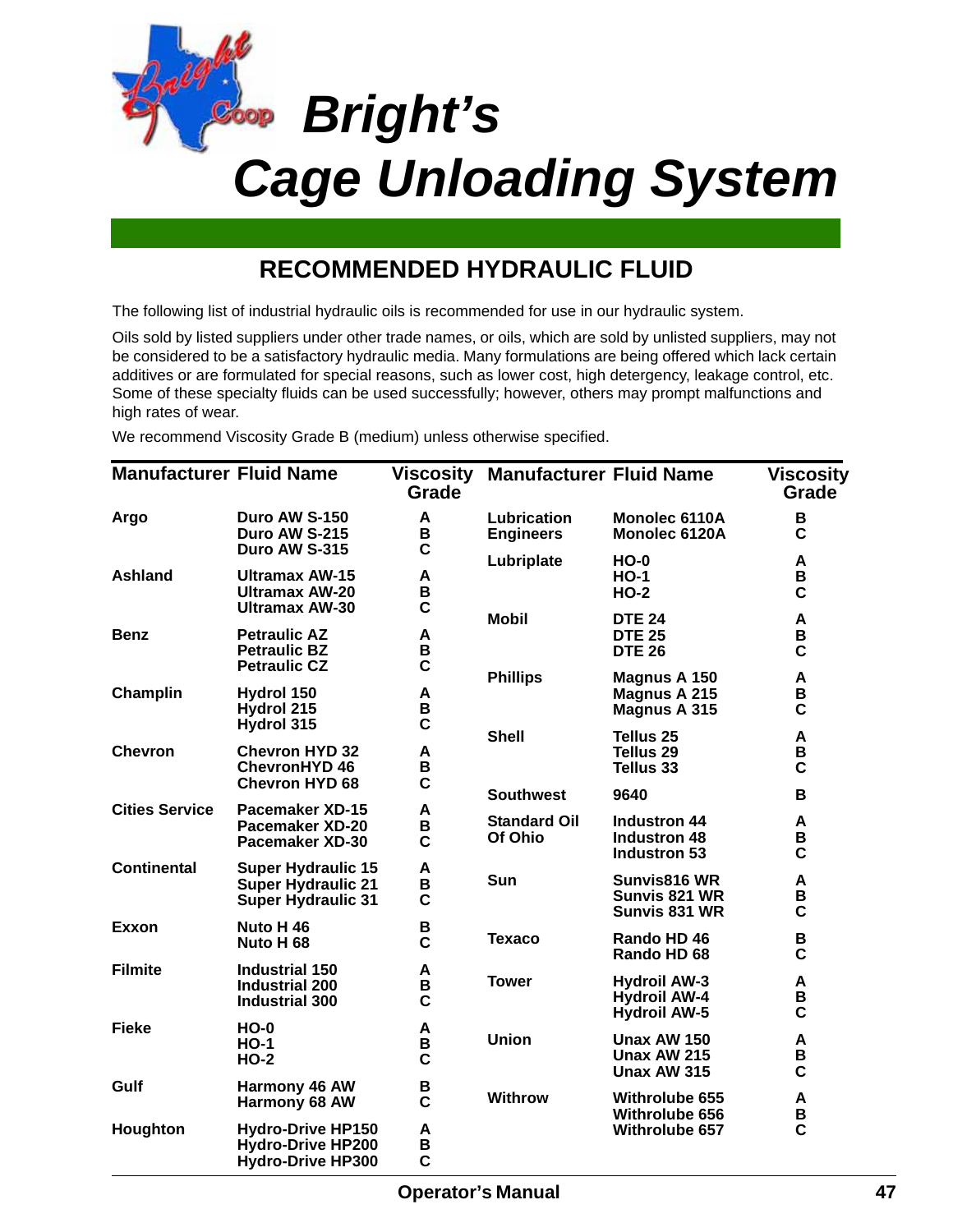

### **WARRANTY AND LIMITATIONS OF LIABILITY**

#### *COVERAGE PROVIDED*

Bright Coop, Inc. (BCI) warrants every part of the cage unloading system manufactured by BCI to be free under normal use and service from defects in material and workmanship. This warranty extends to the original purchaser only and shall continue for a period of 1 year on all components from the date of sale of the original purchaser or date of original use, whichever is earlier. Any such parts proving to be defective within the warranty period may be, at the option of BCI, either repaired or replaced, provided that such defective parts are returned freight prepaid to the BCI factory in Nacogdoches, Texas, and provided further that written notice of such defective parts shall be given to BCI at the address shown above within 10 days of discovery of such defects.

The obligation of BCI to the purchaser under this warranty is limited to the repair or replacement of defective parts, which will cover charges for both parts and labor, using BCI service parts. Repair or replacement in accordance with this warranty shall constitute fulfillment of all liabilities of BCI.

Repairs or replacements will be performed by a qualified BCI technician or may be repaired or replaced by the original purchaser's maintenance personnel as long as the work or replacement is done in accordance with BCI recommendations. If the repair(s) or replacement(s) are done by the original purchaser's maintenance personnel, BCI will reimburse the original purchaser for a reasonable amount of labor involved at the rate of \$30.00 U.S. currency per hour if the original purchaser or authorized employee of the original purchaser mails or faxes a copy of the repair details which includes the date of original sale, the serial number of the unit to be repaired, a description of failure, causal part, the nature of the defect and obtain a Repair Authorization from BCI.

#### *ITEMS NOT COVERED BY THIS WARRANTY*

- 1. Parts not manufactured by BCI are not covered by this warranty and any warranty on such parts is limited to that extended by the original equipment manufacturer of such parts.
- 2. This warranty shall not apply:
	- a. If the cage unloading system has been subject to misapplication, abuse, misuse, negligence, fire or other accident;<br>b. If parts not made or supplied by BCI have been used in connection with the cage unloading system, if in the sole
		- judgment of BCI such use affects its performance or reliability;
	- c. If the cage unloading system has been altered or repaired in a manner which, in the sole judgment of BCI, affects its performance or reliability;
	- d. To incidental charges such as, travel time, delivery charges, hydraulic oil, lubricants, to normal replacement of service items (such as filters), or to normal deterioration due to use or exposure (such as exterior finish);
	- e. Unless all safety devices and guards provided with the equipment are properly installed and used in this operation and unless there is compliance with all operating procedures and maintenance instructions as set forth in the instructional and operating manuals furnished by BCI;
	- f. To any cage unloading system if its serial number has been altered, defaced or removed, or if payment for the cage unloading system is in default.

#### *DISCLAIMER OF IMPLIED WARRANTIES AND CONSEQUENTIAL DAMAGES*

THERE ARE NO EXPRESSED WARRANTIES COVERING THE CAGE UMLOADING SYSTEM MANUFACTURED BY BCI OTHER THAN AS SET FORTH ABOVE, AND THE WRITTEN WARRANTY IS IN LIEU OF ANY IMPLIED WARRANTIES, INCLUDING ANY IMPLIED WARRANT OF MERCHANTABILITY OR FITNESS FOR A PARTICULAR PURPOSE. In no event shall BCI be liable for special, incidental or consequential damages or claims therefore, including (but not limited to) damages or claims due to lost profits, lost time, personal injury, or other expenses whether or not resulting directly or indirectly from claimed defects covered by the above written warranty. No person is authorized to make on behalf of BCI any representations beyond those expressed herein.

### *RIGHT TO MAKE DESIGN CHANGES*

Bright Coop, Inc. reserves the right to make changes in the design and other changes in its products at any time and from time to time without notice and without incurring any obligation with respect to any product previously ordered from it, sold or shipped by it.

#### *GENERAL PROVISIONS*

All notices, demands, claims or other communications with respect to this written warranty must be addressed to Bright Coop, Inc., 803 W. Seale, Nacogdoches, Texas, 75964.

This warranty shall be interpreted and governed by the laws of the State of Texas.